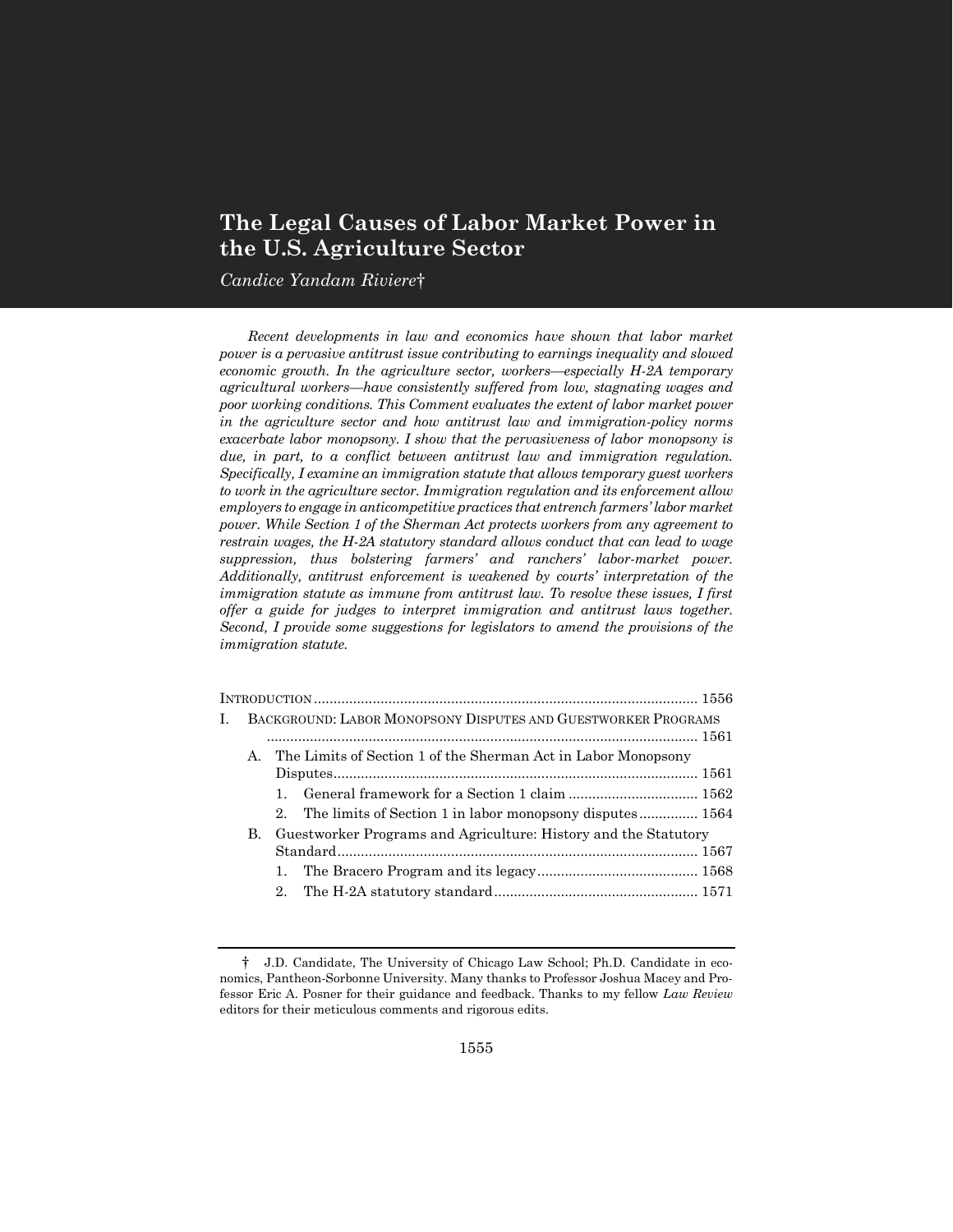| П. | THE H-2A PROGRAM EXACERBATES LABOR MARKET POWER IN AGRICULTURE |                                                                 |                                                                                                                             |  |  |  |  |
|----|----------------------------------------------------------------|-----------------------------------------------------------------|-----------------------------------------------------------------------------------------------------------------------------|--|--|--|--|
|    |                                                                | A. How Immigration Law Perpetuates Labor Market Power 1574      |                                                                                                                             |  |  |  |  |
|    |                                                                |                                                                 |                                                                                                                             |  |  |  |  |
|    |                                                                | 1.                                                              | The H-2A program allows employers to artificially create labor                                                              |  |  |  |  |
|    |                                                                | 2.                                                              | The H-2A program does not prevent domestic employers from                                                                   |  |  |  |  |
|    |                                                                | 3.                                                              | Under the H-2A program, employers are allowed to coordinate<br>their hiring efforts through professional associations  1579 |  |  |  |  |
|    | <b>B.</b>                                                      | Courts Interpret Immigration Laws as Limiting the Scope and the |                                                                                                                             |  |  |  |  |
|    |                                                                | 1.                                                              | Courts may limit antitrust enforcement for agricultural                                                                     |  |  |  |  |
|    |                                                                | 2.                                                              | A conspiracy's "economic sense" as a determinant of antitrust                                                               |  |  |  |  |
|    | III. FIXING THE LAW TO CORRECT LABOR MARKET FAILURE  1585      |                                                                 |                                                                                                                             |  |  |  |  |
|    | А.                                                             |                                                                 | In Court: A Judge's Guide to Analyzing H-2A Labor Monopsony                                                                 |  |  |  |  |
|    |                                                                |                                                                 |                                                                                                                             |  |  |  |  |
|    |                                                                | $\mathbf{1}$ .                                                  | Defining market power in H-2A labor monopsony cases  1586                                                                   |  |  |  |  |
|    | 2.                                                             |                                                                 | Analyzing the market's susceptibility to anticompetitive                                                                    |  |  |  |  |
|    |                                                                |                                                                 |                                                                                                                             |  |  |  |  |
|    |                                                                | 3.                                                              |                                                                                                                             |  |  |  |  |
|    |                                                                | 4.                                                              | Assessing the effects on competition and antitrust injury 1589                                                              |  |  |  |  |
|    | B.                                                             | In Congress: A Legislator's Guide to Reforming § 1188 1590      |                                                                                                                             |  |  |  |  |
|    |                                                                | 1.                                                              |                                                                                                                             |  |  |  |  |
|    |                                                                | $\overline{2}$ .                                                |                                                                                                                             |  |  |  |  |
|    |                                                                | 3.                                                              |                                                                                                                             |  |  |  |  |
|    |                                                                |                                                                 |                                                                                                                             |  |  |  |  |

#### INTRODUCTION

Rodolfo Llacua is a shepherd in Colorado. On a typical day, Llacua herds about one thousand sheep in mountainous terrain. He ensures that the animals have enough land to graze, hauls water for them, and keeps them away from hazards such as "coyotes, mountain lions, and wolves, harmful or poisonous plants, and man-made dangers like highways and domesticated dogs." 1

Llacua's job is a 24/7 commitment: he also "assist[s] the animals in the birthing process, and . . . provide[s] for the health and

<sup>1</sup> Second Amended Complaint ¶ 43, Llacua v. W. Range Ass'n, 930 F.3d 1161 (10th Cir. 2019) (No. 17-1113).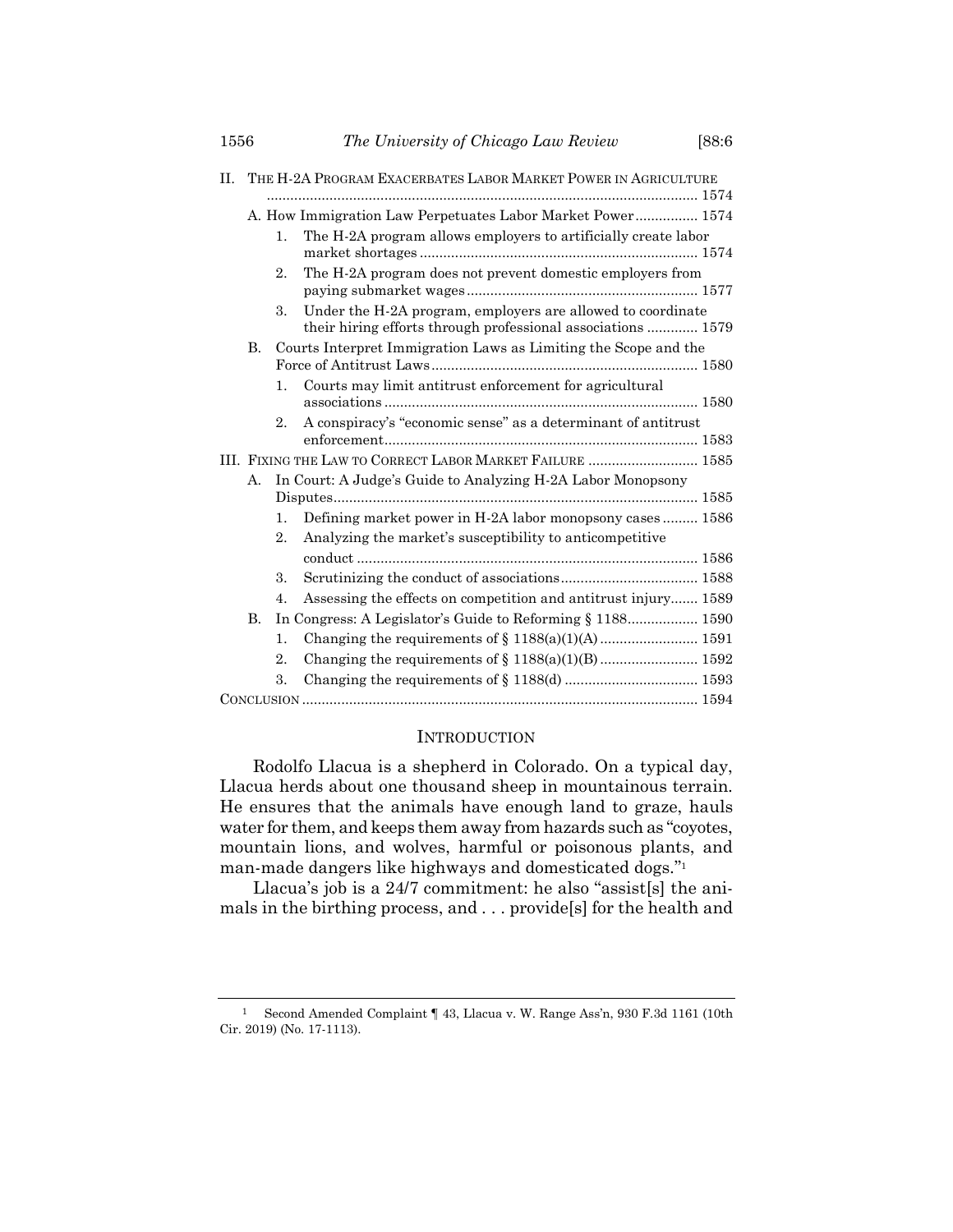medical needs of the herd."<sup>2</sup> Yet Llacua earns as little as \$4.50 per hour.<sup>3</sup>

Llacua is one of many shepherds who move to the United States for a few months each year with an H-2A visa to work on a ranch. The H-2A program allows U.S. employers to petition to hire foreign temporary agricultural workers, provided that the employers satisfy specific regulatory requirements.<sup>4</sup> Once Llacua's visa expires, he will go back to his home country of Peru. If all goes well, his employer, a rancher, will probably petition and pay for another H-2A visa, and Llacua will return to Colorado the next season. There are multiple sheep ranches in Colorado; they vary in size, and many have been managed by the same family for generations.<sup>5</sup> These ranches rely on organizations such as the Western Range Association (WRA) and the Mountain Plains Agricultural Service (MPAS) to help them fill out visa applications and determine wage rates for Llacua and other migrant and nonmigrant shepherds. From October 1, 2013, to October 1, 2014, the WRA and MPAS were responsible for recruiting 91% of shepherds. 6

The labor market power held by the WRA and the MPAS is a classic case of labor market monopsony. "'Market power' is a short-hand for when competition conditions don't hold."<sup>7</sup> In a labor market with such circumstances, employers are able to influence market wages and working conditions.<sup>8</sup> A monopsony is a market condition that arises when a buyer (or a group of buyers) dominates the demand for goods or services and is able to unilaterally (or collectively) fix prices below their competitive level.<sup>9</sup> In the labor market, a monopsony distorts the market when a single firm, industry, or employer dominates the market and, by manipulating the demand for labor, can set wages below competitive

<span id="page-2-0"></span> $rac{2}{3}$  *Id.*<br> $rac{2}{5}$ 

<sup>3</sup> *See id.* ¶ 81.

<sup>4</sup> *See H-2A Temporary Agricultural Workers*, U.S. CUSTOMS & IMMIGR. SERVS. (last updated Jan. 12, 2021), https://perma.cc/LJ38-2JU8.

<sup>5</sup> *See* Laurel Miller, *Feeling Sheepish: Craig, Colorado, Celebrates Its Ranching Heritage*, EDIBLE ASPEN (Sept. 06, 2015), https://perma.cc/93PT-32G9.

<sup>6</sup> Llacua v. W. Range Ass'n, 930 F.3d 1161, 1171 (10th Cir. 2019).<br>7 A DOUCLAS MELAMED, RANDAL C. PICKER, PHILIP J. WEISER

<sup>7</sup> A. DOUGLAS MELAMED, RANDAL C. PICKER, PHILIP J. WEISER & DIANE P. WOOD, ANTITRUST LAW AND TRADE REGULATION: CASES AND MATERIALS 65 (7th ed. 2018).

<sup>8</sup> *See id.*

<sup>9</sup> John B. Kirkwood, *Buyer Power and Exclusionary Conduct: Should* Brooke Group *Set the Standards for Buyer-Induced Price Discrimination and Predatory Bidding?*, 72 ANTITRUST L.J. 625, 638 (2005).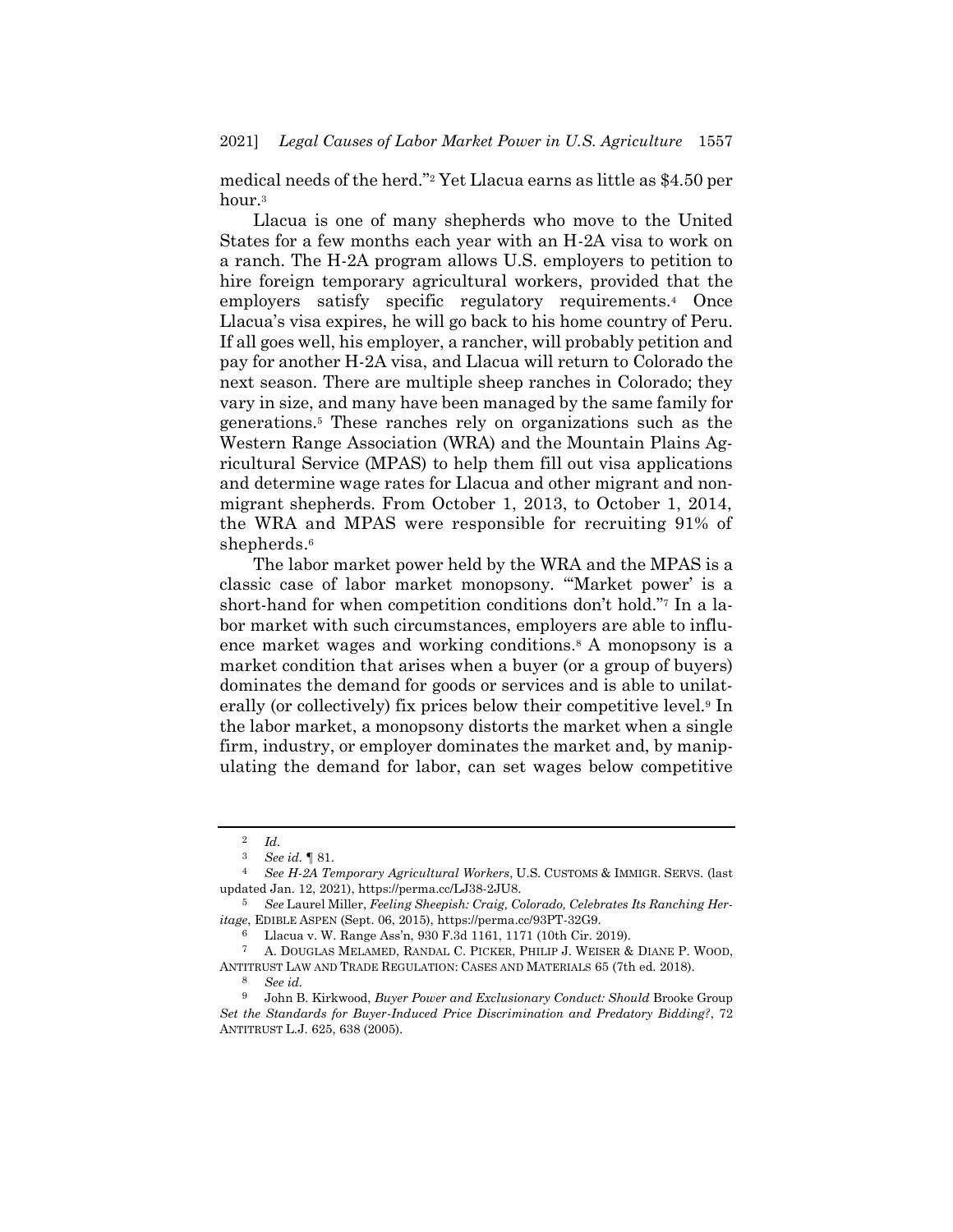levels but still benefit from a steady labor supply.<sup>10</sup> A monopsony is often seen as the "mirror image" of a monopoly, $11$  which occurs when a single seller controls the supply (instead of the demand)

<span id="page-3-1"></span>Labor market monopsony is a symptom of an unhealthy labor market. Firms exercising monopsony power employ fewer workers at lower wages than they would in a competitive labor market.<sup>12</sup> From an economic standpoint, a monopsony is particularly damaging because it "reduce[s] output and revenue" and allows employers to "shift some of the benefits of production from wages to profits."<sup>13</sup> Further, a monopsony "weaken[s the] link between labor productivity and wages" and "opens up the possibility that wages can differ—both between and within firms—even among workers with similar skills," contributing to increased earnings inequality.<sup>14</sup>

Migrant shepherds receive extremely low pay for work that requires them to be "on call 24/7 in remote locations."<sup>15</sup> One rancher has conceded that "[their] industry has known [it] needed to get the wages up."<sup>16</sup> This sort of wage suppression—i.e., firms colluding to fix wages below the competitive wage in a given labor market—is "killing the economy."<sup>17</sup> Specifically, to increase its profits, an employer will pay workers below the competitive wage. In turn, the suppressed wage leads some workers to quit those jobs or to simply not apply in the first place. The loss in workers leads to lower production, but employers still make profits off

<span id="page-3-0"></span>

for goods or services.

<sup>10</sup> COUNCIL OF ECON. ADVISERS, LABOR MARKET MONOPSONY: TRENDS, CONSEQUENCES, AND POLICY RESPONSES 2–3 (2016).

<sup>11</sup> Weyerhaeuser Co. v. Ross-Simmons Hardwood Lumber Co., 549 U.S. 312, 321 (2007) (quoting Kirkwood, *supra* not[e 9,](#page-2-0) at 653).

<sup>12</sup> *See* Yue Qiu & Aaron Sojourner, *Labor-Market Concentration and Labor Compensation* 18 (IZA DP No. 12089, 2019); José Azar, Ioana Marinescu & Marshall I. Steinbaum, *Labor Market Concentration* 15 (Nat'l Bureau of Econ. Rsch., Working Paper No. 24147, 2019); Suresh Naidu, Eric Posner & Glen Weyl, *More and More Companies Have Monopoly Power Over Workers' Wages. That's Killing the Economy*, VOX (Apr. 6, 2018), https://www.vox.com/the-big-idea/2018/4/6/17204808/wages-employers-workers-monopsony -growth-stagnation-inequality.

<sup>13</sup> COUNCIL OF ECON. ADVISERS, *supra* note [10,](#page-3-0) at 2; *see also* Orley C. Ashenfelter, Henry Farber & Michael R. Ransom, *Labor Market Monopsony*, 28 J. LAB. ECON. 203, 208 (2010) ("[H]igh rates of monopsony power imply large welfare losses to society through the misallocation of labor and considerable redistribution of income away from workers and to residual claimants.").

<sup>14</sup> COUNCIL OF ECON. ADVISERS, *supra* not[e 10,](#page-3-0) at 3.

<sup>15</sup> Dan Frosch, *Sheepherders Are Set to Get a Raise*, WALL ST. J. (Oct. 13, 2015), https://www.wsj.com/articles/sheepherders-are-set-to-get-a-raise-1444776966.

<sup>16</sup> *Id.*

<sup>17</sup> Naidu et al., *supra* not[e 12.](#page-3-1)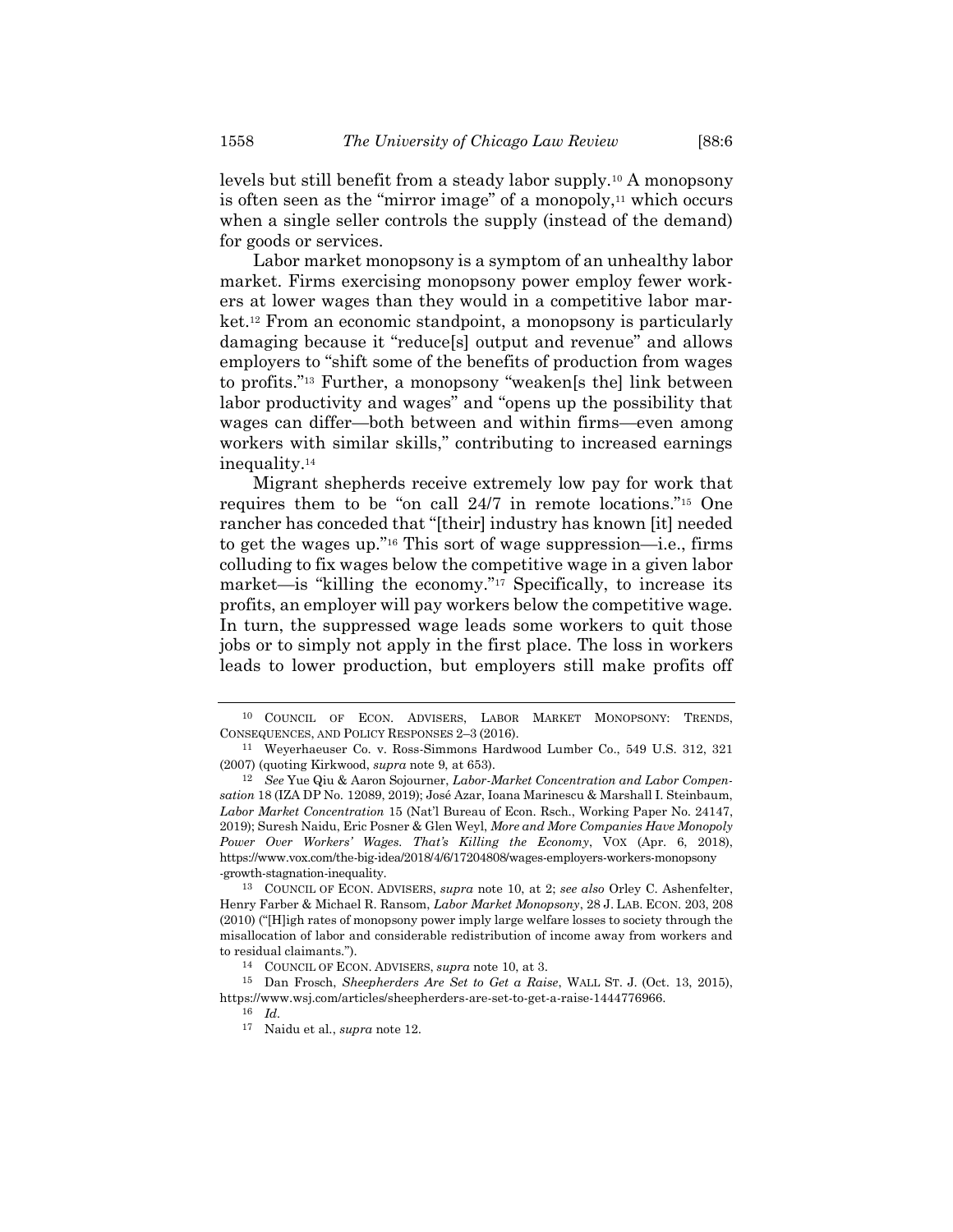workers who have not quit.<sup>18</sup> Thus, labor monopsony power "reduces employment, raises prices, and depresses the economy."<sup>19</sup> In agriculture, when farmers lose domestic workers due to lower wages, the regulatory framework allows them to hire migrant workers instead. This hurts the U.S. economy by reducing domestic employment, but the effects are somewhat less visible because farmers can still maintain production levels and low prices by replacing domestic workers with migrant workers.

<span id="page-4-0"></span>Legal remedies have been largely unsuccessful in dealing with this issue.<sup>20</sup> For instance, antitrust enforcement can target some anticompetitive conduct, such as no-poaching agreements,<sup>21</sup> but "[c]onventional antitrust enforcement would not address wage suppression" stemming from the costs that workers incur when searching for a job.<sup>22</sup> Meanwhile, migrant worker visas are booming, with completed H-2A applications rising from 9,115 in 2015 to 15,483 in 2019.<sup>23</sup>

<span id="page-4-1"></span>There is an extensive literature on labor market monopsony, both in law and in economics.<sup>24</sup> Most of the existing research mentions wage fixing as part of an overall assessment of labor market monopsony.<sup>25</sup> It includes discussions of no-poaching agreements, mergers, and labor market monopsony.<sup>26</sup> The literature also

22 Naidu & Posner, *supra* not[e 20,](#page-4-0) at 12.

23 *I-129 - Petition for a Nonimmigrant Worker Temporary Agricultural Worker (H-2A) by Fiscal Year, Month, and Case Status: October 1, 2014 - March 31, 2020*, U.S. CUSTOMS & IMMIGR. SERVS., https://perma.cc/892M-UVXD; *see also id.* (stating that, over the same timeframe, H-2B visas—another type of guestworker visa—also saw a rise in applications, from 5,309 to 7,476). While the rise in guestworker visas is not a problem in itself, it becomes one when it is due to anticompetitive practices in labor markets that heavily recruit migrant workers. This is one of the main issues with the H-2A program. *See infra* Part II.A.

24 *See generally, e.g.*, Alan Manning, *Imperfect Competition in the Labor Market*, *in* 4B HANDBOOK OF LABOR ECONOMICS 973 (David Card & Orley Ashenfelter eds., 2011); Suresh Naidu, Eric A. Posner & E. Glen Weyl, *Antitrust Remedies for Labor Market Power*, 132 HARV. L. REV. 536 (2018); ALAN B. KRUEGER & ERIC A. POSNER, THE HAMILTON PROJECT, A PROPOSAL FOR PROTECTING LOW-INCOME WORKERS FROM MONOPSONY AND COLLUSION (2018).

<sup>18</sup> *Id.*

<sup>19</sup> *Id.*

<sup>20</sup> *See generally* Suresh Naidu & Eric A. Posner, *Labor Monopsony and the Limits of the Law*, 56 J. HUM. RES. (forthcoming).

<sup>21</sup> *See No More No-Poach: The Antitrust Division Continues To Investigate And Prosecute "No-Poach" and Wage-Fixing Agreements*, U.S. DEP'T OF JUST. (last updated Apr. 10, 2018), https://perma.cc/N35S-P5NK (discussing a DOJ court filing that "explains that [ ] no-poach agreements are properly considered per se unlawful market allocation agreements under Section 1 of the Sherman Act").

<sup>25</sup> *See, e.g.*, Naidu et al., *supra* not[e 24,](#page-4-1) at 597.

<sup>26</sup> *See, e.g.*, *id.* at 544–47.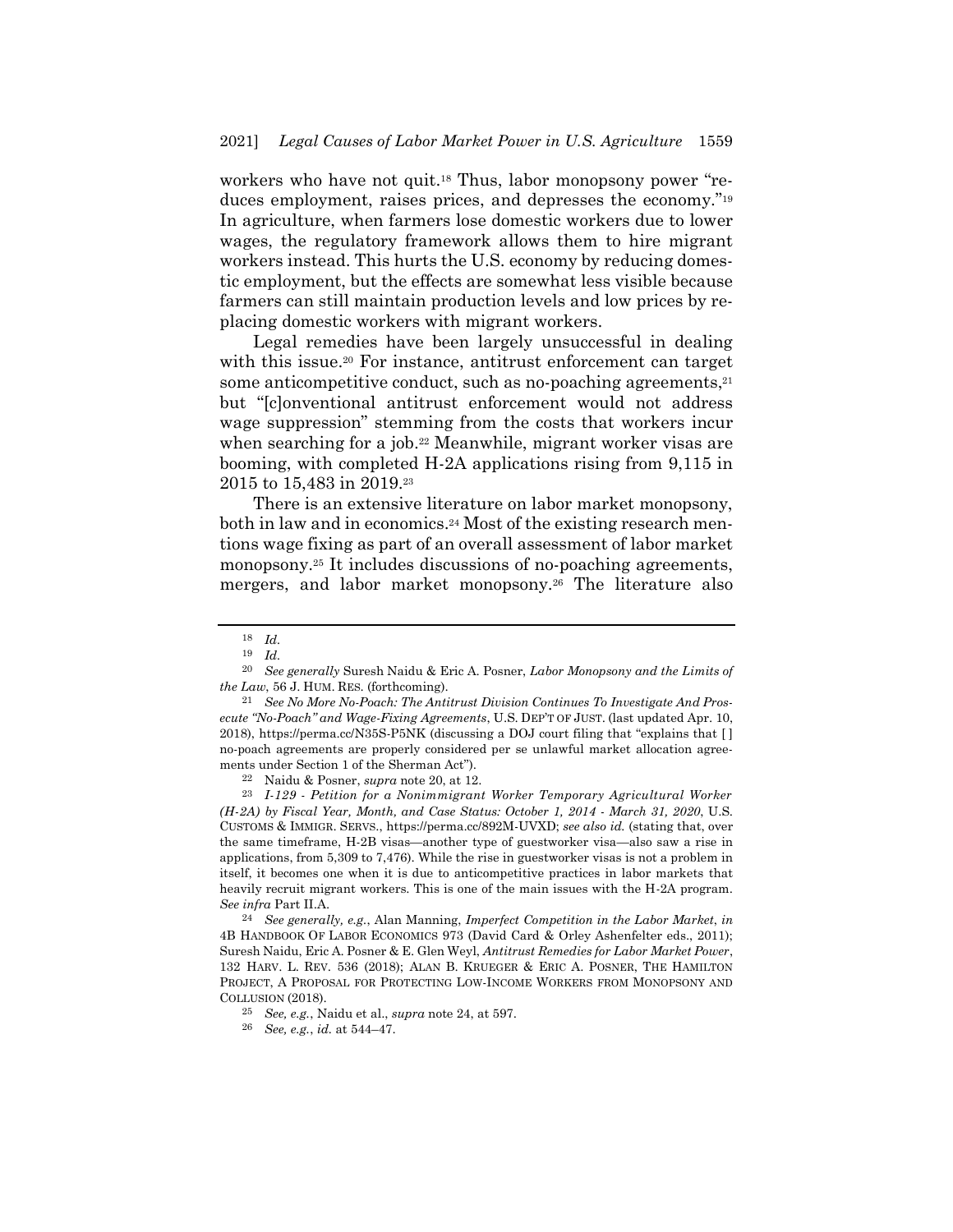discusses wage fixing and wage suppression in other contexts, such as healthcare and sports.<sup>27</sup>

<span id="page-5-0"></span>There is also an ongoing discussion in the literature about guest worker programs like the H-2A program. Existing scholarship has challenged pervasive cultural narratives that paint "U.S. workers [as] lazy or incapable" and "guest workers [as] innately migratory and well-suited for hard work."<sup>28</sup> Further, such work has shown how the legal framework of guest worker programs grants employers the ability to "degrade the wages and working conditions of guest worker jobs." <sup>29</sup> Such work also highlights some of the legal and sociological constraints faced by agricultural laborers.<sup>30</sup> However, the existing literature has not analyzed the effects of labor market monopsony on labor markets in agriculture.

This Comment will show that immigration law exacerbates labor market issues and cripples antitrust enforcement. The text and implementation of the immigration statute governing the H-2A program allow employers to engage in anticompetitive practices. Further, courts interpret the statute governing the H-2A program as carving out an exception to antitrust law enforcement. Although the H-2A program allows, by statute, agricultural associations to act as employers, the fact that they consolidate their efforts to hold labor market power is anticompetitive and should be evaluated under antitrust laws. In short, antitrust laws and immigration laws should be interpreted together.<sup>31</sup> Lastly, the H-2A program creates barriers to labor mobility, which entrenches labor market power. For the aforementioned reasons that the H-2A program is seen as exempt from antitrust law antitrust law has been ineffective at correcting the anticompetitive conduct stemming from the H-2A program. To address this problem, courts could rely on interpretive frameworks better suited to the context of labor monopsony and H-2A disputes. Additionally, or alternatively, legislators could amend the provisions

<sup>27</sup> *See, e.g.*, Jeff Miles, *The Nursing Shortage, Wage-Information Sharing Among Competing Hospitals, and the Antitrust Laws: The Nurse Wages Antitrust Litigation*, 7 HOUS. J. HEALTH L. & POL'Y 305, 338–49 (2007); Lee Goldman, *Sports and Antitrust: Should College Students Be Paid to Play?*, 65 NOTRE DAME L. REV. 206, 209–12 (1990).

<sup>28</sup> Jennifer J. Lee, *U.S. Workers Need Not Apply: Challenging Low-Wage Guest Worker Programs*, 28 STAN. L. & POL'Y REV. 1, 26 (2017).

<sup>29</sup> *Id.* at 9.

<sup>30</sup> *See, e.g.*, Annie Smith, *Imposing Injustice: The Prospect of Mandatory Arbitration for Guestworkers*, 40 N.Y.U. REV. L. & SOC. CHANGE 375, 389–91, 410–11 (2016).

<sup>31</sup> *Cf.* Pac. Seafarers, Inc. v. Pac. Far E. Line, Inc., 404 F.2d 804, 818 (D.C. Cir. 1968) ("[A]ntitrust laws . . . continue in effect as to the shipping industry, and their ratemaking activities in foreign commerce.").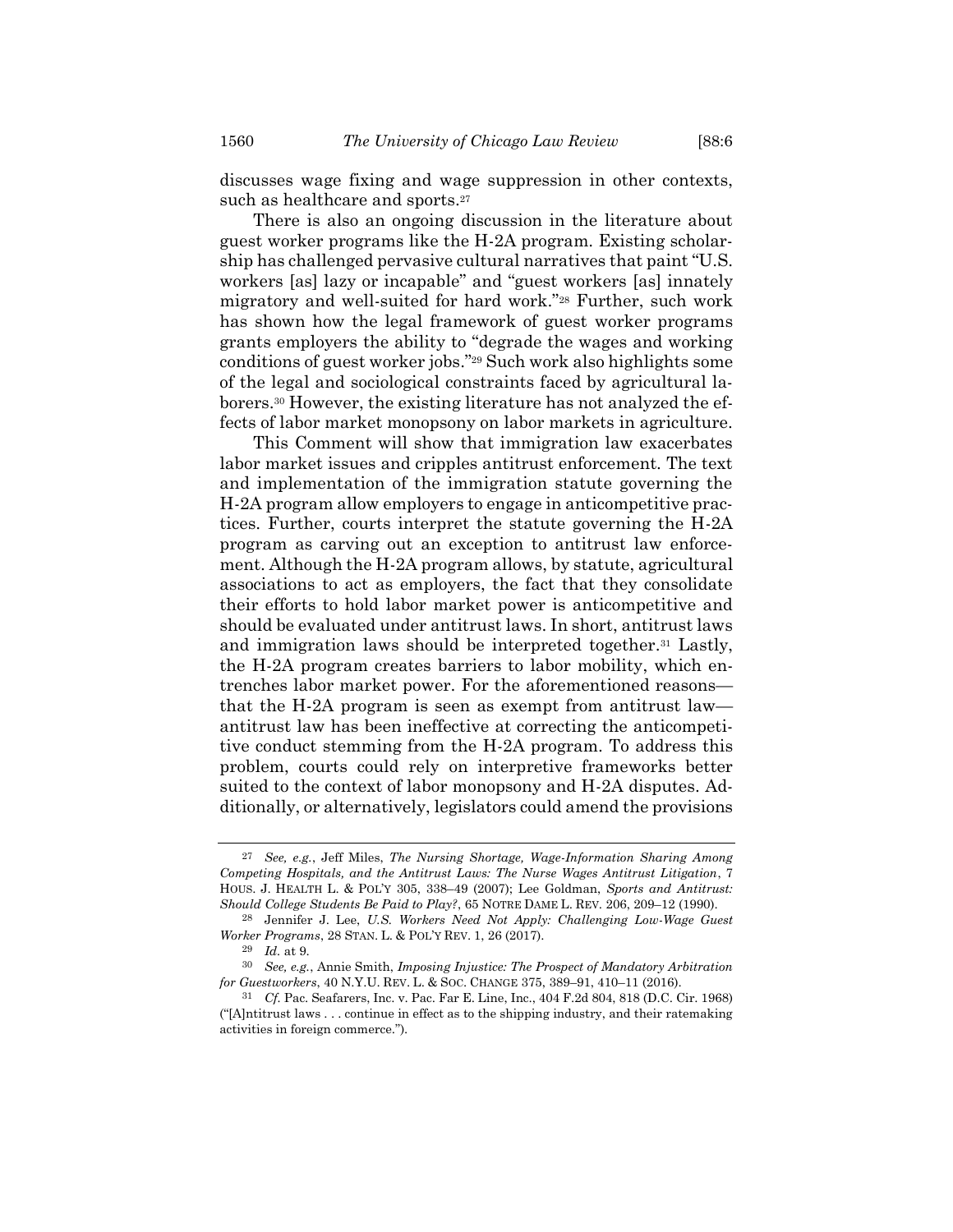of the H-2A program in the statutory text, and the Department of Labor (DOL) could change some of the defective regulation.

This Comment proceeds in three parts. Part I explains the basic framework for litigating antitrust wage suppression claims under Section 1 of the Sherman Antitrust Act<sup>32</sup> and evaluates the history of the H-2A program. Part II demonstrates that the H-2A program exacerbates labor market issues and cripples antitrust enforcement. Part II.A shows that immigration law, as designed, leads to labor market power, and Part II.B shows that courts' interpretation of immigration laws aggravates the negative consequences of the H-2A program and hamstrings antitrust enforcement. Lastly, Part III offers two sets of recommendations. The first set refers to potential interpretive methods that courts should use in labor monopsony and H-2A disputes: courts should rigorously define the labor market power, analyze whether the labor market in question is susceptible to anticompetitive conduct, scrutinize the conduct of agricultural associations, and assess the extent of the anticompetitive effects of the alleged conduct and the antitrust injury. The second set of recommendations provides suggestions for legislators and the DOL to amend the provisions of the H-2A program: Congress should consider removing parts of the statute that constrain the labor market and prevent labor mobility. Additionally, the DOL should reform H-2A workers' wage calculation so that it disincentivizes farmers and ranchers from setting wages below the competitive rate.

# I. BACKGROUND: LABOR MONOPSONY DISPUTES AND GUESTWORKER PROGRAMS

Wage suppression experienced by H-2A workers stems from shortcomings in both antitrust and immigration law. This Part proceeds in two sections. The first discusses the limits of antitrust law as applied to wage-fixing claims, and the second discusses how the history of the H-2A program shaped current immigration practice.

A. The Limits of Section 1 of the Sherman Act in Labor Monopsony Disputes

Congress enacted the Sherman Act in 1890 to create "a comprehensive charter of economic liberty aimed at preserving free

 $^{32}$  –  $15$  U.S.C.  $\S$  1.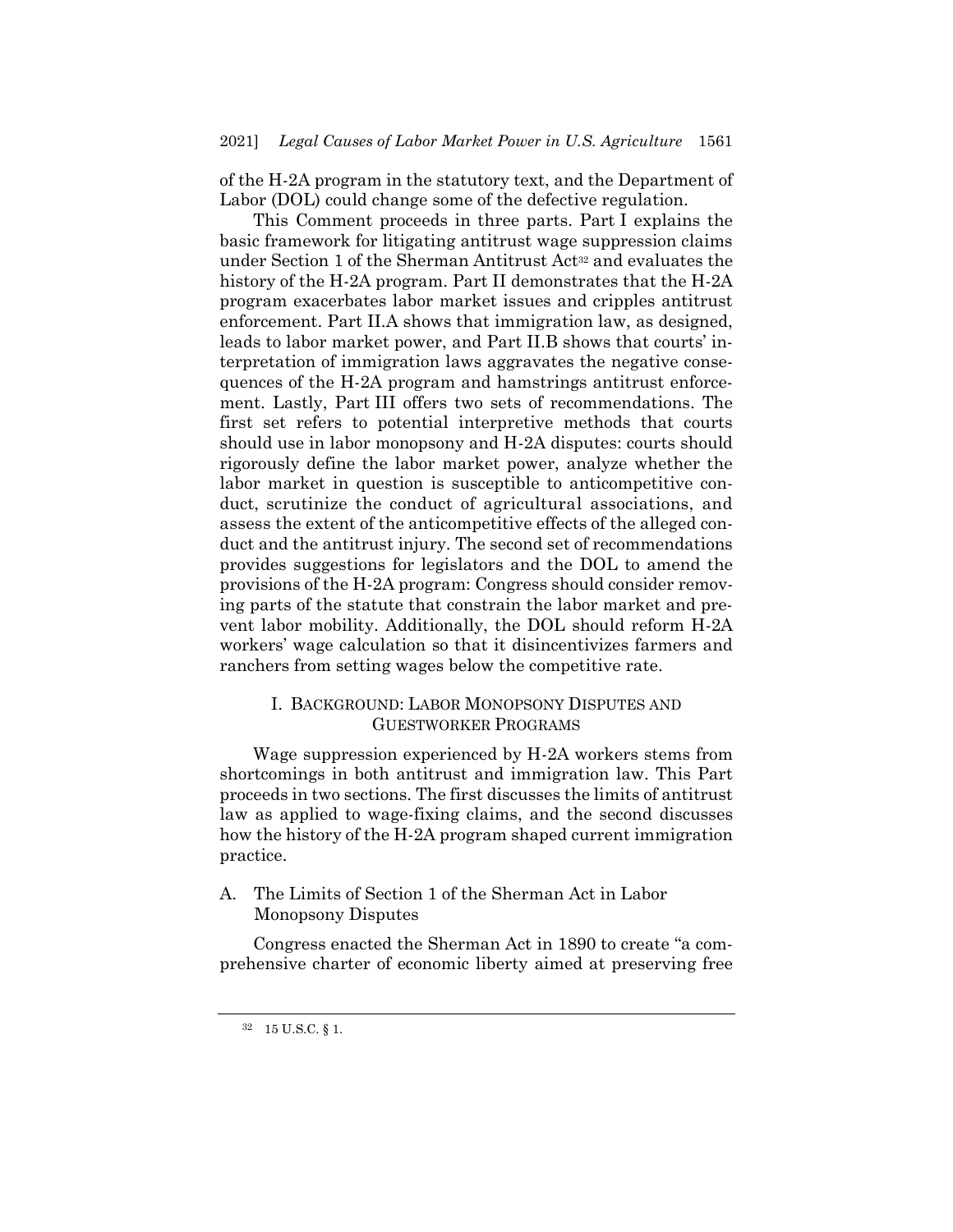and unfettered competition as the rule of trade."<sup>33</sup> The Sherman Act embodies the free market "premise that the unrestrained interaction of competitive forces will yield the best allocation of our economic resources" while safeguarding "our democratic political and social institutions."<sup>34</sup> Section 1 of the Sherman Act protects workers from any agreement to restrain their wages. In practice, however, Section 1 labor monopsony claims are rarely adjudicated.<sup>35</sup> This Section describes the general framework for bringing a Section 1 claim and then evaluates the limitations of such a framework in wage-fixing cases.

1. General framework for a Section 1 claim.

Section 1 of the Sherman Act prohibits "[e]very contract, combination in the form of trust or otherwise, or conspiracy, in restraint of trade."<sup>36</sup> To be successful, a Section 1 plaintiff must show (i) the existence of an agreement between two or more economic actors and (ii) that this agreement unreasonably restrains trade.<sup>37</sup>

First, a Section 1 plaintiff must prove that the challenged conduct resulted from an agreement between two or more economic actors, rather than from defendants' independent, unilateral actions.<sup>38</sup> When the agreement is between two competitors (e.g., two employers from competing companies), it is deemed "horizontal."<sup>39</sup> The Supreme Court has noted that horizontal agreements "almost always tend to restrict competition and decrease output."<sup>40</sup> For example, an agreement between competitors to fix wages would be held per se illegal. 41

Second, a Section 1 plaintiff must show that the agreement unreasonably restrains competition. In order to assess whether an agreement restrains competition, courts use different tests

<sup>33</sup> N. Pac. Ry. v. United States, 356 U.S. 1, 4 (1957).

<sup>34</sup> *Id.*; *see also* James A. Rahl, *Conspiracy and the Anti-Trust Laws*, 44 ILL. L. REV. 743, 744–48 (1950) (summarizing the historical background and the importance of Section 1).

<sup>35</sup> *See* Naidu et al., *supra* not[e 24,](#page-4-1) at 570.

 $^{36}$  –  $15$  U.S.C.  $\S$  1.

<sup>37</sup> *See, e.g.*, FTC v. Qualcomm Inc., 969 F.3d 974, 988–89 (9th Cir. 2020) (quoting Aerotec Int'l, Inc. v. Honeywell Int'l, Inc., 836 F.3d 1171, 1178 (9th Cir. 2016)).

<sup>38</sup> *See, e.g.*, Fisher v. City of Berkeley, 475 U.S. 260, 266 (1986) ("[T]here can be no liability under § 1 in the absence of agreement.").

<sup>39</sup> *In re* Musical Instruments & Equip. Antitrust Litig., 798 F.3d 1186, 1191 (9th Cir. 2015).

<sup>40</sup> *Id.* (citing Broad. Music, Inc. v. CBS, 441 U.S. 1, 19–20 (1979)).

<sup>41</sup> *See, e.g.*, Fleischman v. Albany Med. Ctr., 728 F. Supp. 2d 130, 162 (N.D.N.Y. 2010) (finding that the per se rule applies to wage fixing).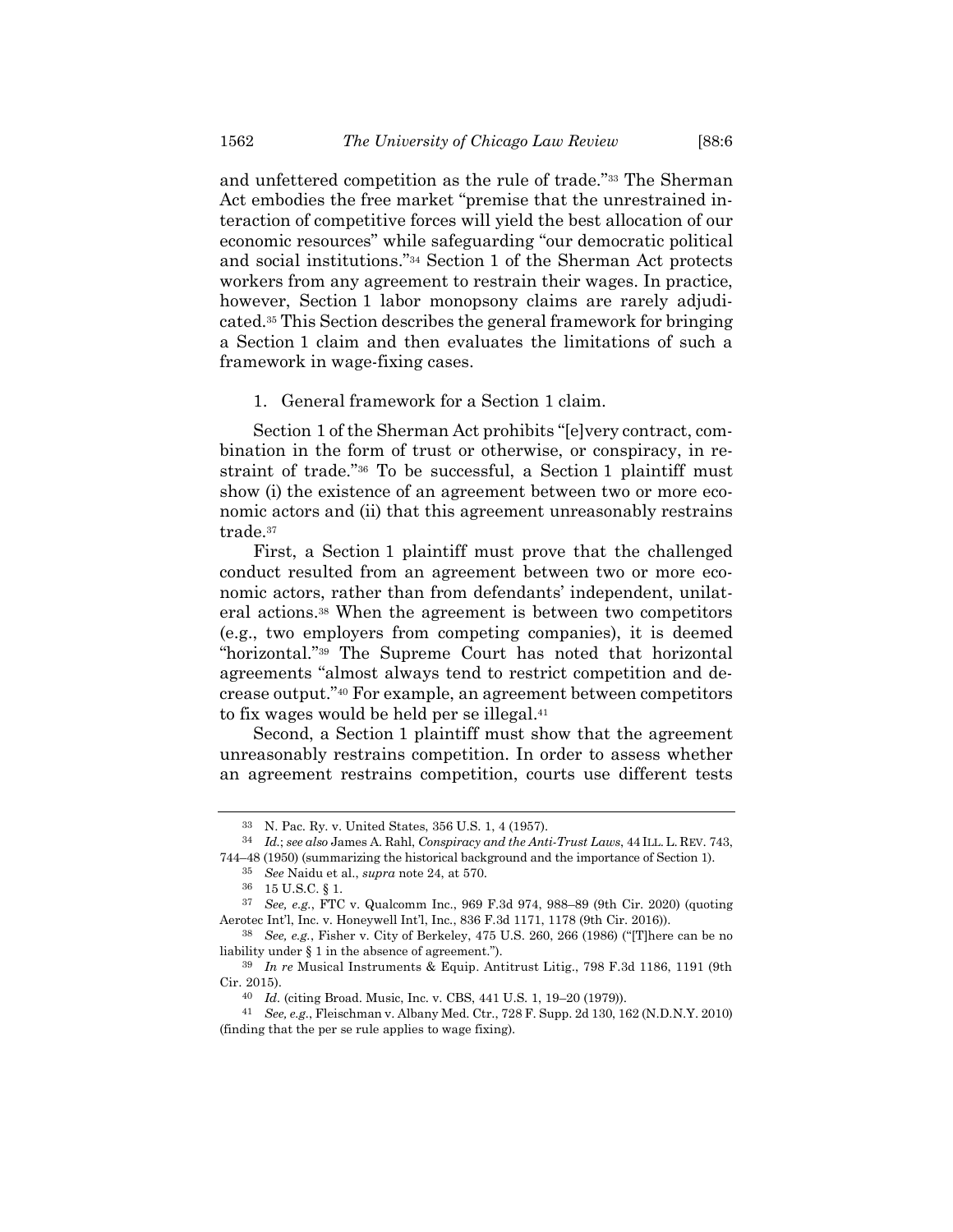depending on the nature of the agreement. If the agreement is facially restrictive of trade—such as horizontal agreements between competitors to fix prices, share profits, or divide territory a court will conclude that it is per se illegal under Section 1.<sup>42</sup> Essentially, this means that if a plaintiff can prove that a defendant engaged in the alleged unlawful practice, the court will hold the defendant liable "without elaborate inquiry as to the precise harm they have caused or the business excuse for their use."<sup>43</sup>

<span id="page-8-0"></span>However, the per se rule is not appropriate when the economic impact of the alleged illegal practice is difficult to assess.<sup>44</sup> When faced with more complex agreements, courts will instead apply the "rule of reason," a test that balances the anticompetitive and procompetitive effects of the agreement at issue.<sup>45</sup> Under the rule of reason, a plaintiff must "demonstrate that a particular contract or combination is in fact unreasonable and anticompetitive."<sup>46</sup> In other words, the court will assess whether, after considering the circumstances of the case, the alleged illegal practice "impos[es] an unreasonable restraint on competition."<sup>47</sup>

In *United States v. United States Gypsum Co.*, <sup>48</sup> the Supreme Court elaborated on the analytical framework of the rule of reason. When considering the exchange of price data, courts must evaluate "[a] number of factors including most prominently the structure of the industry involved and the nature of the information exchanged."<sup>49</sup> For example, "[t]he exchange of price data and

<sup>42</sup> *See, e.g.*, Citizen Publ'g Co. v. United States, 394 U.S. 131, 133–35 (1969) ("The § 1 violations are plain beyond peradventure. Price-fixing is illegal *per se*.").

<sup>43</sup> *N. Pac. Ry.*, 356 U.S. at 5.

<sup>44</sup> *See* State Oil Co. v. Khan, 522 U.S. 3, 10 (1997) (quoting FTC v. Ind. Fed'n of Dentists, 476 U.S. 477, 458–59 (1986)).

<sup>45</sup> *See e.g.*, Ohio v. Am. Express Co., 138 S. Ct. 2274, 2284 (2018). In sports cases, for instance, league agreements can sometimes restrict competition by regulating players' compensation. *See, e.g.*, O'Bannon v. NCAA, 802 F.3d 1049, 1073, 1079 (9th Cir. 2015) (vacating the district court's judgment that required the NCAA to allow its member teams to pay student athletes up to \$5,000 per year and finding that the procompetitive purposes of "integrating academics with athletics" and maintaining a culture of amateurism could validate a compensation-fixing scheme). In those cases, courts use the rule of reason analysis to differentiate "restrictions that are necessary to ensure that league play is possible and those that merely suppress compensation for athletes." Ioana Marinescu & Eric A. Posner, *Why Has Antitrust Law Failed Workers?*, 105 CORNELL L. REV. 1343, 1366 (2020). *But see* NCAA v. Alston, 141 S. Ct. 2141, 2166 (2021) (holding, in part, that the NCAA violated antitrust laws by limiting students' education-related benefits for their athletic services).

<sup>46</sup> Texaco Inc. v. Dagher, 547 U.S. 1, 5 (2006).

<sup>47</sup> Cont'l T.V., Inc. v. GTE Sylvania Inc., 433 U.S. 36, 49 (1977).

<sup>48</sup> 438 U.S. 422 (1978).

<sup>49</sup> *Id.* at 441 n.16.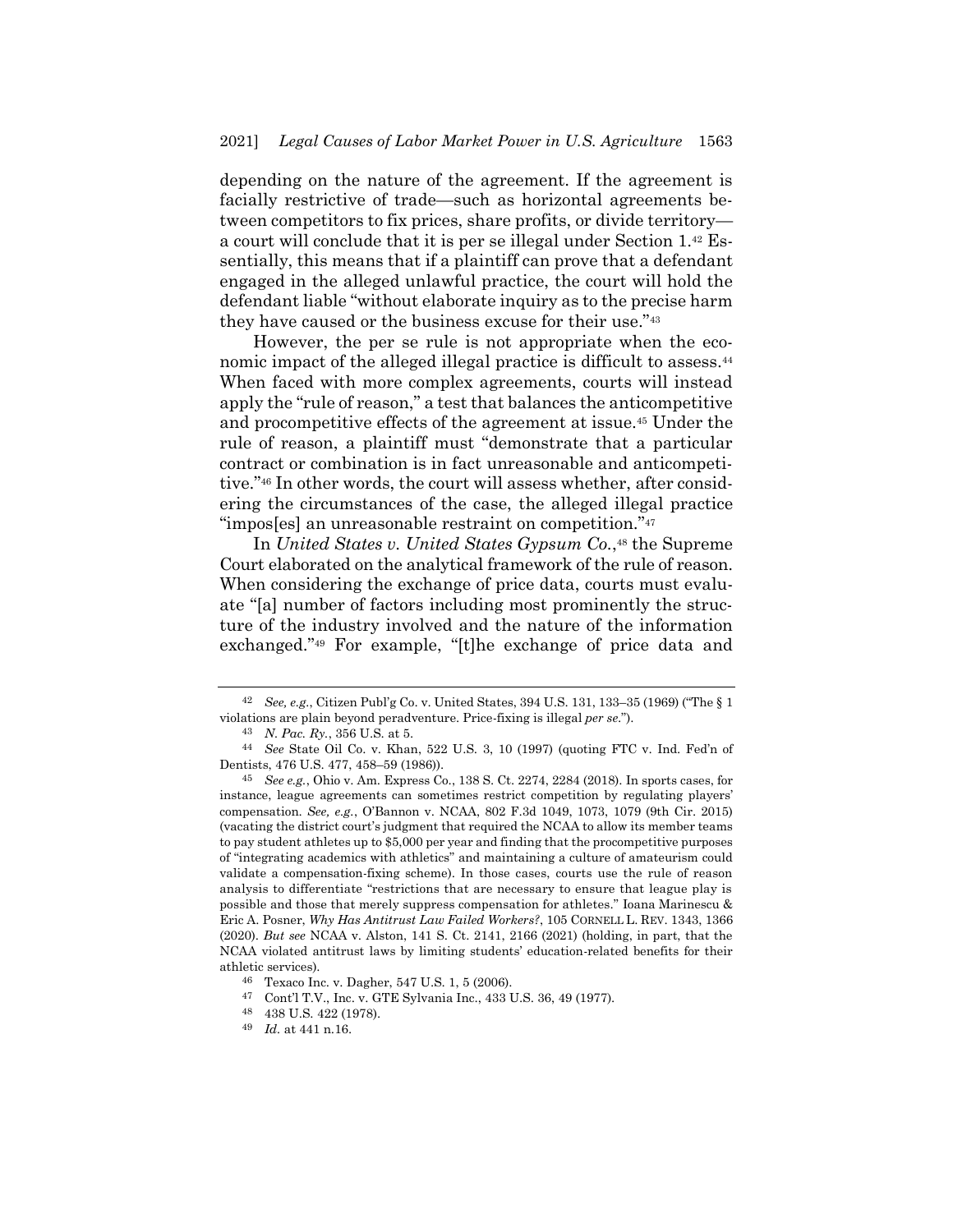other information among competitors does not invariably have anticompetitive effects,"<sup>50</sup> a principle that is of particular relevance when analyzing the behavior of trade associations.<sup>51</sup> In sum, there are two main ways to analyze Section 1 claims—the per se rule and the rule of reason—both of which are also used in antitrust labor disputes.<sup>52</sup>

2. The limits of Section 1 in labor monopsony disputes.

Since the enactment of the Sherman Act, the large majority of Section 1 disputes have concerned anticompetitive behavior affecting the product market—more specifically, agreements by sellers to artificially inflate the price of products.<sup>53</sup> By contrast, there have been very few labor monopsony disputes.<sup>54</sup>

Despite their rarity, labor monopsony disputes have existed for a long time. Before Congress enacted the Sherman Act, courts had already held that collusion among employers to fix working conditions could restrain trade, following the common law doctrine established in *Hilton v. Eckersley*. <sup>55</sup> In *Hilton*, the Queen's Bench held that a contract among eighteen Lancaster employers to fix wages, hours, and disciplinary practices was impermissibly in restraint of trade.<sup>56</sup> Importantly, the court determined that the employers' economic power to depress wages was contrary to public policy.<sup>57</sup> Similarly, in *Mineral Water Bottle Exchange & Trade Protection Society v. Booth*, <sup>58</sup> a court held that an agreement among competitors not to hire each other's employees within two

<sup>50</sup> *Id.*

<sup>51</sup> *See, e.g.*, Anderson v. Shipowners Ass'n of Pac. Coast, 272 U.S. 359, 362–64 (1926) (drawing a distinction between impermissible associations involving "instrumentalities of commerce" and permissible associations "relat[ing] to local matters").

<sup>52</sup> Courts also sometimes use a "quick look" test, which can be described as a subset of the rule of reason. Under the quick look analysis, a court does not need to go through the rule of reason's rigorous analysis of the market and anticompetitive effects because the alleged antitrust conduct is of the type that tends to have anticompetitive effects. *See Ind. Fed'n of Dentists*, 476 U.S. at 459. For an application of the quick look analysis in the labor monopsony context, see Deslandes v. McDonald's USA, LLC, No. 17 C 4857, 2018 WL 3105955, at \*4–7 (N.D. Ill. June 25, 2018); Ogden v. Little Caesar Enters., Inc., 393 F. Supp. 3d 622, 635–36 (E.D. Mich. 2019).

<sup>53</sup> *See* Marinescu & Posner, *supra* not[e 45,](#page-8-0) at 1364–65.

<sup>54</sup> *See id.* at 1365.

<sup>55</sup> (1855) 119 Eng. Rep. 781; 6 E. & B. 47 (Q.B.), *aff'd*, (1856) 119 Eng. Rep. 789; 6 E. & B. 66 (Ex.); *see also* Comment, *Monopsony in Manpower: Organized Baseball Meets the Antitrust Laws*, 62 YALE L.J. 576, 615 n.199 (1953).

<sup>56</sup> *Hilton*, 119 Eng. Rep. at 782–83.

<sup>57</sup> *Id.* at 784.

<sup>58</sup> (1887) 36 Ch. D. 465 (CA).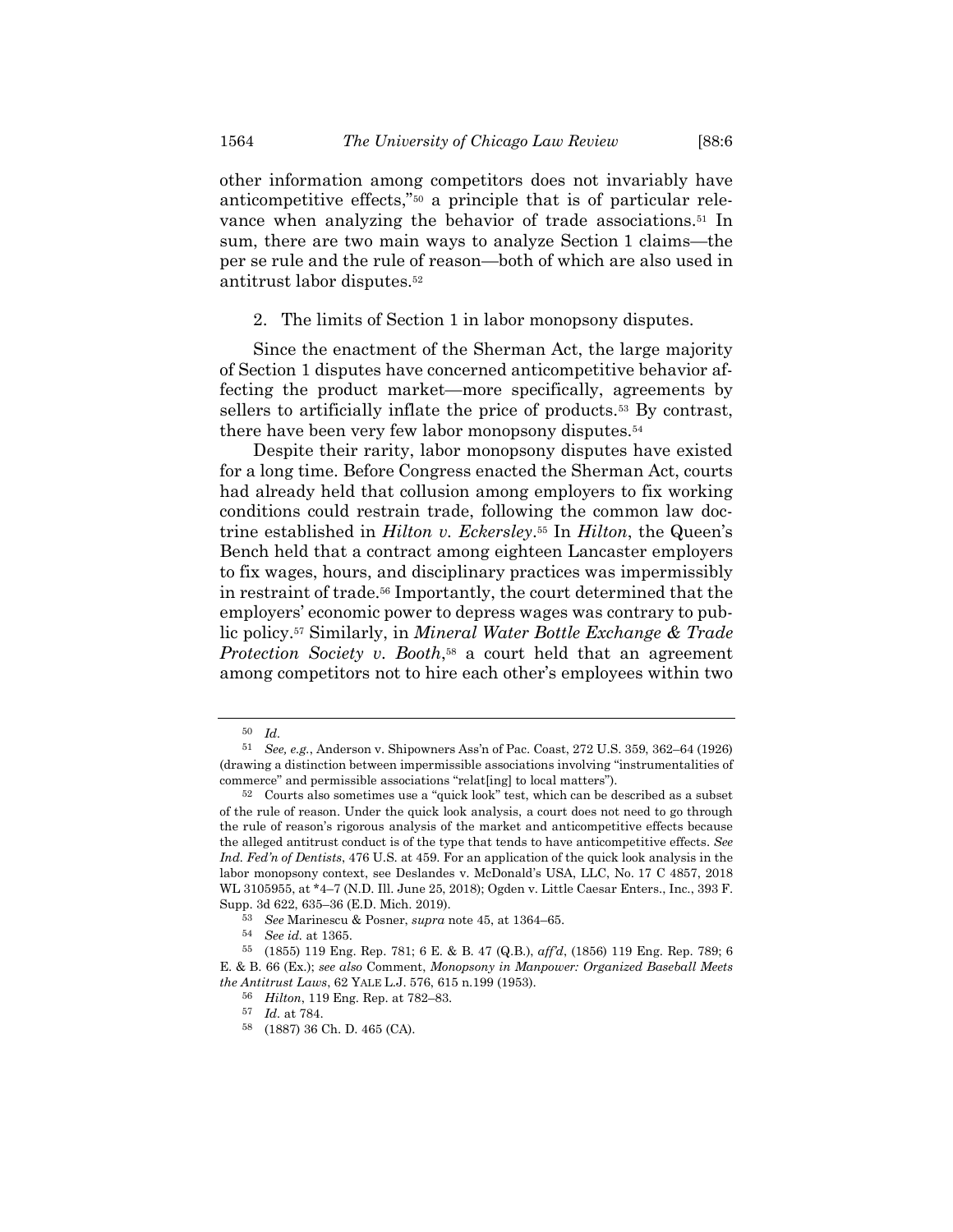years of departure restrained trade.<sup>59</sup> In line with the *Hilton* doctrine, additional wage-fixing disputes arose after the enactment of the Sherman Act. Just a year after the passage of the Act, in Huston v. Rentlinger,<sup>60</sup> a court held that an agreement among Louisville employers to fix wages restrained trade.<sup>61</sup> While a few labor-monopsony cases arose after *Huston*, <sup>62</sup> the development of labor-monopsony disputes has been far outpaced by price-fixing disputes, creating an antitrust "litigation gap" for labor-monopsony disputes.<sup>63</sup>

From a purely theoretical standpoint, it is unclear why labor monopsony disputes have not frequently arisen since the enactment of the Sherman Act. There is indeed little doubt that "[t]he Sherman Act . . . applies to abuse of market power on the buyer side—often taking the form of monopsony or oligopsony."<sup>64</sup> Recently, the Department of Justice and the Federal Trade Commission confirmed that "[n]aked wage-fixing or no-poaching agreements among employers, whether entered into directly or through a third-party intermediary, are per se illegal under the antitrust laws."<sup>65</sup> Still, labor monopsony cases remain remarkably rare, with courts adjudicating "about six cases per year, about a tenth of the [number of] product market cases."<sup>66</sup>

Scholars attribute this litigation gap in part to classic economic theory, which postulates that labor markets are usually competitive.<sup>67</sup> The anticompetitive behavior in labor markets has not been extensively researched by economists, and it is only recently that studies have uncovered statistical evidence of labor market monopsony.<sup>68</sup>

<sup>59</sup> *Id.* at 467–68.

<sup>60</sup> 15 S.W. 867 (1891).

<sup>61</sup> *Id.* at 869–70.

<sup>62</sup> *See, e.g.*, H.B. Marienelli, Ltd., v. United Booking Offs. of Am., 227 F. 165, 171 (S.D.N.Y. 1914) (holding that combinations between vaudeville theaters and booking agents are in restraint of trade); *Anderson*, 272 U.S. at 361–63 (holding that it is illegal for members of an association of shipowners to collectively boycott a prospective worker who had not been granted his certification card from the shipowners' association).

<sup>63</sup> Marinescu & Posner, *supra* not[e 45,](#page-8-0) at 1347.

<sup>64</sup> Todd v. Exxon Corp., 275 F.3d 191, 201 (2d Cir. 2001); *see also* Weyerhaeuser Co. v. Ross-Simmons Hardwood Lumber Co., 549 U.S. 312, 317–18 (2007) (holding that both predatory-pricing and predatory-bidding claims under the Sherman Act are analyzed through the same test).

<sup>65</sup> ANTITRUST DIV., U.S. DEP'T OF JUST. & FED. TRADE COMM'N, ANTITRUST GUIDANCE FOR HUMAN RESOURCE PROFESSIONALS 3 (2016).

<sup>66</sup> Marinescu & Posner, *supra* not[e 45,](#page-8-0) at 1365.

<sup>67</sup> *Id.* at 1376–77.

<sup>68</sup> *Id.*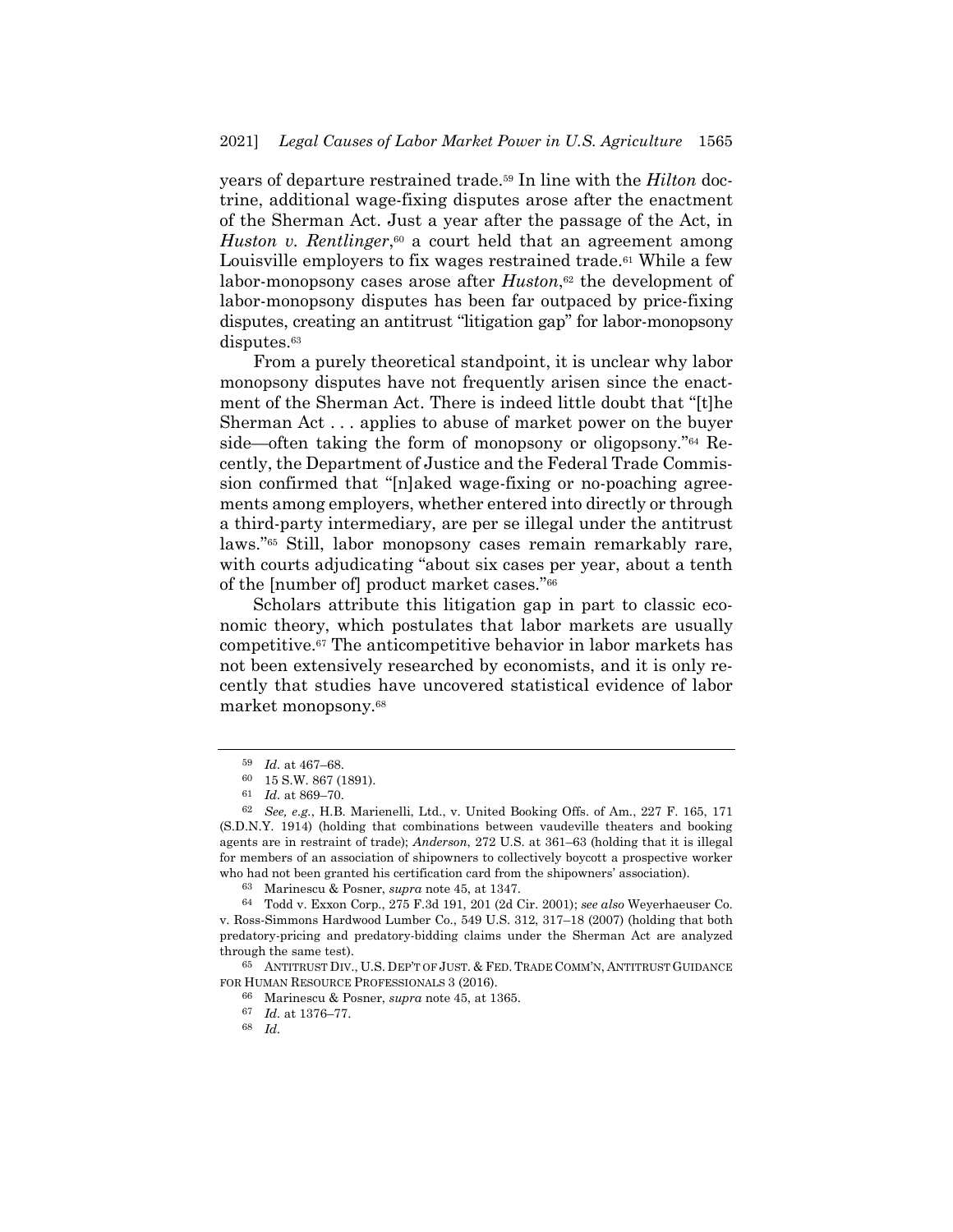<span id="page-11-0"></span>Scholars also attribute the existence of this litigation gap to the procedural hurdles that employees face in labor monopsony disputes.<sup>69</sup> From a practical standpoint, employees have little incentive to initiate a dispute against their employer for fixing wages because such suits are costly and individual employees' wages are usually minimally impacted by the anticompetitive conduct. <sup>70</sup> As a result, successful labor monopsony disputes must generally be brought as class actions and must therefore overcome the thorny requirements of commonality and predominance.<sup>71</sup> Yet, labor monopsony cases are often heterogeneous, with varying impacts on wages depending on each individual worker's situation, making it difficult for "every class member" of a labor monopsony class action to establish the "fact of damage . . . through proof common to the class."<sup>72</sup> In some cases, there is significant variation among workers in terms of their propensity to switch jobs, their skill level and responsibilities (which may result in different wages), and the transferability of their skills. 73 Employers' market power might also vary among different workers, which makes it difficult for a court to determine a common injury as opposed to an injury affecting a particular individual due to their specific characteristics.

The litigation gap might also result from the early hostility of antitrust practice against unions. Since the enactment of the Sherman Act, employers have consistently relied on the Act to prevent workers' collective actions.<sup>74</sup> In 1908, the Supreme Court

<sup>69</sup> *See id.* at 1379–82 (describing the difficulties in bringing class action lawsuits and the prevalence of mandatory arbitration clauses).

<sup>70</sup> *See* Naidu et al., *supra* not[e 24,](#page-4-1) at 572 ("A typical antitrust violation raises prices (or lowers wages) by a relatively small amount over a vast number of people. This means that individuals rarely have an incentive to sue even while the social cost of anticompetitive behavior may be high."). In the H-2A context, although wages are potentially more substantially impacted, guestworkers do not bring suit due to other reasons such as fear of retaliation, language barriers, unfamiliarity with the U.S. legal system, and lack of time (they are seasonal workers). *See* CENTRO DE LOS DERECHOS DEL MIGRANTE, INC., RIPE FOR REFORM: ABUSES OF AGRICULTURAL WORKERS IN THE H-2A VISA PROGRAM 18, 27 (2020).

<sup>71</sup> *See* FED. R. CIV. P. 23(b)(3) ("[T]he court finds that the questions of law or fact common to class members predominate over any questions affecting only individual members, and that a class action is superior to other available methods for fairly and efficiently adjudicating the controversy.").

<sup>72</sup> Reed v. Advoc. Health Care, 268 F.R.D. 573, 582 (N.D. Ill. 2009) (quoting Bell Atl. Corp. v. AT&T Corp., 339 F.3d 294, 302 (5th Cir. 2003)).

<sup>73</sup> *See, e.g.*, Weisfeld v. Sun Chem. Corp., 84 F. App'x 257, 263–64 (3d Cir. 2004) (rejecting class certification because "both the decreased salary and deprivation of opportunities inquiries would require considering numerous individual factors").

<sup>74</sup> For a review of anti-union decisions, see generally C.J. Primm, Note, *Labor Unions and the Anti-Trust Law: A Review of Decisions*, 18 J. POL. ECON. 129 (1910).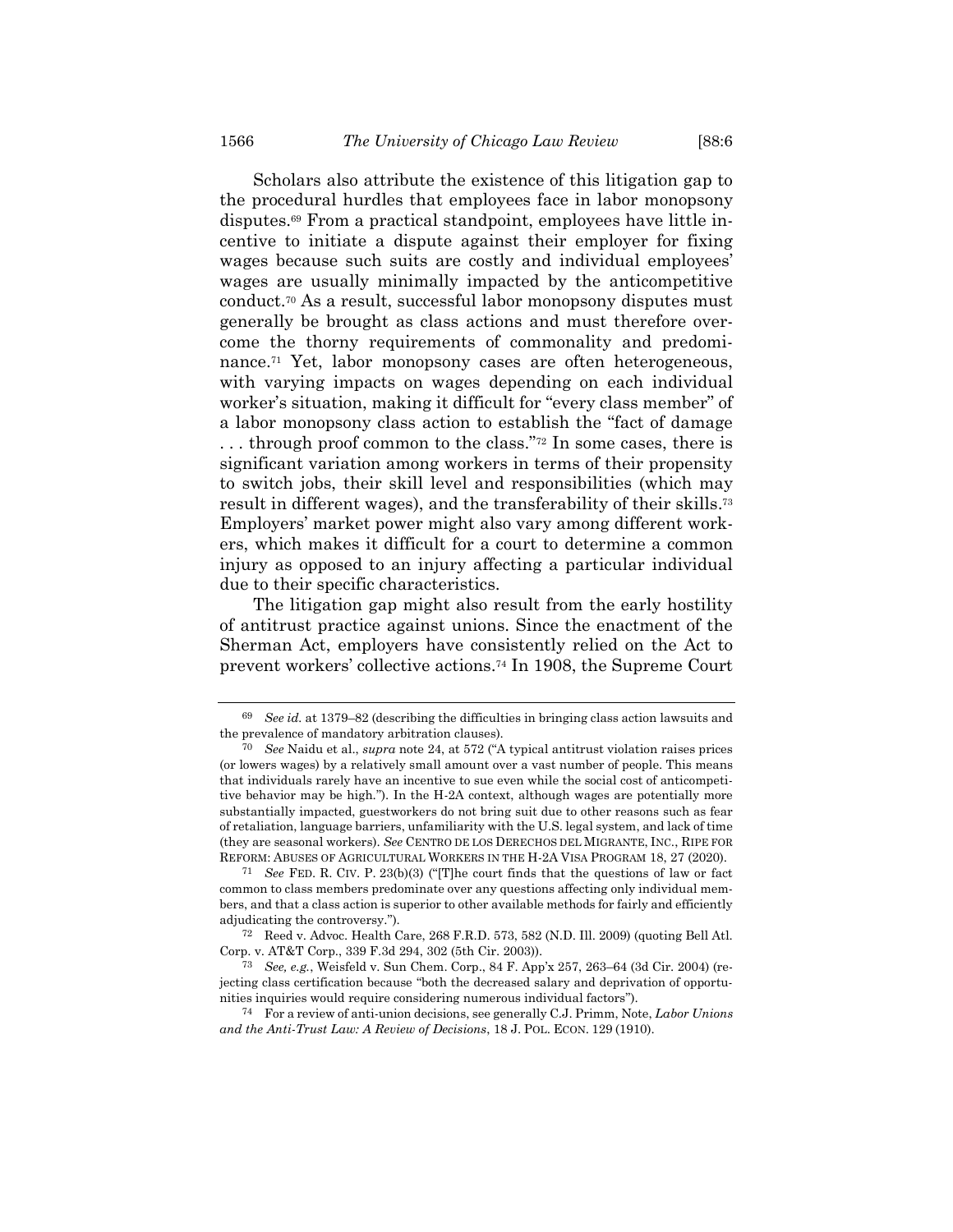unanimously held in *Loewe v. Lawlor*<sup>75</sup> that the Sherman Act applied to labor organizations and their activities.<sup>76</sup> It was only after a few years of antitrust hostility that unions were protected from antitrust enforcement by the Clayton Act of 1914<sup>77</sup> and the Norris-LaGuardia Act of 1932. <sup>78</sup> This early hostility against labor representation and collective bargaining arguably delayed the use of antitrust laws by workers against employers.

The lack of understanding of labor market monopsony is entrenched in the law. <sup>79</sup> The dearth of precedent leads to great uncertainty—and sometimes hostility—regarding this field of antitrust, with parties and courts sometimes misapprehending the subtle nuances and dynamics of the labor market. As a result of a misevaluation of the economics behind the cases, there is a concern that courts may end up condoning wage fixing.<sup>80</sup> For migrant workers in the agriculture sector, the extra layer of issues related to immigration law creates additional barriers to resolving labor monopsony disputes.

B. Guestworker Programs and Agriculture: History and the Statutory Standard

The United States has a long legacy of importing labor from Mexico, especially for work in the Southwest.<sup>81</sup> Although nowadays the United States imports labor from all over the world, about 90% of H-2A workers are from Mexico.<sup>82</sup> In fact, the H-2A program is the descendent of the Bracero Program and has been considerably shaped by the Bracero Program's history and practices. Labor market failures in the agriculture sector are rooted

<sup>75</sup> 208 U.S. 274 (1908).

<sup>76</sup> *Id.* at 279–80.

<sup>77</sup> Pub. L. No. 63-212, 38 Stat. 730 (codified as amended in scattered sections of 15 U.S.C.).

<sup>78</sup> Ch. 90, 47 Stat. 71 (codified as amended at 29 U.S.C. §§ 101–115); s*ee also, e.g.*, Milk Wagon Drivers Union v. Lake Valley Farm Prods., 311 U.S. 91, 100–03 (1940).

<sup>79</sup> *See* Marinescu & Posner, *supra* not[e 45,](#page-8-0) at 1376–77.

<sup>80</sup> *Id.* at 1377–78; *see also id.* at 1377 n.172 (critiquing a district court's decision in a NCAA antitrust case for "referring incorrectly to the labor market as a product market").

<sup>81</sup> *See* Garry G. Geffert, *H-2A Guestworker Program: A Legacy of Importing Agricultural Labor*, *in* THE HUMAN COST OF FOOD 113, 114–16 (Charles D. Thompson, Jr. & Melinda F. Wiggins eds., 2002).

<sup>82</sup> *H-2A Guest Worker Fact Sheet*, NAT'L CTR. FOR FARMWORKER HEALTH (last updated Oct. 2020), https://perma.cc/63PY-VC9T.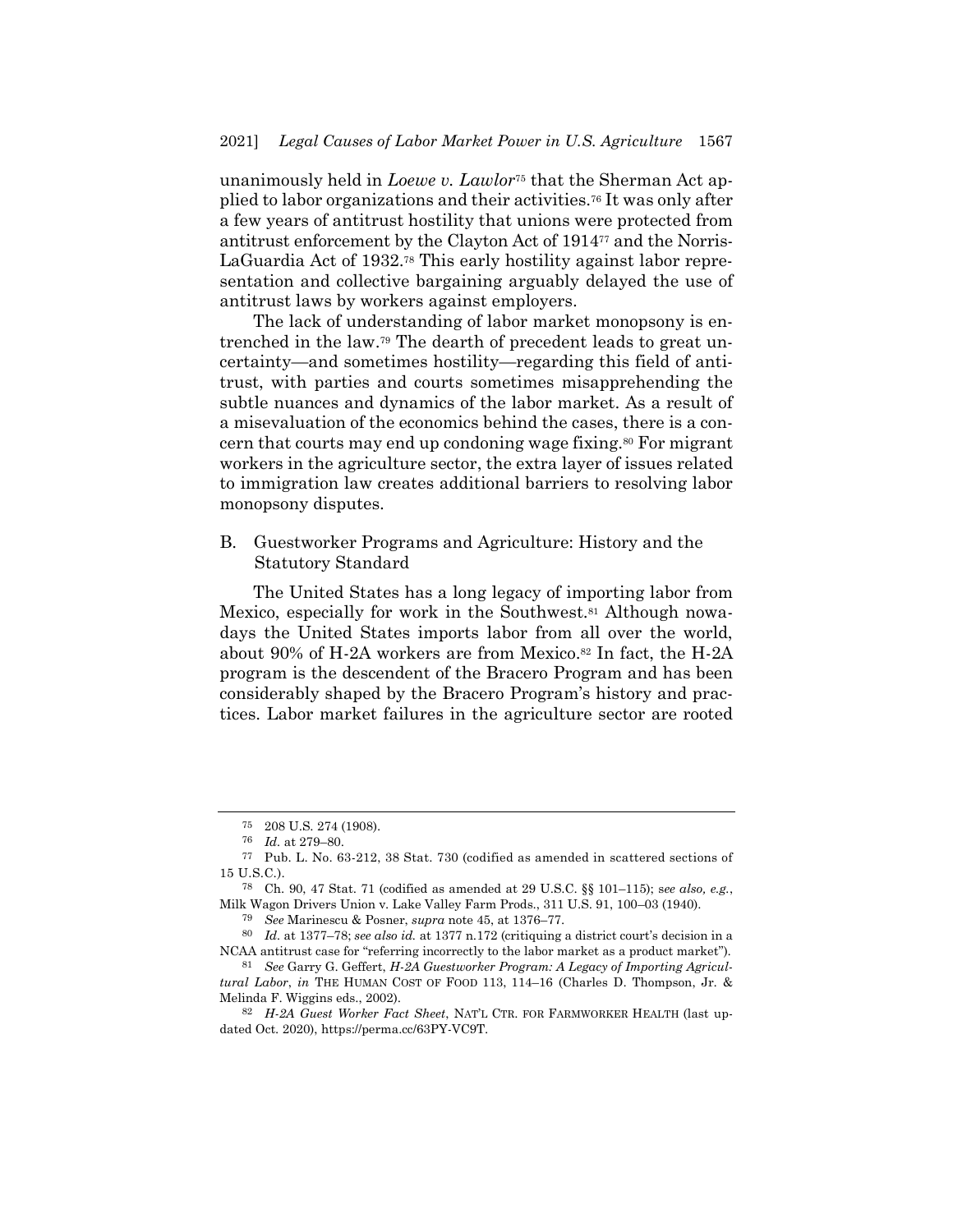in decades of wage depression under the Bracero Program.<sup>83</sup> This Section describes the Bracero Program and then analyzes the statutory standard applicable under the H-2A program.

#### <span id="page-13-1"></span><span id="page-13-0"></span>1. The Bracero Program and its legacy.

The Bracero program was the predecessor of the H-2A program. It was created during the Second World War through a series of bilateral agreements with Mexico.<sup>84</sup> At that time, growers in California, Texas, and Arizona complained about labor shortages and requested permission from the Immigration Service to hire Mexican workers. Initially, all requests were denied. However, after the U.S. Employment Service determined that there was a labor shortage at the prevailing wage, Congress enacted legislation under which Mexican workers—or "Braceros"—could be hired for seasonal contract labor in agriculture. <sup>85</sup> "From 1942 to 1964, 4.6 million [Bracero] contracts were signed, with many individuals returning several times on different contracts, making it the largest U.S. contract labor program" at the time.<sup>86</sup>

In theory, it seemed that Congress enacted the Bracero program to curb the lack of "domestic workers"<sup>87</sup> by importing migrant workers under strict conditions of "labor shortages" i.e., the unavailability of domestic workers at the prevailing market wage. In practice, however, the Bracero program did not function adequately. It allowed farmers and ranchers to collude and artificially create labor shortages to import migrant labor at below-market wages even when domestic workers were readily available at the prevailing market wage.

Employers' wage-fixing practices operated as follows: Through their organizations and associations, employers artificially fixed the wage below the competitive level as the prevailing wage to curb the supply of domestic workforce and create an

<sup>83</sup> *See* KITTY CALAVITA, INSIDE THE STATE: THE BRACERO PROGRAM, IMMIGRATION, AND THE I.N.S. 70–71 (1992) (discussing the relationship of the Bracero Program to wage decreases and high unemployment rates among domestic farm workers).

<sup>84</sup> *See The Bracero Program*, UCLA LAB. CTR. (2014), https://perma.cc/47NY-B2K2.

<sup>85</sup> CALAVITA, *supra* not[e 83,](#page-13-0) at 20–23. The relevant legislation was the Act of Apr. 29, 1943, Pub. L. No. 45, 57 Stat. 70.

<sup>86</sup> *The Bracero Program*, *supra* note [84.](#page-13-1)

<sup>87</sup> "Domestic workers," under the Bracero program and the subsequent H-2A program, refers to the entire population of U.S. workers and must not be confused with workers performing childcare, household tasks, or upkeep of a home or surrounding yard on a regular basis in return for wages or other benefits, also known as "domestic workers" under U.S. immigration practice. *See Domestic Workers*, U.S. CUSTOMS & IMMIGR. SERVS. (last updated Nov. 27, 2019), https://perma.cc/89TY-BQQY.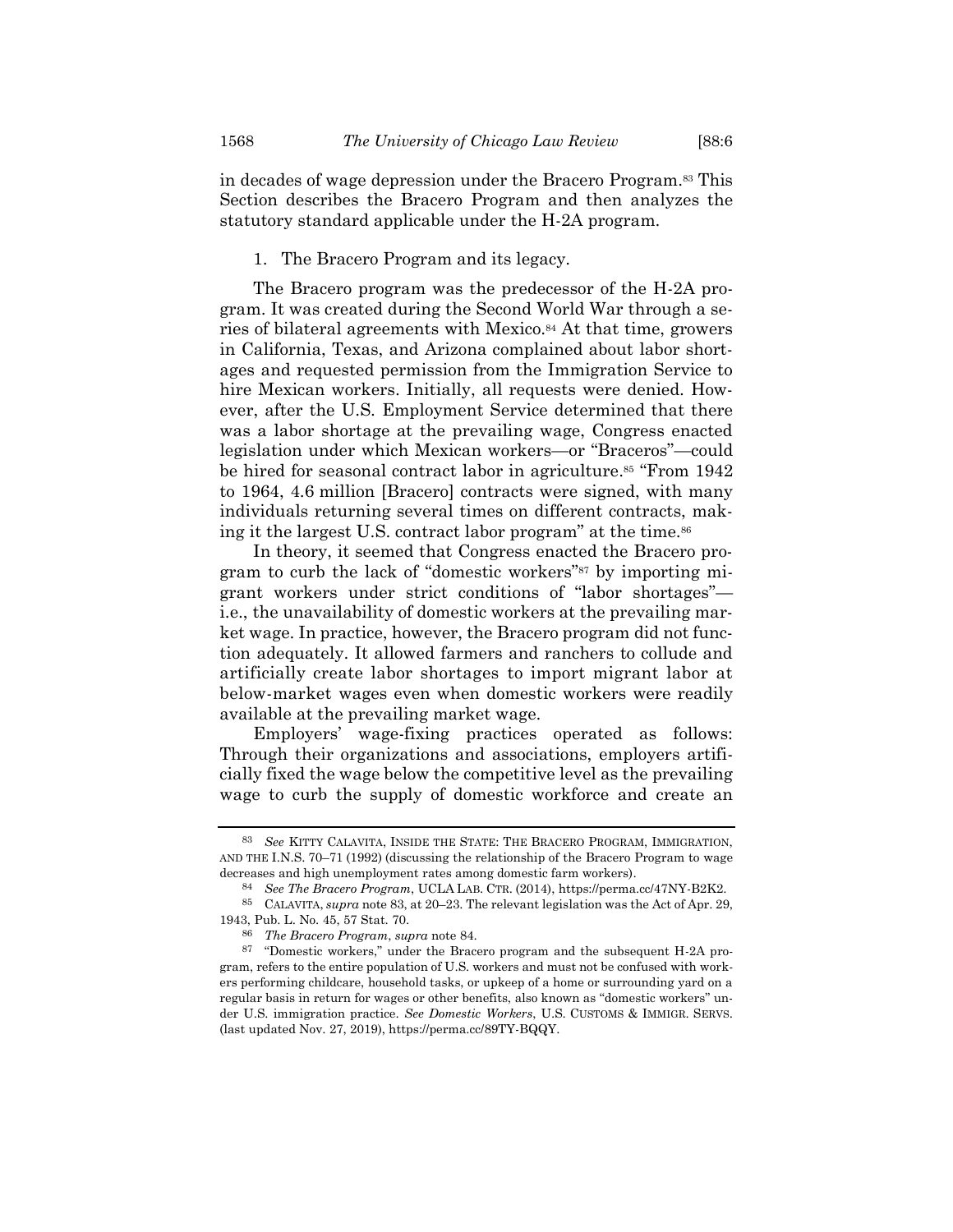artificial labor shortage. Ranchers and growers determined the wages they were going to pay and then reported it to state officials. "The 'prevailing wage' thus came to mean 'the wage that prevails' within the context of a non-competitive labor market."<sup>88</sup>

<span id="page-14-1"></span>Employers' practice of artificially deflating the "prevailing wage" is highly anticompetitive and should be prohibited by antitrust regulation. To justify this anticompetitive practice, employers have long relied on the misconceived excuse that U.S. workers refuse to work in the fields and that only migrant workers are hardworking enough to do these jobs.<sup>89</sup> These "cultural mythologies [are] premised on problematic stereotypes" and "mask the ways in which guest worker programs degrade wages and working conditions to chase U.S. workers away."<sup>90</sup> In reality, there is no doubt that "raising wages . . . could recruit more U.S. workers to guest worker jobs."<sup>91</sup> In fact, there is ample evidence that U.S. workers are willing to take difficult migratory jobs if they pay well, demonstrating that labor supply is sensitive to wages and working conditions.<sup>92</sup>

Once employers had created the artificial labor shortage, they were allowed to recruit Braceros, who were paid a wage below the competitive level in the United States. Domestic workers were effectively eliminated from the market and replaced with a cheaper, more stable workforce. In California, this is exactly what happened: Growers organized in associations to set wages and prices. Between 1942 and 1946, about seventy-four associations of growers were created,<sup>93</sup> and individuals stated that the County Extension Agent (a state agent responsible for fixing the

<span id="page-14-0"></span><sup>88</sup> CALAVITA, *supra* not[e 83,](#page-13-0) at 23.

<sup>89</sup> *See* Lee, *supra* note [28,](#page-5-0) at 34–35.

<sup>90</sup> *Id.*

<sup>91</sup> *Id.* at 35; *see also* Andrea Roberson, *Wages Rise on California Farms. Americans Still Don't Want the Job*, L.A. TIMES (Mar. 17, 2017), https://perma.cc/QM3H-REJR (quoting an economist's explanation that "[t]he law of supply and demand doesn't stop being true just because you're talking about people").

<sup>92</sup> *See* Lee, *supra* not[e 28,](#page-5-0) at 37 (explaining that "more than 90,000 individuals submitted applications to become sanitation workers in New York City, with nationwide starting salaries of well over \$40,000 including typical overtime pay," and that "[t]housands of workers flocked to North Dakota searching for jobs with a starting salary of \$66,000, even given that the jobs require 80-120 hours per week in conditions that can reach -30 degrees Fahrenheit").

<sup>93</sup> *See* DON MITCHELL, THEY SAVED THE CROPS: LABOR, LANDSCAPE, AND THE STRUGGLE OVER INDUSTRIAL FARMING IN BRACERO-ERA CALIFORNIA 89 (2012).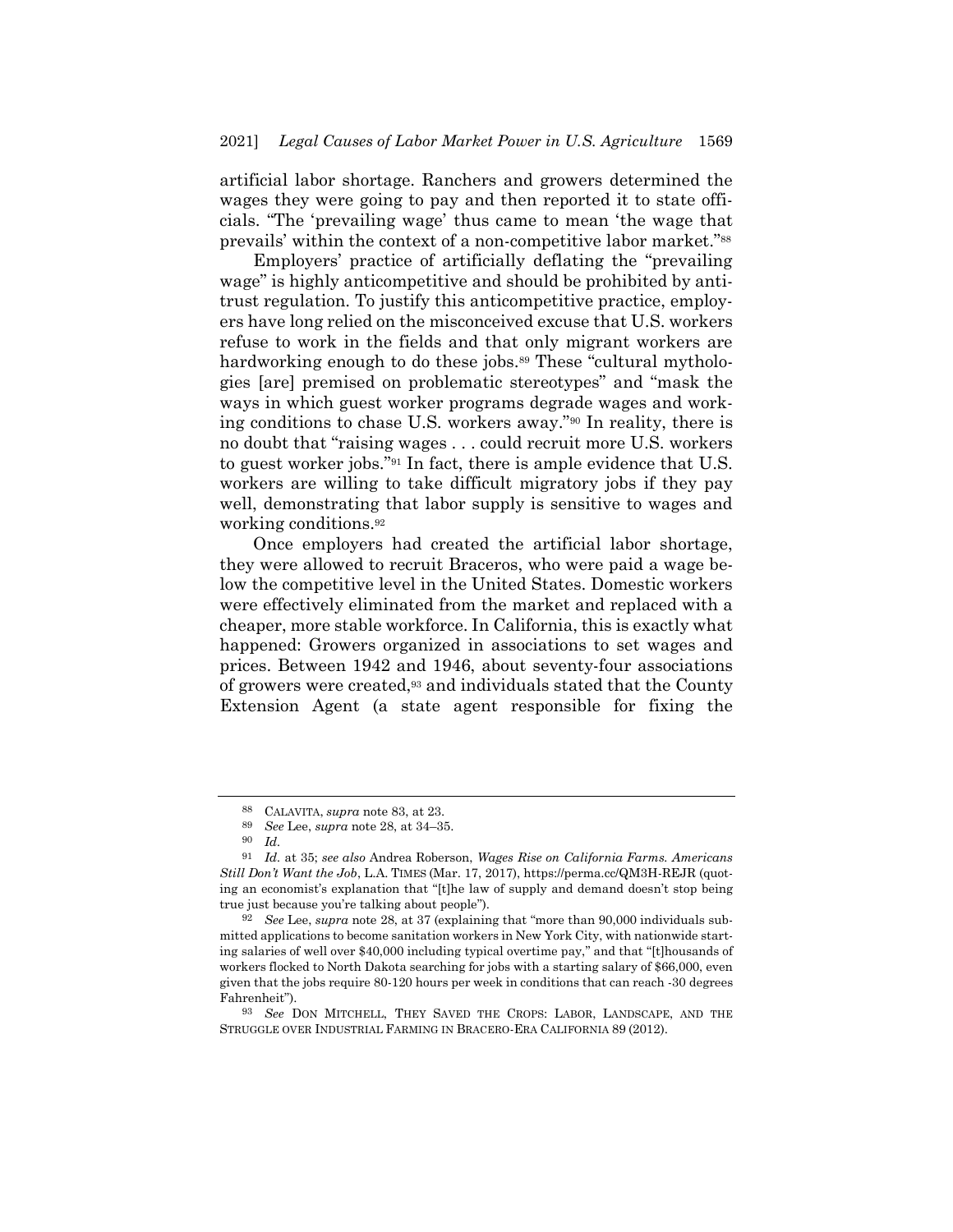prevailing wage) "function[ed] as an employee of organized farm

<span id="page-15-0"></span>groups . . . and [was] therefore of doubtful impartiality." 94 Additionally, it was very difficult for Braceros to challenge the terms of their labor contracts once they were employed in the United States. Indeed, Braceros were legally prohibited "from accepting work from other employers—work in other crops, in other industries, or even for other farmers than those to whom they had been assigned—for a better wage."<sup>95</sup> Further, some growers developed policing practices to ensure that other Bracero recruiters deflated wages of Bracero workers by recruiting "fieldmen" whose task was to "circulate[ ] around among those owner-farmers" and "attempt[ ] to police . . . and see that people weren't violating the agreement."<sup>96</sup> Finally, at the time, the large supply of potential Bracero workers allowed U.S. employers to maintain an artificially low wage, with one grower admitting that "the best control that we've ever had in this country is the Mexican labor (Mexican nationals) coming in here and stabilizing things" thanks to their willingness to accept below-market wages.<sup>97</sup>

Over the years, it became clear that the Bracero program was used to curb the U.S. labor market and not to resolve alleged labor shortages. In one instance, Bracero employers considered that among 1,700 unemployed individuals in Ventura County, California, none was suitable to work in the fields.<sup>98</sup> Facially, some excuses were made for this lack of suitability, such as the gender of the unemployed individuals (women were not considered qualified to replace Braceros) or their lack of agricultural experience.<sup>99</sup> However, in reality, the low, anticompetitive prevailing wages were keeping domestic workers away from the job and allowed Bracero employers to obtain authorization to recruit an extra 589 Braceros to the county.<sup>100</sup>

The Bracero program grew steadily throughout the 1950s, reaching more than 445,000 Bracero employees in 1956.<sup>101</sup> The domestic labor force had no other choice but to leave regions

<sup>94</sup> CALAVITA, *supra* not[e 83,](#page-13-0) at 22 (second alteration in original) (quoting LLOYD H. FISHER, THE HARVEST LABOR MARKET IN CALIFORNIA 108 (1953)).

<sup>95</sup> MITCHELL, *supra* note [93,](#page-14-0) at 90.

<sup>96</sup> *Id.* (quoting an unnamed peach grower).

<sup>97</sup> *Id.* (quoting an unnamed farmer).

<sup>98</sup> *Id.* at 91.

<sup>99</sup> *Id.*

<sup>100</sup> MITCHELL, *supra* note [93,](#page-14-0) at 91–92.

<sup>101</sup> U.S. DEP'T OF AGRIC., TERMINATION OF THE BRACERO PROGRAM: AGRICULTURAL ECONOMIC REPORT NO. 77, at 5 (1965).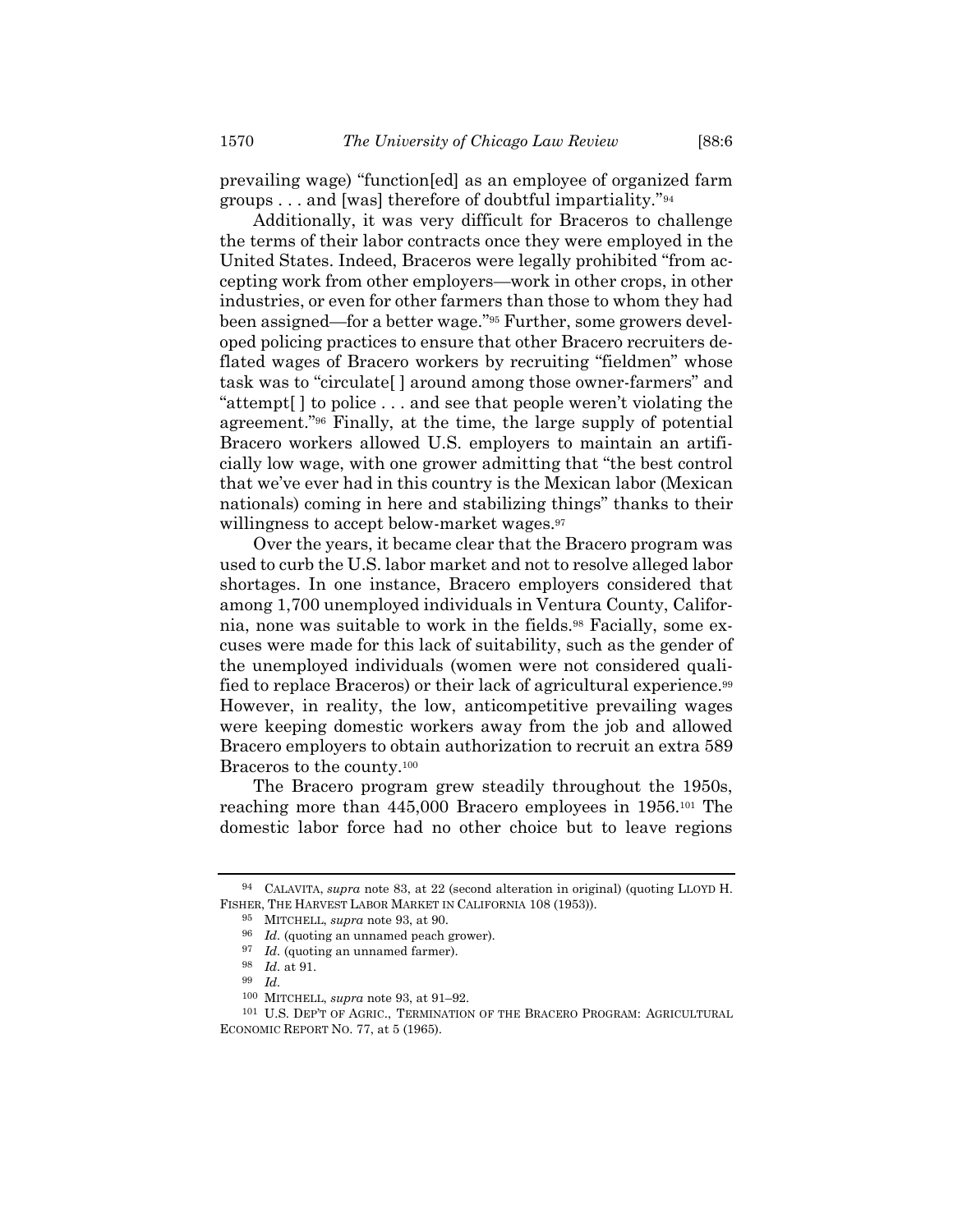where Braceros worked. Texas, for example, was the largest importer *and* exporter of migrant labor as it was importing Braceros, but domestic workers were seeking work in other states.<sup>102</sup> Over time, political groups came to oppose labor contract work—such as the Bracero Program—and, in 1964, Congress terminated the Bracero program.<sup>103</sup>

The termination of the Bracero Program did not end the ability of domestic employers to import migrant laborers as guest workers. Indeed, alongside the Bracero Program, the U.S. government developed the H-2 program under the Immigration and Nationality Act<sup>104</sup> (INA) to effectively extend the Bracero Program to include workers from other countries. From 1952 to 1964, the H-2 program was not widely used—mostly because Braceros were available.<sup>105</sup> After the Bracero program was terminated, the H-2 program became more popular. The program was strengthened under the Carter administration but suffered from deregulation and underenforcement under the Reagan administration. <sup>106</sup> In 1986, however, Congress revised the H-2 program to streamline the process for growers. Thus, the "H-2A" program was born.<sup>107</sup>

<span id="page-16-0"></span>2. The H-2A statutory standard.

The H-2A program involves the DOL, Citizenship and Immigration Services (USCIS), and the Department of State. One of Congress's goals in enacting the H-2A program was to protect the U.S. workforce while also providing labor to growers in case of labor shortages.<sup>108</sup> The INA requires that H2-A sponsors—the employers—obtain a certification of labor shortage from the DOL showing that:

<sup>102</sup> TRUMAN MOORE, THE SLAVES WE RENT 88 (1965).

<sup>103</sup> *See Background Information About the Bracero Program*, AM. SOC. HIST. PROJECT CTR. FOR MEDIA & LEARNING, https://perma.cc/YF7J-LKJ9.

<sup>104</sup> Pub. L. No. 82-414, 66 Stat. 163 (1952).

<sup>105</sup> *See* H. Michael Semler, *Aliens in the Orchard: The Admission of Foreign Contract Laborers for Temporary Work in U.S. Agriculture*, 1 YALE L. & POL'Y REV. 187, 194– 95 (1983).

<sup>106</sup> *See* Sarah deLone, *Farmers, Growers and the Department of Labor: The Inequality of Balance in the Temporary Agricultural Worker Program*, 3 YALE J.L. & LIBERATION 100, 103–04 (1992).

<sup>107</sup> *See id.* at 120–22.

<sup>108</sup> *See* Semler, *supra* note [105,](#page-16-0) at 192 (noting a "Congressional intent that foreign workers be admitted only 'for the purpose of alleviating labor shortages,' subject to 'strong safeguards for American labor'" (quoting H.R. REP. No. 82-1365, at 44, 50, *reprinted in* 1952 U.S.C.C.A.N. 1653, 1698, 1705)).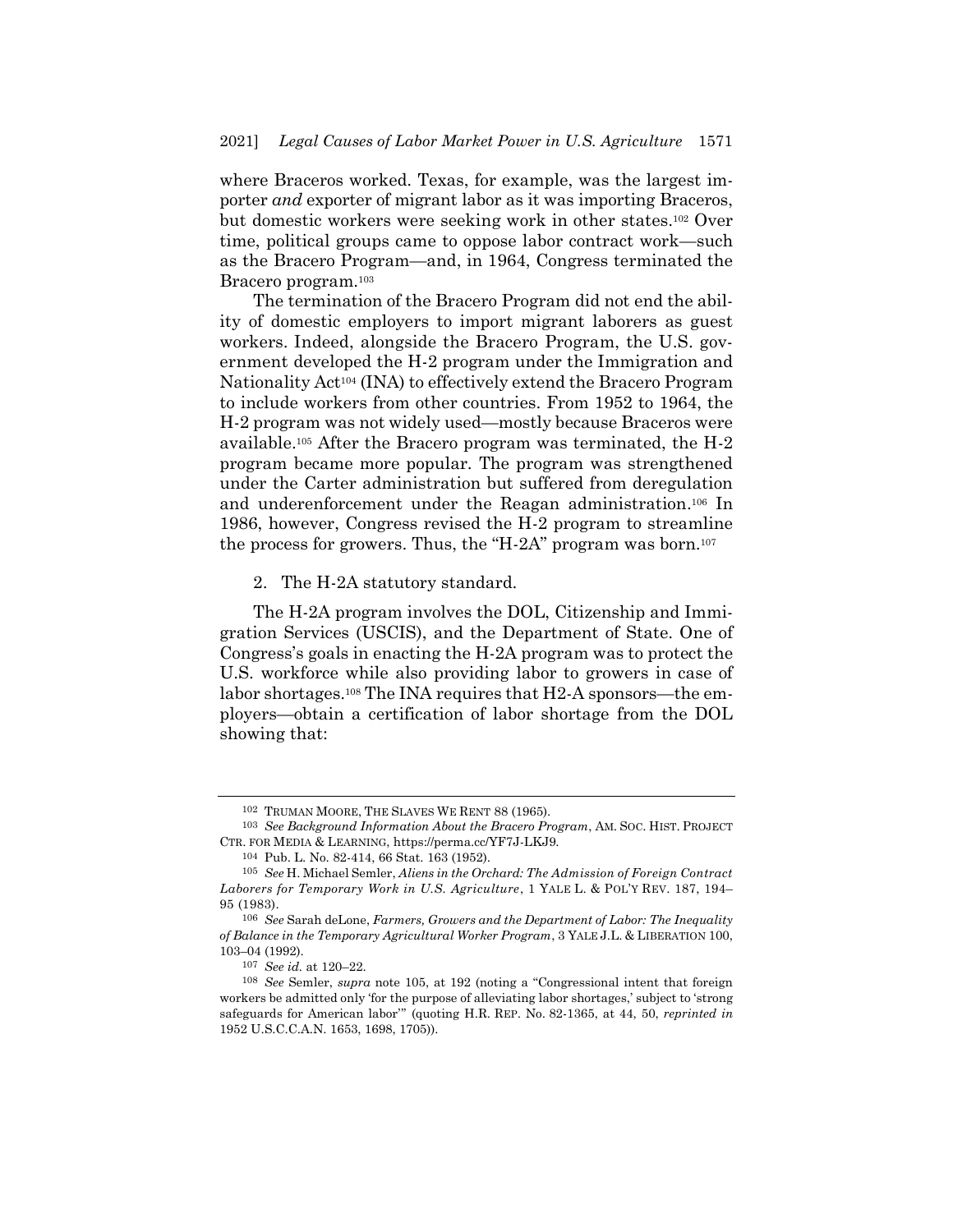(A) there are not sufficient workers who are able, willing, and qualified, and who will be available at the time and place needed, to perform the labor or services involved in the petition, and

(B) the employment of the alien in such labor or services will not adversely affect the wages and working conditions of workers in the United States similarly employed.<sup>109</sup>

The requirements of 8 U.S.C.  $\S$  1188(a)(1) are designed to "provide [ ] assurances" that "[domestic] workers are given a preference over foreign workers for jobs that become available within this country."<sup>110</sup> Additionally, the requirements provide that, "to the extent that foreign workers are brought in, the working conditions of domestic employees are not to be adversely affected, nor are United States workers to be discriminated against in favor of foreign workers."<sup>111</sup>

Under § 1188(a)(1), labor shortages are assessed in aggregate by looking at the offer and demand of work "at the time and place needed" and not at an individual corporation or employer's needs.<sup>112</sup> It is therefore not sufficient for an employer to make a showing of a business justification—such as a need to recruit experienced migrant workers instead of inexperienced domestic workers—to satisfy the requirements of § 1188(a)(1). In *Elton Orchards, Inc. v. Brennan*, <sup>113</sup> an apple orchard owner challenged the DOL's policy of allocating inexperienced domestic apple pickers to his orchards.<sup>114</sup> The DOL allocated inexperienced domestic apple pickers to plaintiff's orchards but then allowed other apple orchard owners to import experienced foreign apple pickers.<sup>115</sup> Because the plaintiff (who was now required to use inexperienced pickers) used to hire those experienced workers, he alleged that he was hurt by the policy.<sup>116</sup> The court ruled that—despite the urgency in proper harvesting of apples and the fact that the employers and apple pickers had a previous work relationship—the DOL's policy prevailed.<sup>117</sup> In the words of the court: "To recognize a legal right to use alien workers upon a showing of business

<sup>109</sup> 8 U.S.C. § 1188(a)(1).

<sup>110</sup> Alfred L. Snapp & Son, Inc. v. Puerto Rico, 458 U.S. 592, 596 (1982).

<sup>111</sup> *Id.*

<sup>112</sup> 8 U.S.C. § 1188(a)(1)(A).

<sup>113</sup> 508 F.2d 493 (1st Cir. 1974).

<sup>114</sup> *Id.* at 496.

<sup>115</sup> *Id.*

<sup>116</sup> *Id.*

<sup>117</sup> *Id.* at 500.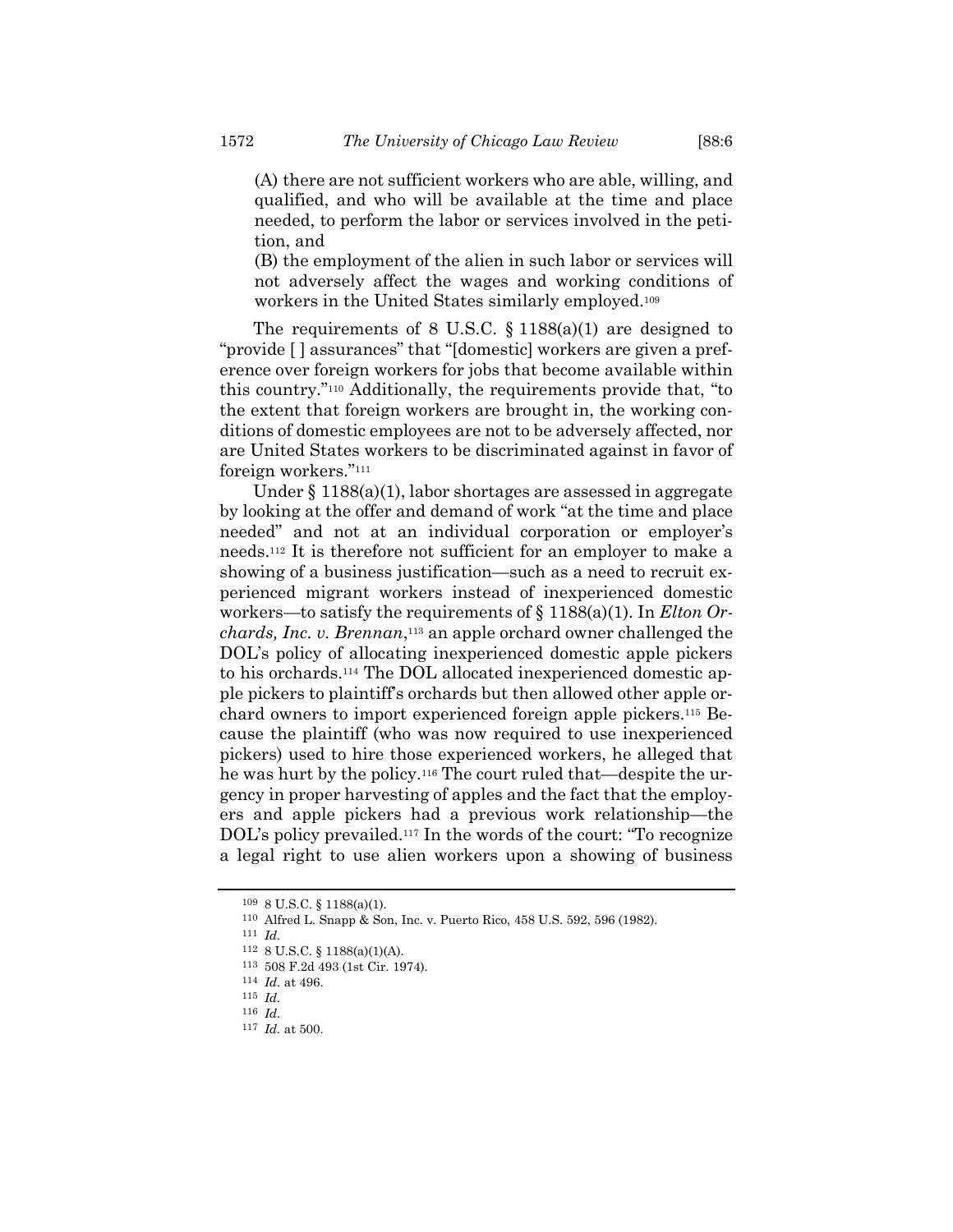justification would be to negate the policy which permeates the immigration statutes, that domestic workers rather than aliens be employed wherever possible."<sup>118</sup>

Similarly, once a labor shortage is established, domestic employees cannot challenge the recruitment of migrant workers on the basis that domestic employees are available to work for a higher wage. In *Hernandez Flecha v. Quiros*, <sup>119</sup> the court held that if workers are not willing or able to work under conditions set by the employer, then workers meet the regulatory requirement under the labor certification provision of the statute.<sup>120</sup> *Hernandez Flecha* suggests that employers' working conditions inform whether they can import foreign labor. Thus, employers have an incentive to keep poor working conditions to deter domestic workers from applying to these positions. Interpreted differently, the court explained, the law could be used as a tool by domestic workers to request many advantages from their employers.<sup>121</sup> In turn, "the necessary effect would be that the alien market would never be reached [and] the employer would have to pay whatever the domestic workers sought, it being obvious that if there were no limit on the price that could be asked, workers could always be found."<sup>122</sup> Here, the court touches on an important point in line with economic theory: the adjustment of the quantity of labor through the wage rate as discussed in Part I.B.1. If employers can set wages and working conditions below what the market requires and hire cheaper foreign workers, then their actions are effectively within the scope of  $\S$  1188(a)(1)(B). Specifically, employment of foreign workers prevents domestic workers from getting paid better wages since employers can hire foreign workers when market conditions allow for higher domestic wages. In *Rogers v. Larson*, <sup>123</sup> the court recognized the tension between the dual roles of the H-2A program and noted the need to "strike a balance between the two goals,"<sup>124</sup> but it did not, as the previous cases show, fully account for the economic consequences of such balancing.

<sup>118</sup> *Elton Orchards*, 508 F.2d at 500.

<sup>119</sup> 567 F.2d 1154 (1st Cir. 1977).

<sup>120</sup> *Id.* at 1155–56. Sections 1188(a)(1)(A) and 1182(a)(14)(A) (discussed in *Hernandez Flecha*) have the same language and both refer to labor certification requirements for immigrants.

<sup>121</sup> *Id.* at 1156.

<sup>122</sup> *Id.*

<sup>123</sup> 563 F.2d 617 (3d Cir. 1977).

<sup>124</sup> *Id.* at 626.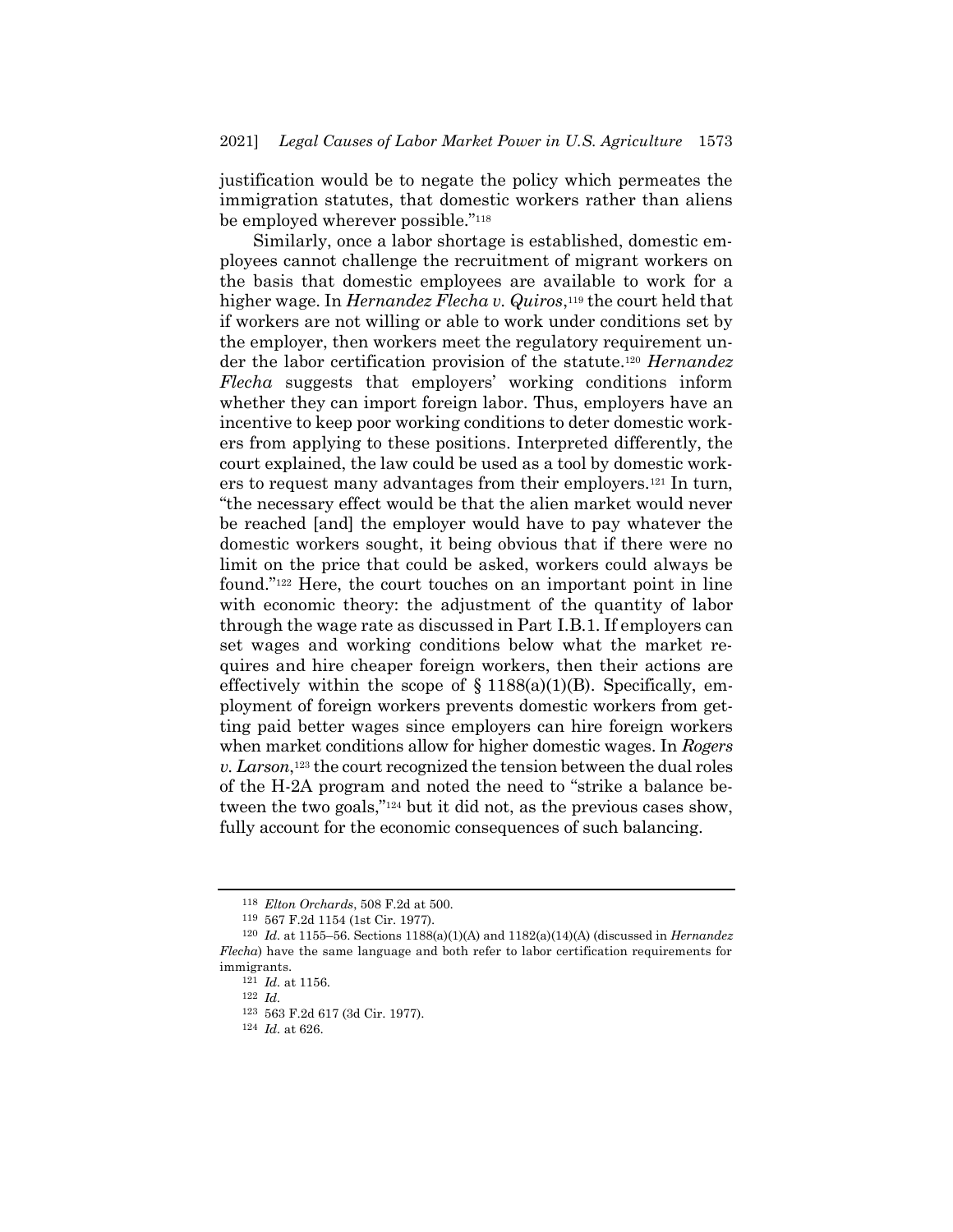\* \* \*

This Part has illustrated some of the general antitrust limits to Section 1 antitrust claims and has provided background history on the Bracero Program to uncover labor monopsony's systemic roots in the agricultural labor market. In Part II, the Comment will show how the H-2A program does not strike a balance between employers and workers but exacerbates labor market power in agriculture.

# II. THE H-2A PROGRAM EXACERBATES LABOR MARKET POWER IN AGRICULTURE

The Bracero Program ended because it was causing more harm than good: it led to decreased labor market competition (which meant lower wages for domestic and foreign workers) and to the "poverty and despair"<sup>125</sup> of foreign workers. But, as this Part will demonstrate, the systemic flaws that plagued the Bracero Program and brought it to an end are present in the current H-2A program as well. Part II.A explains how immigration law and procedure exacerbates labor market power, and Part II.B shows that courts have interpreted the H-2A program as limiting the scope and the force of antitrust laws.

#### A. How Immigration Law Perpetuates Labor Market Power

By design, the application process for H-2A visas leads to power imbalances and allows for wage suppression practices, resulting in labor market monopsony. This Section shows that the statutory requirements for importing workers, as well as the role of associations in the H-2A program, contribute to labor market power.

1. The H-2A program allows employers to artificially create labor market shortages.

The first condition to qualify for petitioning to import migrant labor under the H-2A program is to demonstrate that "there are not sufficient workers who are able, willing, and qualified, and who will be available at the time and place needed, to perform the labor or services involved in the petition."<sup>126</sup> Although the

<sup>125</sup> CALAVITA, *supra* note [83,](#page-13-0) at 143.

<sup>126</sup> 8 U.S.C. § 1188(a)(1)(A).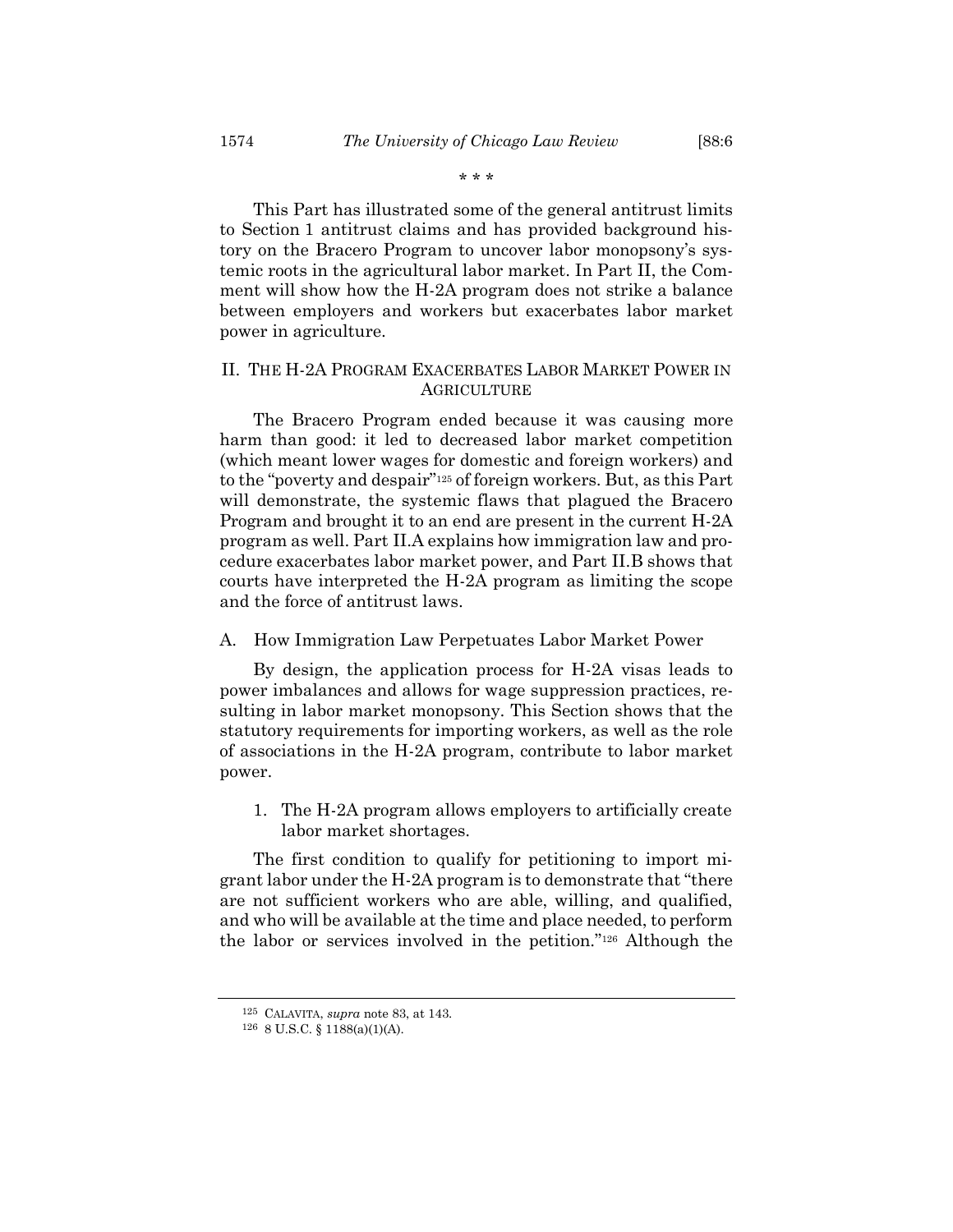certification process is supervised by the DOL,<sup>127</sup> the H-2A program lacks adequate procedural safeguards to prevent employers from artificially creating labor shortages to justify importing migrant labor at depressed wages.

One of the key steps in determining the existence of a labor shortage is an analysis, conducted by the employer, of the current availabilities in the domestic labor market. This is commonly done through a recruitment process, where the employer must first seek to recruit domestic workers to fill the required positions.<sup>128</sup>

The recruitment process is riddled with opportunities for deceit and procedural problems. The purpose of these job postings is to make sure that, despite a thorough search, employers cannot find workers and are suffering from a labor shortage. Such a situation would trigger  $\S 1188(a)(1)$  and allow employers to import H-2A workers. While employers go through the recruitment process as required by the DOL, they signal in job postings that they are recruiting H-2A workers, effectively dissuading domestic workers from applying to those jobs. A search of states' databases containing current job listings yields interesting results. Job listings posted on California's Workforce Agency (CalJobs) show that, although harvesting and farming jobs are open to U.S. workers, many job postings start with "H-2A."<sup>129</sup> Job descriptions often include some language requirements, such as "[m]ust be able to understand work & safety instructions in English or Spanish, the languages spoken and written in the workplace."<sup>130</sup> The wage set by the employers, between  $$14.77$  and  $$16.05$  an hour,<sup>131</sup> is the same as the recommended wage for H-2A workers. A U.S. worker looking for a job as a crop harvester may not consider such a job because of the Spanish speaking requirement and not being "H-2A." Although the process is slightly different for herders, the results are the same. A job search for "herder" yields dozens of job offers, most of them seasonal (such as "Range Winter Sheep Herder"),

131 *Id.*

<sup>127</sup> *See* 8 U.S.C. § 1188(a)(1).

<sup>128</sup> *H-2A Temporary Agricultural Program*, U.S. DEP'T OF LAB., https://perma.cc/L6AC-G6SS.

<sup>129</sup> *See* CALJOBS (search terms used: "crop" and "farming, fishing, and forestry occupations" category), https://perma.cc/6Y35-FA3A; CALJOBS (search terms used: "harvester" and "farming, fishing, and forestry occupations" category), https://perma.cc/Q4X4-YHU7.

<sup>130</sup> CALJOBS (search terms used: "harvester" and "farming, fishing, and forestry occupations" category), https://perma.cc/Q4X4-YHU7.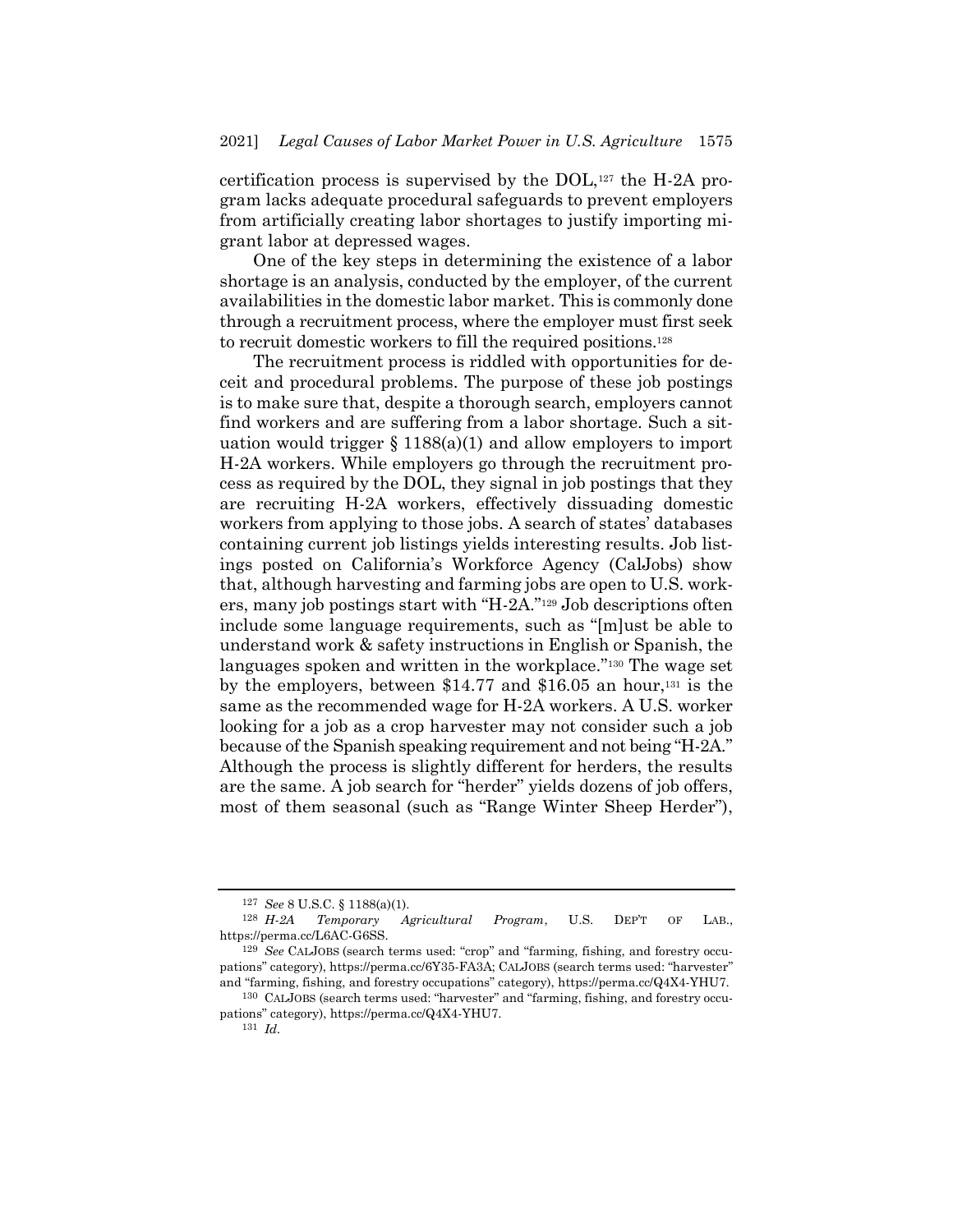that mention "H-2A"—sometimes in the job title and sometimes in the job description.<sup>132</sup>

It is possible that these H-2A job postings are posted after an employer has gone through the U.S. recruiting process in good faith without success. However, this is unlikely. To apply for a job through official state websites such as Colorado's—that is, to create an online account and apply—one must provide a Social Security Number (SSN), effectively blocking foreign workers who do not have an SSN from even creating an online account.<sup>133</sup> In other words, these job listings with H-2A in the title would be seen predominately—if not entirely—by domestic workers. Employers do not usually rely on state agencies to recruit H-2A workers. Instead, "[w]hen USCIS approves an employer's petition, the employer often hires labor recruitment companies to locate workers for prearranged terms of employment."<sup>134</sup> Since the labor recruitment companies work directly with workers and employers, it is unlikely that they need to refer to online job postings on state databases; recruitment agencies know what employers are looking for and presumably have access to a large pool of interested applicants.

<span id="page-21-0"></span>While such bad faith practices can seem shocking, they are not rare in the agriculture sector and are exacerbated by the lack of agency oversight. Indeed, other instances of procedural failures have been reported regarding the certification of H-2A applications.<sup>135</sup> The Office of Foreign Labor Certification, an office responsible for certifying H-2A applications,<sup>136</sup> has regularly approved deficient applications and failed to properly verify H-2A workers' working conditions.<sup>137</sup>

Because of these bad faith practices and lack of agency oversight, employers can pretend that there is a labor shortage in the domestic market and that the recruiting of migrant workers

<sup>132</sup> *See* CALJOBS (search terms used: "herder" and "farming, fishing, and forestry occupations" category), https://perma.cc/J8YD-Z6MY; *see also* CONNECTING COLO. (search term used: "herder"), https://perma.cc/SJG8-L96K

<sup>133</sup> *See New Profile Settings*, CONNECTING COLO., https://perma.cc/VG35-R2AW.

<sup>134</sup> Lauren A. Apgar, *Authorized Status, Limited Returns*, ECON. POL'Y INST. (May 21, 2015), https://perma.cc/B5XW-FYQG.

<sup>135</sup> *See* Alison K. Guernsey, Note, *Double Denial: How Both the DOL and Organized Labor Fail Domestic Agricultural Workers in the Face of H-2A*, 93 IOWA L. REV. 277, 292– 95 (2007) (discussing the failure of administrative agencies to accurately assess and monitor the prevailing-wage rate for H-2A workers).

<sup>136</sup> *See* 20 C.F.R. §§ 655.100–.101 (2020).

<sup>137</sup> *See* Guernsey, *supra* not[e 135,](#page-21-0) at 292.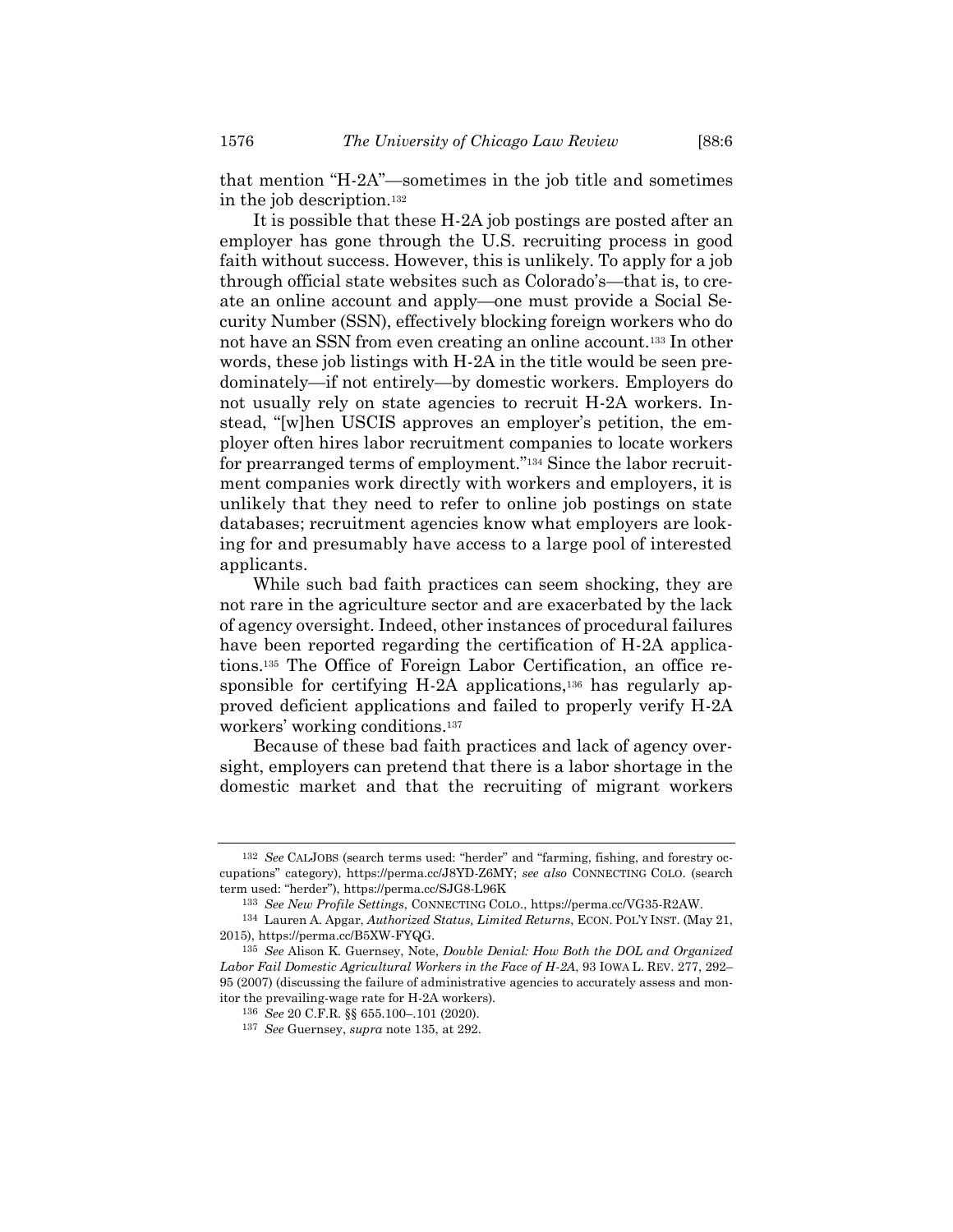would not hurt domestic workers. As a result, they can hire H-2A workers.

2. The H-2A program does not prevent domestic employers from paying submarket wages.

The second condition under  $\S 1188(a)(1)$  is to show that "the employment of the alien in such labor or services will not adversely affect the wages and working conditions of workers in the United States similarly employed."<sup>138</sup> In order to protect the wages and working conditions of workers in the United States, immigration law requires employers to calculate the wages of H-2A workers following a strict guideline, with wages that must generally be equal to or higher than the monthly Adverse Effect Wage Rates (AEWR).<sup>139</sup> The AEWR is based on the "annual weighted average hourly wage rate for field and livestock workers (combined) in the state or region as published by the U.S. Department of Agriculture" in its Farm Labor Report.<sup>140</sup>

But in practice, the AEWR does not prevent the clear wage disparity between the wages of H-2A workers and the wages of domestic workers. Indeed, the AEWR reflects existing market conditions and prevailing wages, which can be artificially low due to existing monopsonies—a dynamic similar to what occurred during the Bracero program.<sup>141</sup>

As the following table indicates, H-2A workers are in fact paid less than domestic workers. <sup>142</sup> This table is based on performance data that details the names and locations of farms, the wages paid, and anticipated working hours for H-2A workers.<sup>143</sup> The following table focuses on the wage differential between the average nationwide wage (which includes domestic workers) and H-2A workers in similar job categories.<sup>144</sup>

<sup>138</sup> 8 U.S.C. § 1188(a)(1)(B).

<sup>139</sup> 20 C.F.R. § 655.211(a)(1) (2020).

<sup>140</sup> Labor Certification Process for the Temporary Employment of Aliens in Agriculture in the United States: 2021 Adverse Effect Wage Rages for Non-Range Occupations, 86 Fed. Reg. 10,996, 10,996–97 (Feb. 23, 2021).

<sup>141</sup> *See supra* text accompanying note[s 88](#page-14-1)–[94.](#page-15-0)

<sup>142</sup> The national average wage, in the second column of the table, is different from the AEWR.

<sup>143</sup> *Performance Data*, U.S. DEP'T OF LAB., https://perma.cc/G3YQ-NENY.

<sup>144</sup> The average of nationwide wages for the same categories of workers is sourced from the Bureau of Labor Statistics. *See Occupational Employment Statistics*, U.S. BUREAU OF LAB. STAT., https://perma.cc/FZM2-J2S5.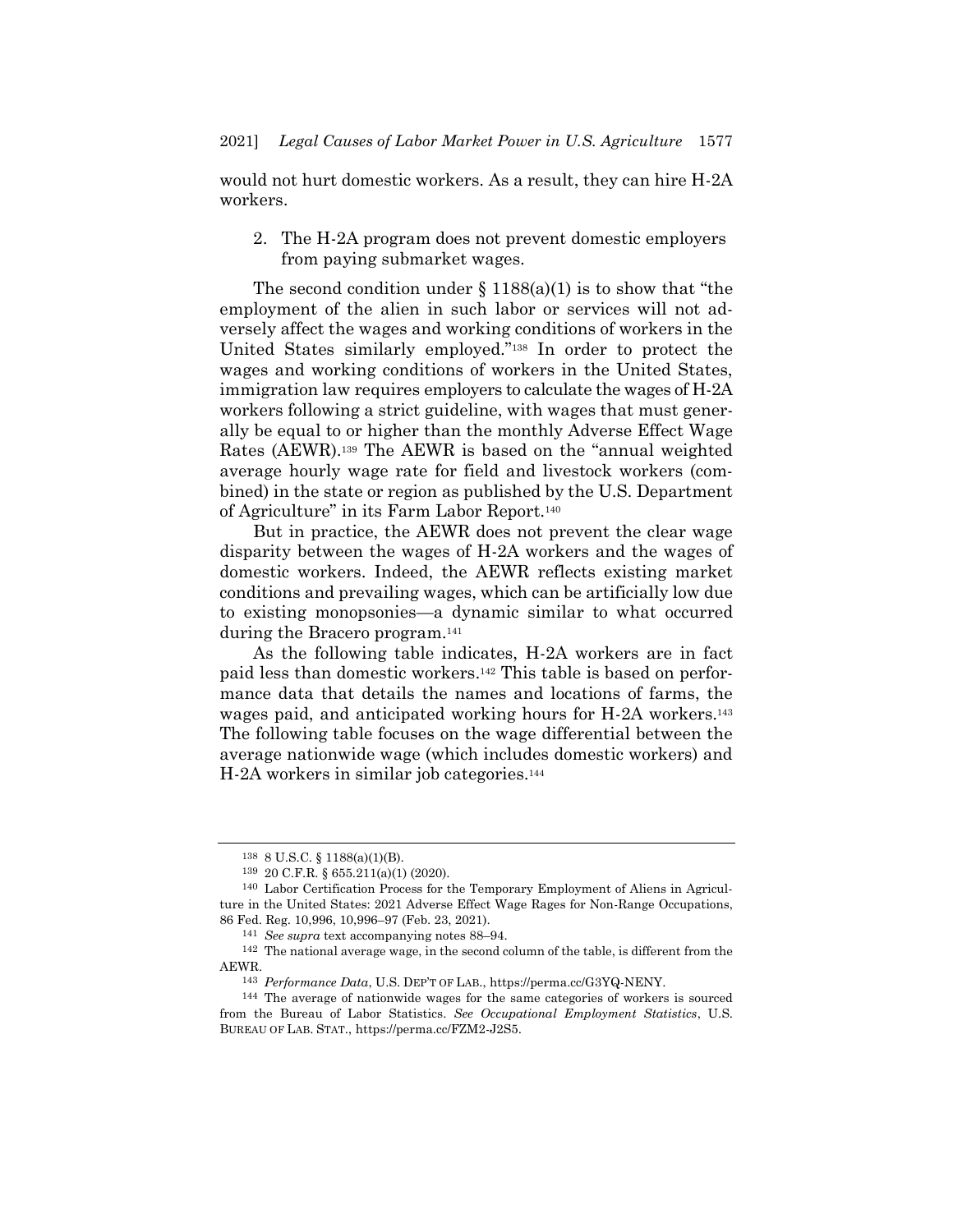| TABLE 1: DIFFERENCE BETWEEN H-2A WAGES AND NATIONWIDE |  |  |  |  |  |  |  |
|-------------------------------------------------------|--|--|--|--|--|--|--|
| WAGES FOR SIMILAR OCCUPATIONS (2019)                  |  |  |  |  |  |  |  |

| Occupation                                                              | Average H-2A<br><b>Hourly Wage</b> | Average<br><b>Nationwide</b><br><b>Hourly Wage</b> | <b>Difference</b> |
|-------------------------------------------------------------------------|------------------------------------|----------------------------------------------------|-------------------|
| Agricultural<br>equipment<br>operators                                  | \$12.25                            | \$15.12                                            | 23%               |
| Agricultural<br>workers, all<br>others                                  | \$13.01                            | \$17.27                                            | 33%               |
| Construction<br>laborers                                                | \$12.48                            | \$18.70                                            | 50%               |
| <b>Farmworkers</b><br>and laborers,<br>crop, nursery                    | \$11.84                            | \$12.05                                            | 2%                |
| <b>Farmworkers</b><br>and laborers,<br>crop, nursery,<br>and greenhouse | \$11.89                            | \$12.05                                            | 1%                |
| Farmworkers,<br>farm, and ranch<br>animals                              | \$11.10                            | \$13.38                                            | 21%               |
| Farmworkers,<br>farm, ranch, and<br>aquacultural<br>animals             | \$12.87                            | \$13.38                                            | 4%                |
| Firstline<br>supervisors<br>farming, fishing                            | \$12.39                            | \$24.11                                            | 95%               |
| <b>Graders and</b><br>sorters,<br>agricultural<br>products              | \$11.65                            | \$11.84                                            | 2%                |
| General<br>farmworkers                                                  | \$11.31                            | \$13.38                                            | 18%               |

As this table shows, H-2A workers' hourly wage is lower than domestic workers' hourly wage for the same occupation. The difference ranges from 2% to 95%. Across these categories, on average, the wage difference between H-2A workers and domestic workers is about 25%.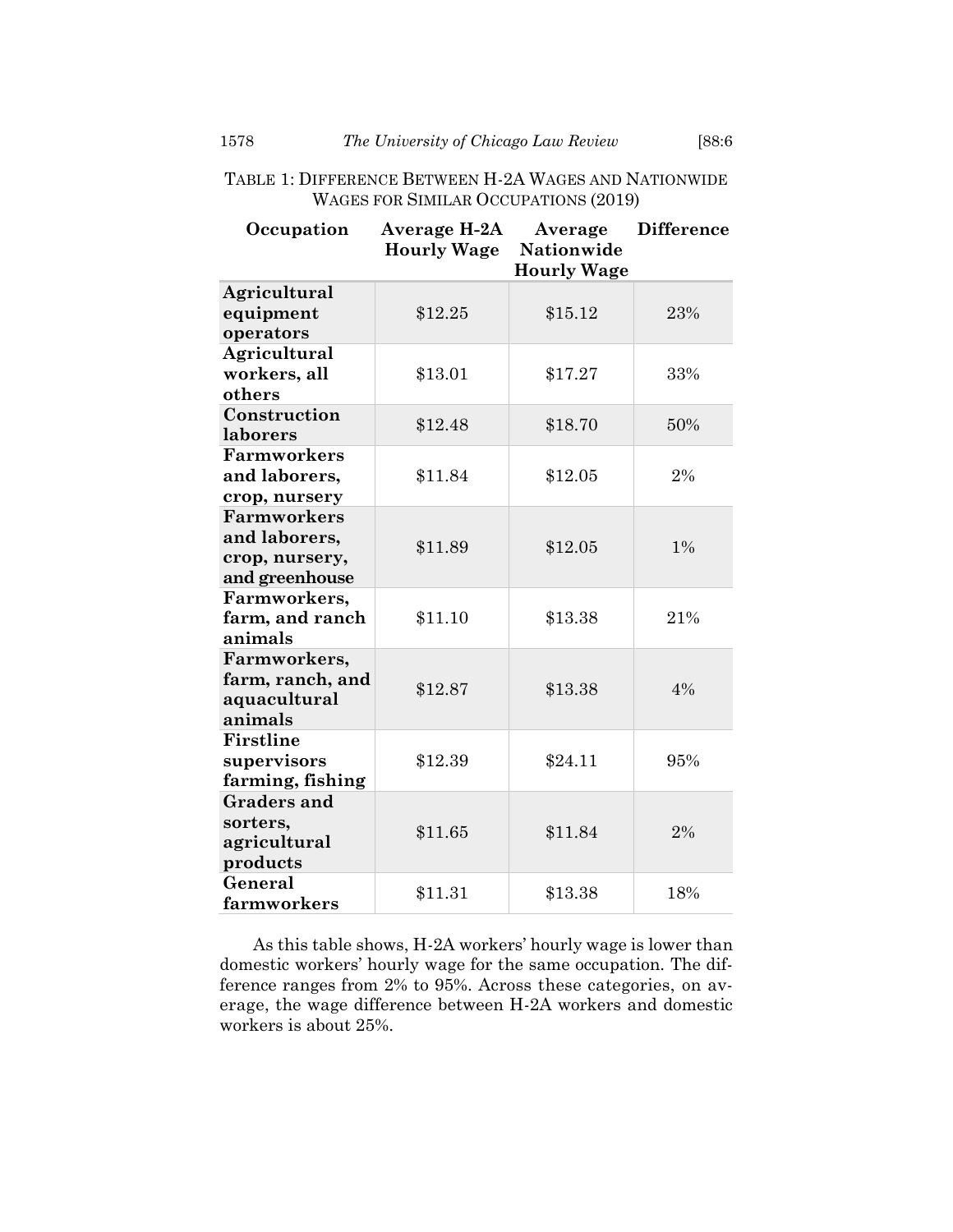Such wage differences might suggest that H-2A workers are subject to monopsonistic power. The wage differential can hardly be explained away by alternative causes, such as lower productivity. First, due to their precarious, seasonal occupation, H-2A workers have a strong incentive to work hard to be recruited the next year. Second, H-2A workers are usually less constrained by obligations outside of work due to their lack of familial and social ties in the place they work. Additionally, the fact that migrant workers sometimes receive in-kind compensation—namely, living or traveling accommodations—fails to account for the wage difference. Employers routinely refuse to pay for accommodations or provide deplorably substandard living conditions for migrant workers.<sup>145</sup>

There is an additional explanation for the wage disparity between H-2A and domestic workers. Under competitive market conditions, domestic workers have enough labor mobility to change jobs if they seek better wages or working conditions. A lack of mobility can suppress the wages of a particular group.<sup>146</sup> H-2A workers are tied to their employment contract with their H-2A sponsor (their employer). If an H-2A worker is dissatisfied with her wage, she cannot seek employment from another employer because the employment contract is not transferrable; she instead can only quit and leave the United States. H-2A workers' lack of labor mobility exacerbates labor market power.<sup>147</sup>

3. Under the H-2A program, employers are allowed to coordinate their hiring efforts through professional associations.

In the context of the H-2A program, Congress has explicitly permitted agricultural associations to make collective decisions

<sup>145</sup> *See* CENTRO DE LOS DERECHOS DEL MIGRANTE, *supra* not[e 70,](#page-11-0) at 21–23 (demonstrating that wage differences are not due to migrant workers receiving the difference in pay through in-kind compensation).

<sup>146</sup> *See* Michael R. Ransom & Val E. Lambson, *Monopsony, Mobility, and Sex Differences in Pay: Missouri School Teachers*, 101 AM. ECON. REV. 454, 458 (2011) (attributing a small portion of the gender-based wage gap in teaching jobs to the "different rates of mobility" between men and women).

<sup>147</sup> H-2A workers are not simply constrained by the nature of their employment contract. They also experience economic coercion such as "fees they are forced to pay before they start working" and "feeling unable to leave housing or employment." CENTRO DE LOS DERECHOS DEL MIGRANTE, *supra* not[e 70,](#page-11-0) at 19. Some workers report needing permission from their employers to leave their housing or being completely prohibited from leaving the worksite "other than to buy groceries." *Id.* at 23. Employers also sometimes seize workers' passports, preventing them from leaving the country. *Id.* at 24.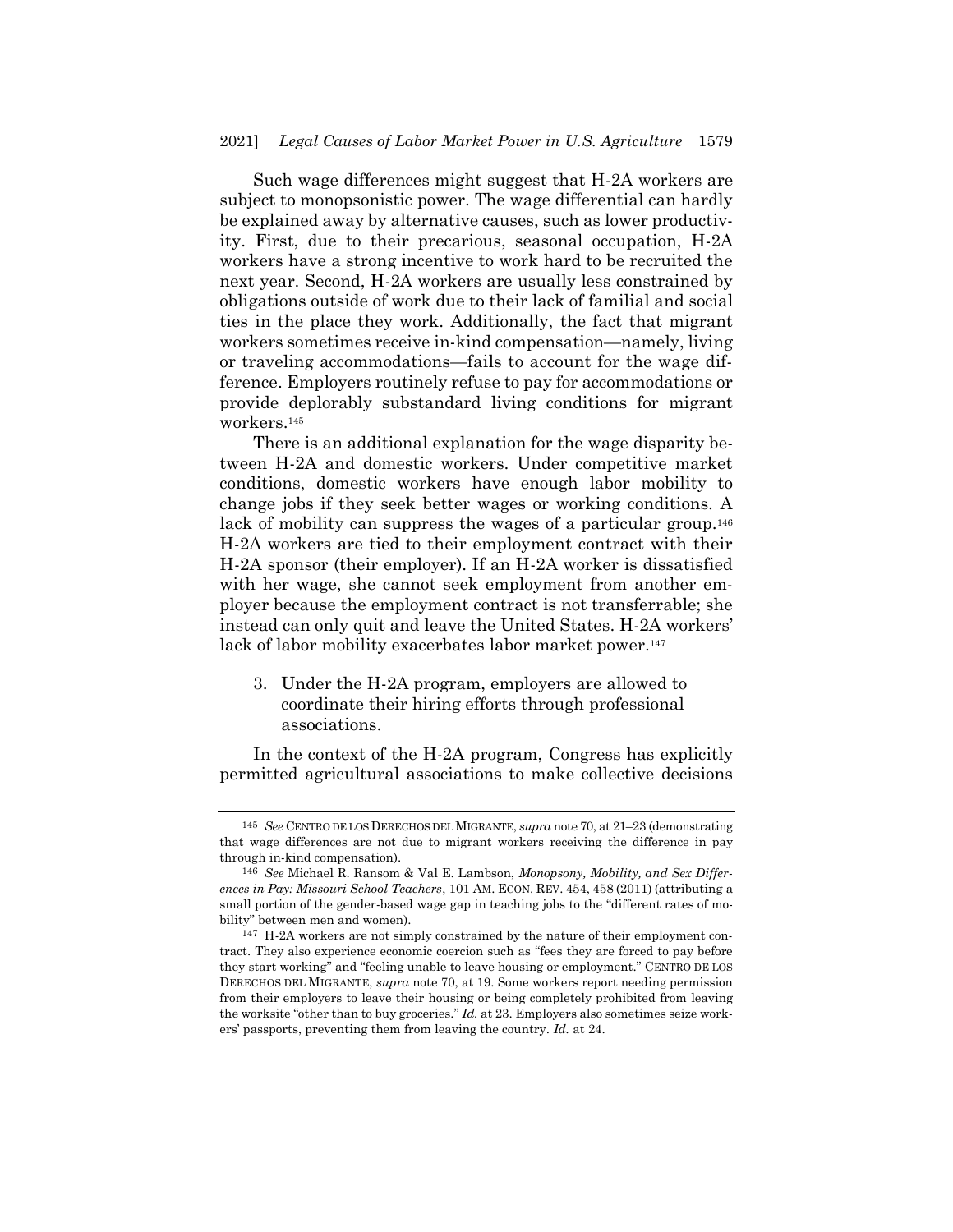about hiring migrant labor, including decisions about their wages.<sup>148</sup> Petitioners or employers can apply for a certification through an agricultural association. In turn, this means that agricultural associations are allowed to act as sole employers in the context of H-2A certification.<sup>149</sup>

The main issue with associations acting as employers in the H-2A program is that they represent large shares of the labor market and allow individual employers to act in unison with regard to the certification process. This gives the associations labor market power. For example, in *Llacua v. Western Range Ass'n*, 150 the two associations at issue hired 91% of shepherds, <sup>151</sup> giving them considerable labor market power. If agricultural associations of ranchers can decide who they want to hire and at what price, they could easily be restraining trade. When a rancher and an association of ranchers (such as the WRA or the MPAS) petition together (cosigning the H-2A visa), as permitted by statute, to hire a foreign worker, it could be thought of as a horizontal agreement to fix wages and make collective hiring decisions.

B. Courts Interpret Immigration Laws as Limiting the Scope and the Force of Antitrust Laws

Claims of wage suppression brought under Section 1 of the Sherman Act are rare,<sup>152</sup> and, in the context of H-2A workers, they are almost nonexistent. However, the *Llacua* case illustrates such a claim and is an example of how courts interpret immigration laws as a limit on or an exception to antitrust laws.

1. Courts may limit antitrust enforcement for agricultural associations.

In *Llacua*, shepherds who were employed through the H-2A visa program sued ranchers' associations for violating Section 1

<sup>148</sup> *See* 8 U.S.C. § 1188(d).

<sup>149</sup> *See* 8 U.S.C. § 1188(d)(2):

If an association is a joint or sole employer of temporary agricultural workers, the certifications granted under this section to the association may be used for the certified job opportunities of any of its producer members and such workers may be transferred among its producer members to perform agricultural services of a temporary or seasonal nature for which the certifications were granted. 150 930 F.3d 1161 (10th Cir. 2019).

<sup>151</sup> *Id.* at 1171.

<sup>152</sup> *See* Marinescu & Posner, *supra* not[e 45,](#page-8-0) at 1365.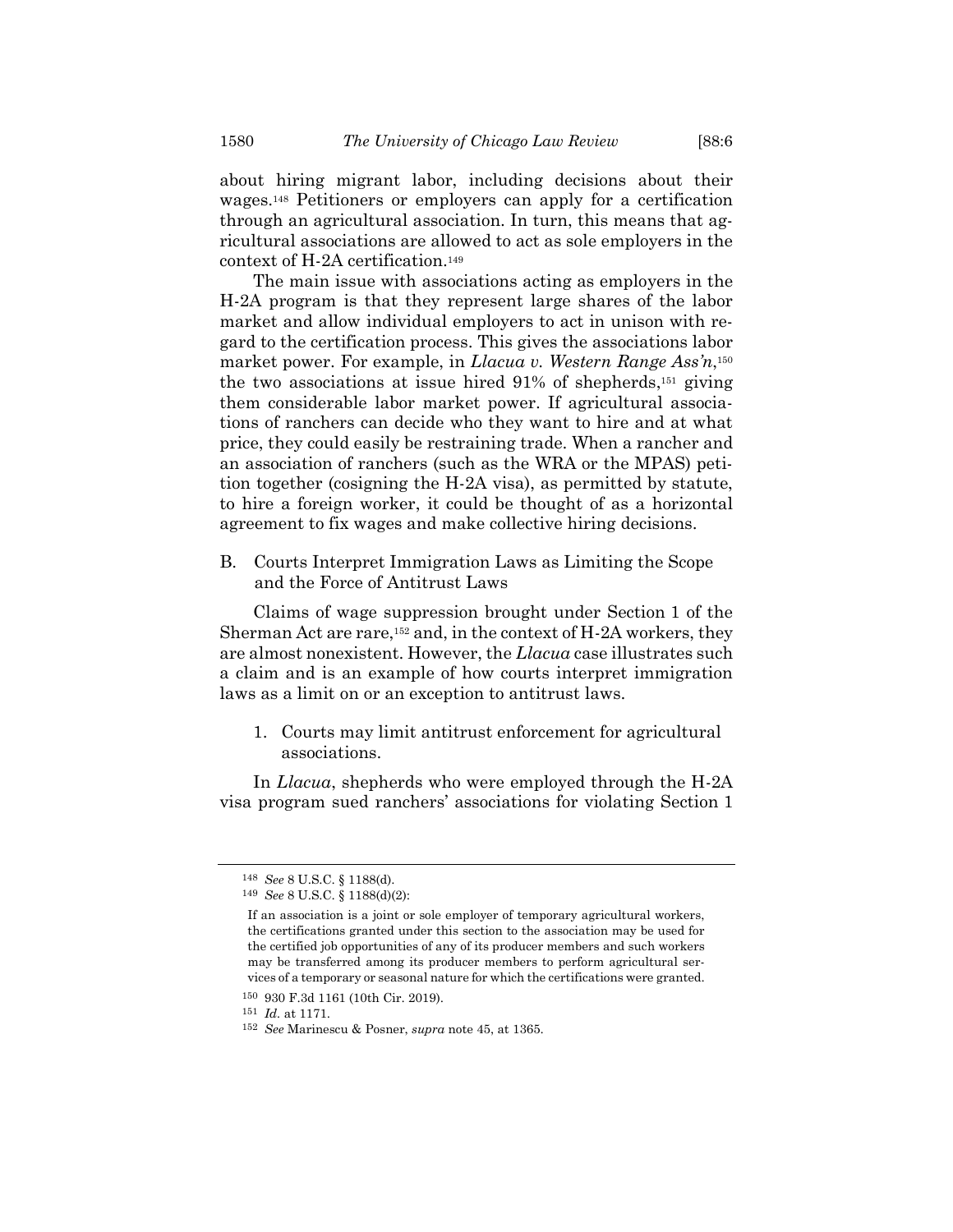of the Sherman Act.<sup>153</sup> Specifically, the complaint alleged that the ranchers, through the WRA and the MPAS, agreed to keep wages below the competitive level.<sup>154</sup> These membership associations also controlled a significant portion of the labor demand for shepherds. "From October 1, 2013, to October 1, 2014, WRA hired approximately 55% of all open range shepherds hired in the United States."<sup>155</sup> The MPAS hired about 36% of all open range shepherds in the United States over the same period.<sup>156</sup> Together, the two associations were responsible for hiring 91% of all shepherds.

The court's reasoning highlights the general tension between the H-2A program and antitrust law. Section 1 of the Sherman Act reads: "Every contract, combination in the form of trust or otherwise, or conspiracy, in restraint of trade . . . is declared to be illegal."<sup>157</sup> However, H-2A regulations allow farmers and ranchers to combine and hire H-2A temporary workers through associations.<sup>158</sup>

The court in *Llacua* explained the importance of the "regulatory overlay" that presumably justifies the contradictory goals of antitrust and immigration law in this context.<sup>159</sup> The court held that the existence of the association alone was not persuasive evidence of collusion because "the regulatory scheme permit[ted], and in places *require[d]*, the very actions the Shepherds contend[ed] support the inference of a conspiracy."<sup>160</sup> The statute governing the admission of H-2A workers into the United States explicitly allows agricultural associations to file applications for workers and to transfer workers among their producer members.<sup>161</sup> The implementing regulations also authorize associations to file master applications—applications filed on behalf of more than one member employer—when acting in their capacity of joint employer.<sup>162</sup> To the *Llacua* court, these provisions undermined the plaintiffs' assertions that the mere use of a trade association to assist in hiring shepherds constitutes evidence of a

157 15 U.S.C. § 1.

<sup>153</sup> *Llacua*, 930 F.3d at 1168 & n.3.

<sup>154</sup> *Id.* at 1168.

<sup>155</sup> *Id.* at 1171.

<sup>156</sup> *Id.*

<sup>158</sup> 8 U.S.C. § 1188(d)(1)–(2).

<sup>159</sup> *Llacua*, 930 F.3d at 1181.

<sup>160</sup> *Id.* (emphasis in original).

 $161 \text{ } 8 \text{ U.S.C. }$  §  $1188(d)(1)–(2)$ .

<sup>162</sup> 20 C.F.R. § 655.131 (2020).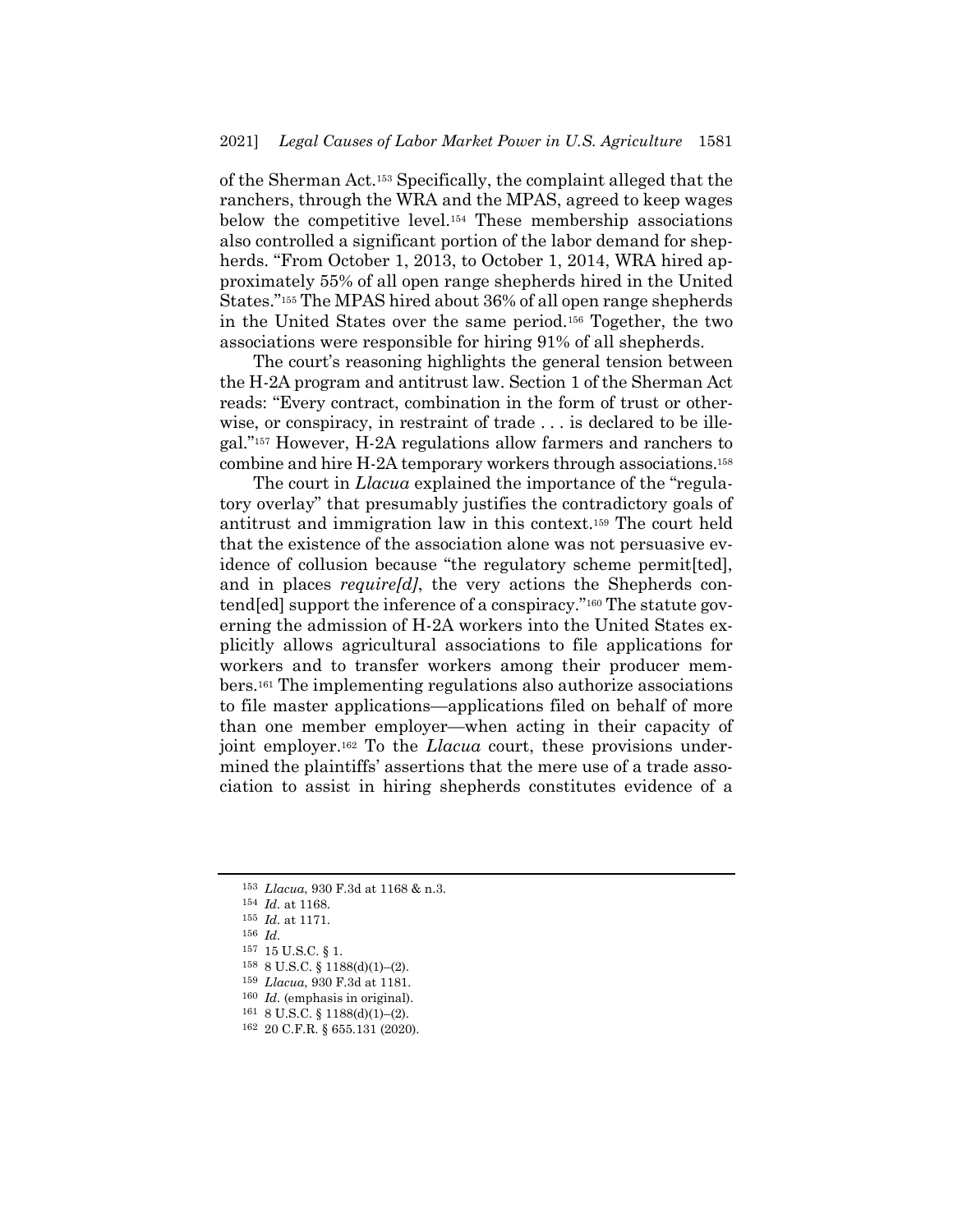conspiracy to control wages, as the association was following practices condoned by Congress.<sup>163</sup>

Coordination among members of an association is not necessarily an antitrust violation. Courts have acknowledged that "organizational decisions sometimes are § 1 concerted action," but such a finding requires "direct evidence of an alleged conspiracy via an association's express regulation of its members' market."<sup>164</sup> For example, the Supreme Court has found an engineering association's prohibitions on competitive bidding to be a violation of the Sherman Act. <sup>165</sup> The Court similarly found a violation for a bar association's rules proscribing minimum fees for legal services.<sup>166</sup> By themselves, however, associations are not always enough to prove antitrust conspiracy. In fact, although a "trade association by its nature involves collective action by competitors[,] . . . a trade association is not by its nature a 'walking conspiracy.'" <sup>167</sup> As the *Llacua* court mentions, "assistance in locating and hiring H-2A shepherds as permitted under federal statutes and regulations does not amount to evidence of a conspiracy that is beyond inference or dispute." <sup>168</sup> Even if the court in *Llacua* had accepted the argument that "all members of an association could be deemed to have entered into an antitrust conspiracy simply because they joined the association, participated in its governance, and agreed to abide by its rules," it concluded that the immigration statute conflicts directly with this argument because it explicitly allows members to be part of an association in this way.<sup>169</sup> In the court's view, the immigration statute prevailed.

In *Llacua*, the court emphasized that because immigration laws allowed associations to "act[ ] as joint employer[s]," their existence did "not give rise to a plausible inference of an improper agreement." <sup>170</sup> This interpretation of immigration laws functionally implies that immigration laws could generally exempt anticompetitive conduct from the Sherman Act. Such an exemption,

<sup>163</sup> *See Llacua*, 930 F.3d at 1171 n.16, 1181–82.

<sup>164</sup> N. Am. Soccer League, LLC v. U.S. Soccer Fed'n, Inc., 883 F.3d 32, 40 (2d Cir. 2018); *see also* Copperweld Corp. v. Indep. Tube Corp., 467 U.S. 752, 773 n.21 (1984) ("[S]ubstance, not form, should determine whether a separately incorporated entity is capable of conspiring under § 1.").

<sup>165</sup> Nat'l Soc'y of Prof'l Eng'rs v. United States, 435 U.S. 679, 692–93 (1978).

<sup>166</sup> Goldfarb v. Va. State Bar, 421 U.S. 773, 782–83 (1975).

<sup>167</sup> *N. Am. Soccer League*, 883 F.3d at 40 (alterations in original) (quoting Consol. Metal Prods., Inc. v. Am. Petroleum Inst., 846 F.2d 284, 293–94 (5th Cir. 1988)).

<sup>168</sup> *Llacua*, 930 F.3d at 1178.

<sup>169</sup> *Id.* at 1181–82.

<sup>170</sup> *Id.*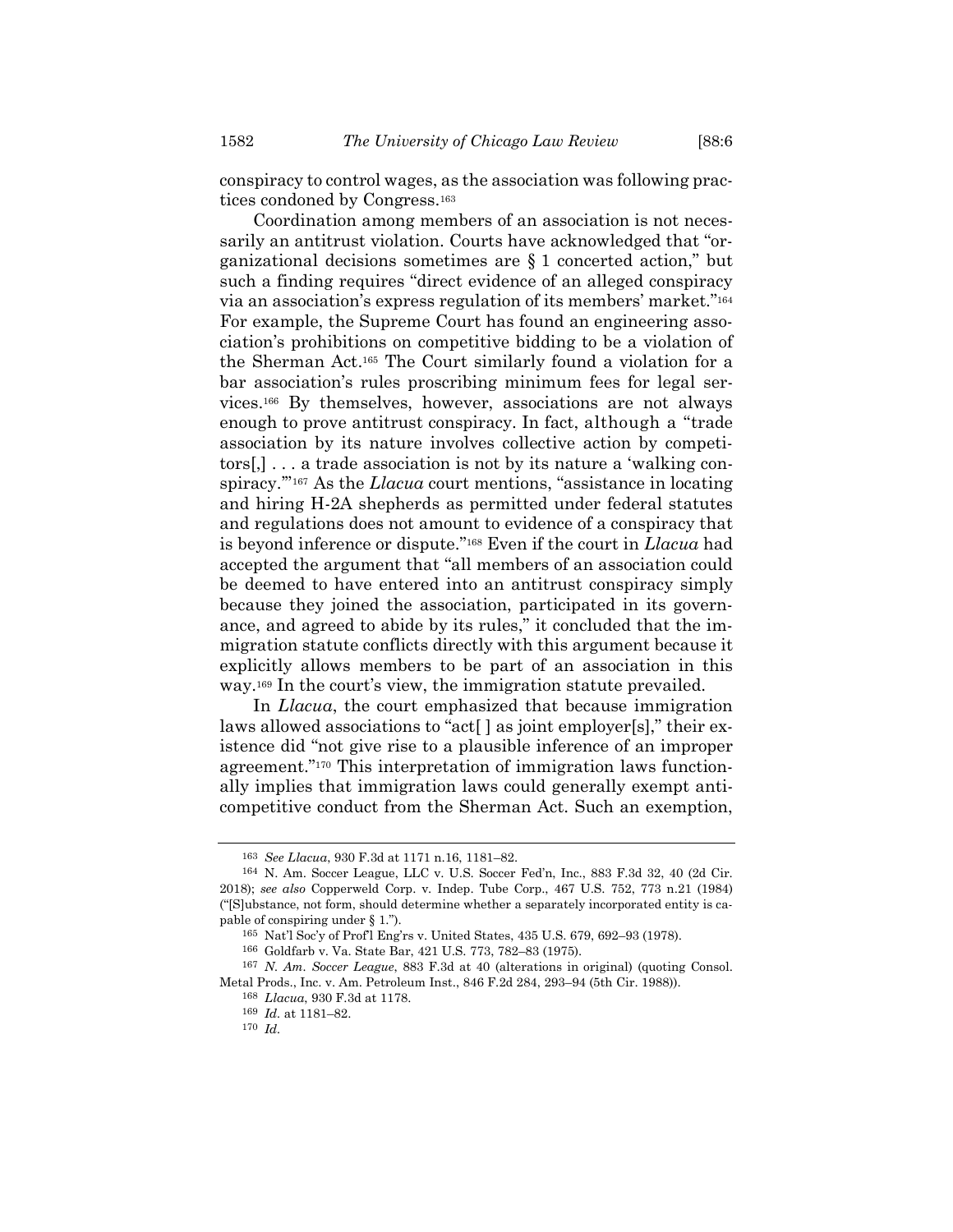by implication, runs contrary to the longstanding interpretations of the Sherman Act. Indeed, exemptions are "not to be implied, but . . . furnished only when and as directed by the legislature."<sup>171</sup> Even when such exemptions are explicitly provided by statute, they "are to be narrowly construed."<sup>172</sup> Indeed, the policies of the Sherman Act are so important that "immunity from antitrust laws 'is not lightly implied'" from a subsequent legislation.<sup>173</sup> In the context of immigration law, the H-2A program does not explicitly provide an exemption from antitrust enforcement. 174 Although § 1188(a) leads to anticompetitive behavior from farmers and ranchers, it is not condoned—explicitly or implicitly—by the statute.

Instead of implying a conflict between immigration and antitrust statutes, courts should inquire as "to what extent is the [ ] action permissible as not contravening the federal antitrust laws," and for federal actions, "the proper inquiry would seem to be to what extent Congress has knowingly adopted a policy contrary to or inconsistent with the previously established antitrust laws."<sup>175</sup> Therefore, the inquiry is not about whether the immigration regulation supersedes the Sherman Act. The Sherman Act is applicable in conjunction with the immigration statute. For example, even if agricultural associations can hire workers and jointly represent employers under immigration laws, they cannot become a vehicle to garner monopsonistic power and artificially deflate wages in violation of the Sherman Act.

2. A conspiracy's "economic sense" as a determinant of antitrust enforcement.

Courts cannot infer the existence of a conspiracy from specific conduct if defendants "had no rational economic motive to conspire, and if their conduct is consistent with other, equally

<sup>171</sup> Pac. Seafarers, Inc. v. Pac. Far E. Line, Inc., 404 F.2d 804, 819 (D.C. Cir. 1968).

<sup>172</sup> Grp. Life & Health Ins. Co. v. Royal Drug Co., 440 U.S. 205, 231 (1979); *see also* Abbott Lab'ys. v. Portland Retail Druggists Ass'n, 425 U.S. 1, 12 (1976) ("Implied antitrust immunity is not favored."); Connell Constr. Co. v. Plumbers & Steamfitters Local Union No. 100, 421 U.S. 616, 622 (1975) (emphasizing that "nonstatutory exemption from antitrust sanctions" for agreements between labor unions and businesses are "limited").

<sup>173</sup> United States v. First City Nat'l Bank, 386 U.S. 361, 368 (1967) (quoting California v. Fed. Power Comm'n, 369 U.S. 482, 485 (1962)).

<sup>174</sup> This is unlike, for example, the McCarran-Ferguson Act, Pub. L. No. 79-15, 59 Stat. 33 (1945) (codified as amended at 15 U.S.C. §§ 1011–1015), in which healthcare insurers enjoyed a narrow exemption to antitrust challenges until it was repealed in January 2021.

<sup>175</sup> Hecht v. Pro-Football, Inc., 444 F.2d 931, 935 (D.C. Cir. 1971).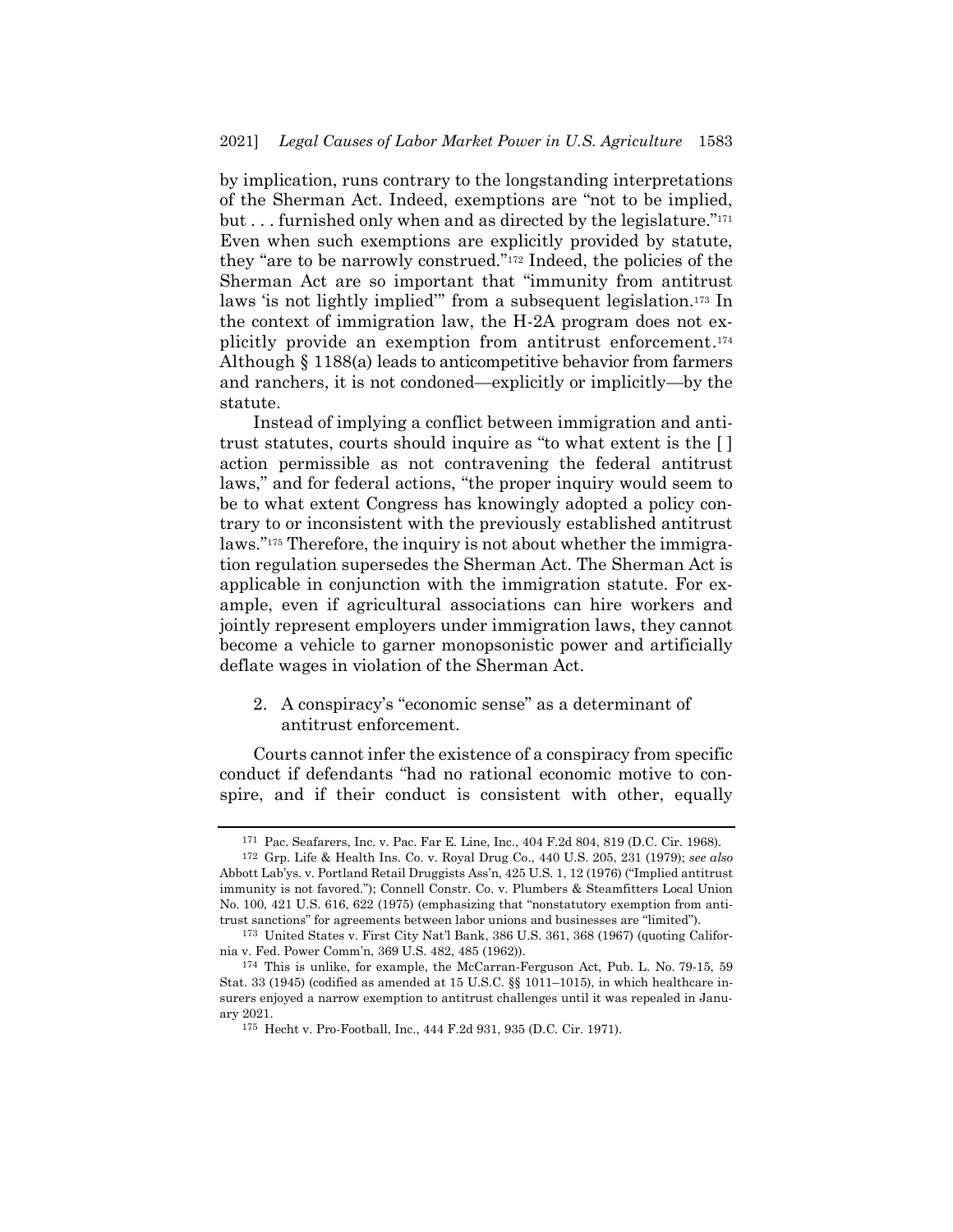plausible explanations."<sup>176</sup> Analyzing whether ranchers in *Llacua* had an economic motive to conspire is therefore important to determining their antitrust liability. According to the court's opinion in *Llacua*, the conspiracy "[did] not make economic sense" because ranchers did not have a rational economic motive to "depress wages paid by their competitors in other states."<sup>177</sup>

Here, the court misunderstood the market delineations set out in § 1188(a). Naturally, ranchers in Colorado were not trying to depress wages paid by their competitors in other states because they are not competing to hire the same workers. For example, in *Llacua*, even if wages ended up decreasing in other states, it would not have hurt ranchers in Colorado. In  $\S 1188(a)(1)$ , the provision makes clear that the "time and place" of the worker is important.<sup>178</sup> The labor market for ranchers is the county, or—at most—the state. Naturally, ranchers have an interest in depressing wages within their own market—if the cost of labor is low within their market, they can make more profit. This is a rational economic motive that makes economic sense from an employer's profit-maximizing perspective.

Additionally, assuming ranchers' wage-setting behavior in Colorado led to lower wages for the same occupation in other states, there would still be an economic motive for an employer to depress wages. Surely, ranchers' competitors in other states would have increased profits because they would be paying their employees lower wages, but it would not take away any profits from Coloradan ranchers. Essentially, all ranchers across the country would be making more profit. Either way, the ranchers in *Llacua* have strong economic incentives for keeping wages below the competitive level.

The court in *Llacua* seems to believe that "a conspiracy that locks in substantial advantages for their competition is implausible."<sup>179</sup> However, this is plainly inconsistent with how the Supreme Court and lower courts have reviewed price-fixing cases. For example, a Section 1 Sherman Act violation can be found even in a concentrated industry where a few firms have agreed to set prices above the competitive level, regardless of the fact that the increased price benefits firms that are not part of the agreement.<sup>180</sup>

<sup>176</sup> Matsushita Elec. Indus. Co. v. Zenith Radio Corp., 475 U.S. 574, 596–97 (1986).

<sup>177</sup> *Llacua*, 930 F.3d at 1181.

<sup>178</sup> 8 U.S.C. § 1188(a)(1)(A).

<sup>179</sup> *Id.*

<sup>180</sup> *See* Todd v. Exxon Corp., 275 F.3d 191, 207–14 (2d Cir. 2001).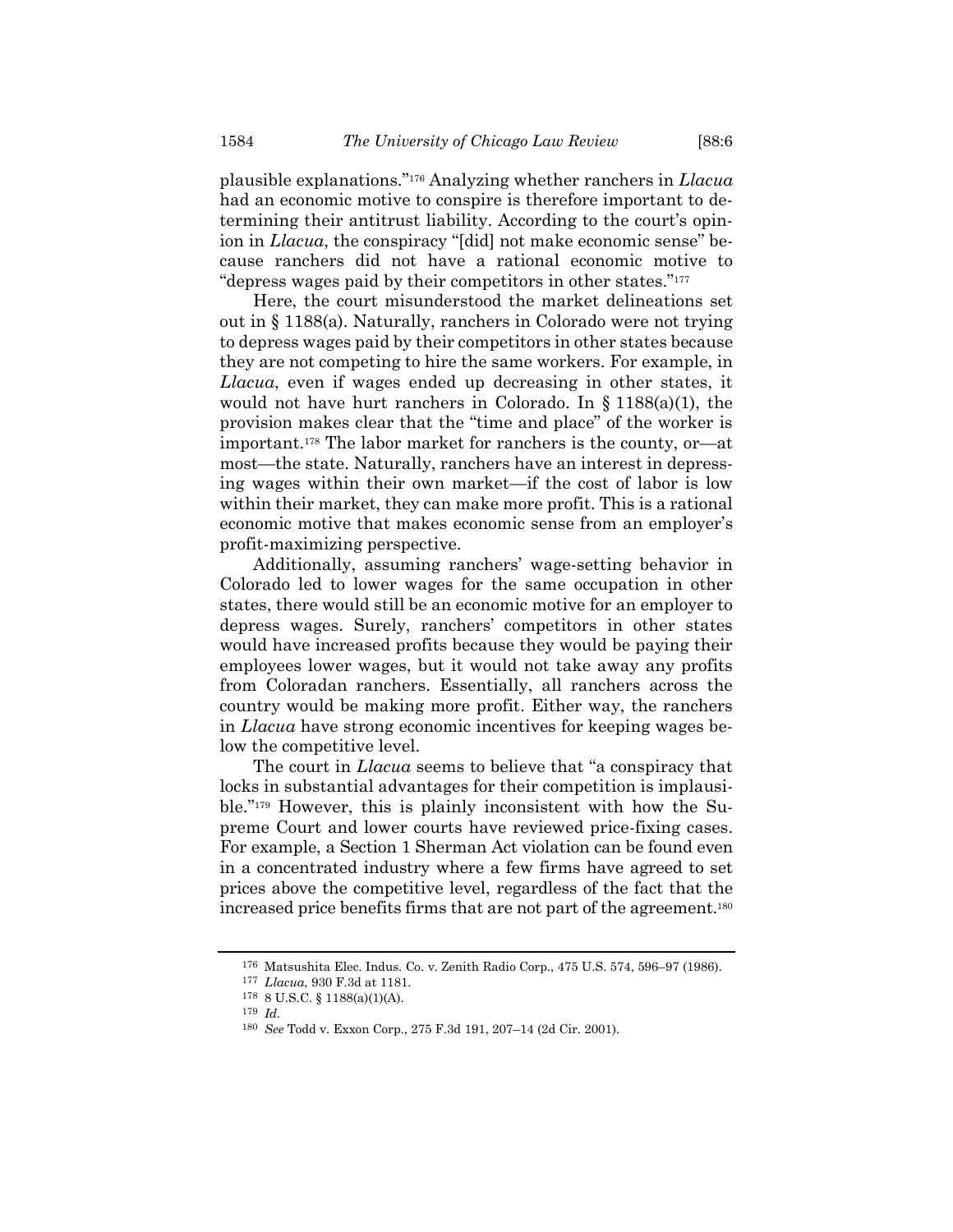Therefore, Coloradan ranchers have a rational economic motive for depressing wages. The court in *Llacua* weakened antitrust enforcement by arguing that wage fixing would not make economic sense if it would potentially benefit competitors.

\* \* \*

This Part has demonstrated that the statutory framework underlying the H-2A program perpetuates labor market failures and has significant negative consequences for the labor market. For instance, the H-2A program allows employers to create submarket conditions for domestic and foreign workers. To make matters worse, the H-2A program, like other nonimmigrant programs, is contractual work that prevents workers from switching jobs to evade bad working conditions. Plus, farmers' associations act jointly as employers and contribute to entrenching those submarket working conditions. Lastly, a close reading of *Llacua* suggests that courts have interpreted immigration laws to limit the scope and the force of antitrust laws. The next Part offers some recommendations to tackle these issues.

# III. FIXING THE LAW TO CORRECT LABOR MARKET FAILURE

As discussed in Part II, the text, the courts' interpretation, and the practical application of  $\S 1188(a)(1)$  exacerbate farmers' and ranchers' labor market power. This Part will first provide courts with recommendations for addressing H-2A labor monopsony disputes through every step of an antitrust analysis. Second, it will suggest ways to reform § 1188.

## A. In Court: A Judge's Guide to Analyzing H-2A Labor Monopsony Disputes

The lack of Section 1 labor monopsony cases stems in part from the uncertainty caused by both complex economic concepts and the dearth of labor monopsony precedent. <sup>181</sup> As discussed in Part II.A, immigration law exacerbates farmers' and ranchers' labor market power. The recommendations below are not meant to be all-purpose recommendations. Instead, their objective is to provide judges with some interpretive suggestions through jurisprudential analysis.

<sup>181</sup> *See* Marinescu & Posner, *supra* not[e 45,](#page-8-0) at 1377–79.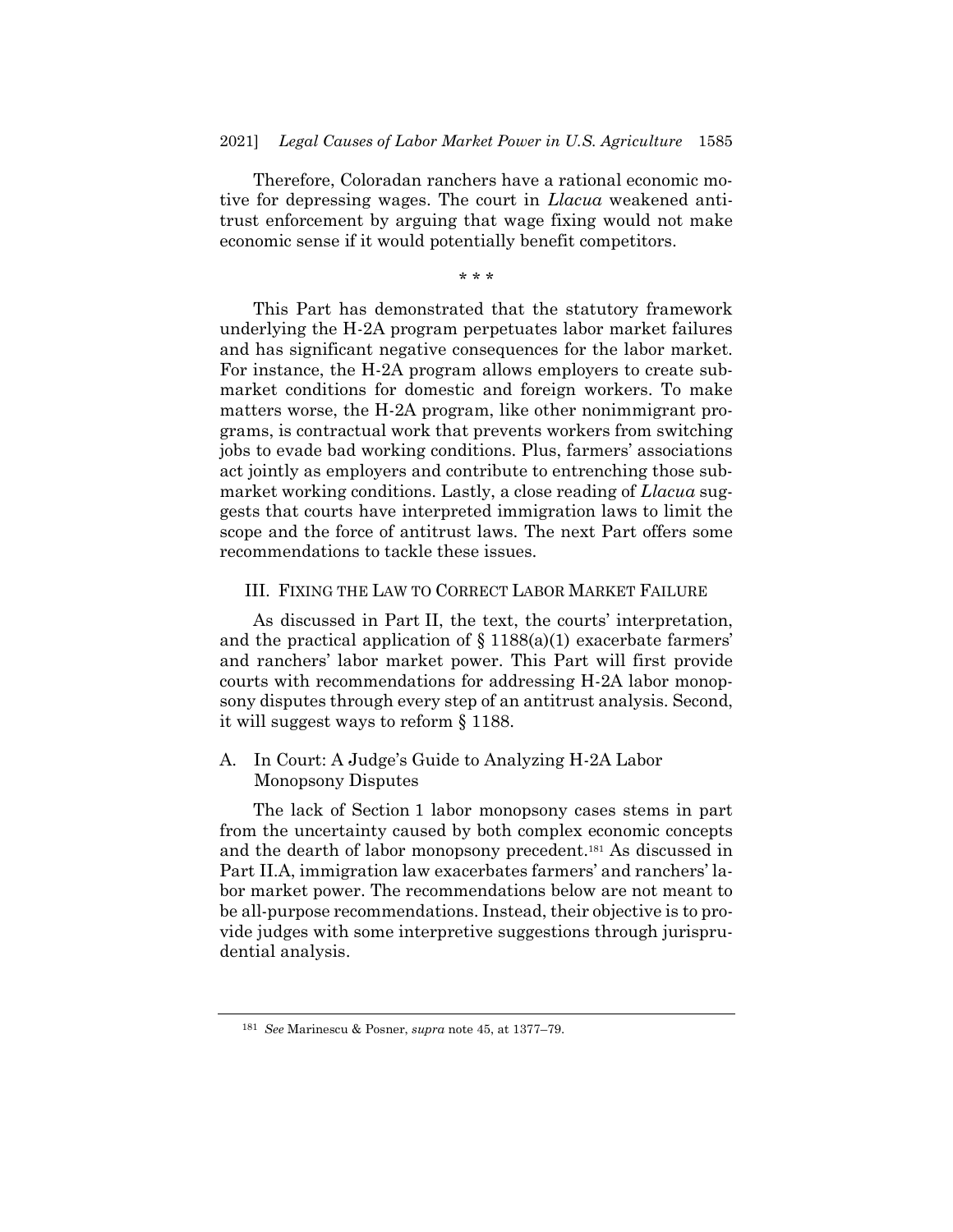# 1. Defining market power in H-2A labor monopsony cases.

Courts have determined that "the first step in a court's [antitrust] analysis must be a definition of the relevant markets."<sup>182</sup> Adequately defining market power allows courts to determine whether an employer exerts dominance over a specific market and "provides the basis on which to balance competitive harms and benefits of the restraint at issue."<sup>183</sup> Similarly, in labor market monopsony cases, courts have highlighted the importance of properly defining market power and "showing defendants' percentage share of that market."<sup>184</sup> In H-2A labor monopsony cases, like the *Llacua* case, because there are many farmer-employers, it is not obvious that any one individual would have market power. However, since associations of farmers file applications to recruit H-2A workers and hire a significant number of workers, these associations should be considered as employers. Given that they concentrate farmers' hiring efforts, their market share is a sum of their member farmers' individual market shares. The effect of this combination gives associations, such as the WPA and the MPAS in *Llacua*, considerable market power. Courts and parties should thus be mindful of the actual role played by associations in the H-2A program when defining the market. By clearly outlining market power and associations' market share, courts can analyze whether these associations exert dominance over that specific market and whether such dominance could lead to anticompetitive effects.

2. Analyzing the market's susceptibility to anticompetitive conduct.

After having adequately defined the relevant market, "a court must analyze the structure of that market to determine whether it is 'susceptible to the exercise of market power through tacit coordination.'" <sup>185</sup> Courts have determined that "[s]usceptible markets tend to be highly concentrated—that is, oligopolistic and to have fungible products subject to inelastic demand."<sup>186</sup> Essentially, courts have to determine whether a market has a few

<sup>182</sup> Berkey Photo, Inc. v. Eastman Kodak Co., 603 F.2d 263, 268 (2d Cir. 1979).

<sup>183</sup> L.A. Mem'l Coliseum Comm'n v. Nat'l Football League, 726 F.2d 1381, 1392 (9th Cir. 1984).

<sup>184</sup> Todd v. Exxon Corp.*,* 275 F.3d 191, 199 (2d Cir. 2001).

<sup>185</sup> *Id.* at 207–08 (quoting Todd v. Exxon Corp., 126 F. Supp. 2d 321, 326 (S.D.N.Y. 2000)).

<sup>186</sup> *Id.* at 208 (alteration in original) (quoting *Todd*, 126 F. Supp. 2d at 326).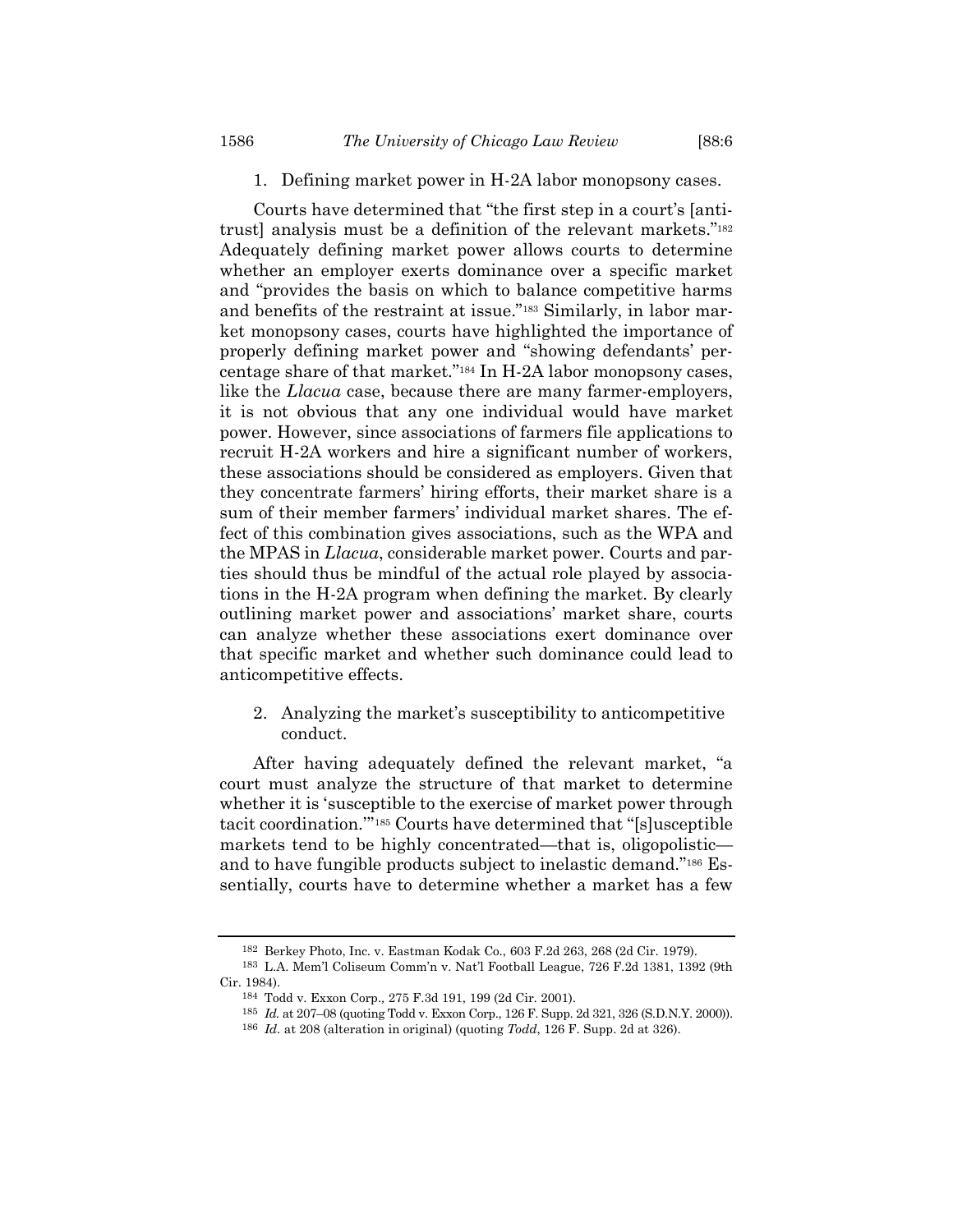firms that hold a large market share (which would give those firms market power) and whether goods are similar enough to be interchangeable, or fungible. When goods—or workers in labor monopsony cases—are interchangeable, it "facilitate[s] coordination of pricing in a concentrated industry because it is easier to determine and monitor a consensus on some competitive variable."<sup>187</sup>

Economists and legal scholars have determined that "a labor market is concentrated when a few firms dominate hiring in the market."<sup>188</sup> In the *Llacua* case, the WRA and the MPAS were responsible for hiring 91% of herders in the Colorado labor market for herders. That is a very concentrated market. Almost no herder will find work within this region without going through either the WRA or the MPAS. The fact that the market for shepherds is very concentrated in Colorado makes it more susceptible to anticompetitive conduct. If the associations decide to lower wages, workers will have no choice but to accept those wages since there are few other employers.

Further, courts rightly note that "[w]here market power is exercised by buyers, it is the elasticity of the sellers' *supply* that is at issue."<sup>189</sup> In turn, "'[l]abor supply elasticity' refers to the sensitivity with which workers react to changes in wages."<sup>190</sup> If, despite low wages, workers do not quit, then employers have considerable market power and the elasticity of labor supply is low.<sup>191</sup> For migrant workers, because of the structure of the H-2A visa, workers cannot switch jobs.<sup>192</sup> If a competitor decides to pay more, H-2A workers cannot respond by applying to this new job. If wages go down, or stagnate, they cannot change jobs. Dissatisfied H-2A workers can only quit and leave the country. So, in *Llacua*, the elasticity of labor market supply is probably very close to zero.

When a court finds that the labor market is structurally susceptible to anticompetitive conduct through tacit coordination—

<sup>187</sup> *Id.* at 209 (quoting Brian R. Henry, *Benchmarking and Antitrust*, 62 ANTITRUST L.J. 483, 496 (1994)).

<sup>188</sup> José Azar, Ioana Marinescu & Marshall Steinbaum, *Labor Market Concentration*, J. HUM. RES. at Abstract (2020), https://perma.cc/QDQ7-MF65; *see also id.* at 14 (making use of an inverse relationship between labor market concentration and the number of firms in the occupational market).

<sup>189</sup> *Todd*, 275 F.3d at 211 (emphasis in original).

<sup>190</sup> Naidu et al., *supra* not[e 24,](#page-4-1) at 557.

<sup>191</sup> *See id. See generally* Raj Chetty, *Bounds on Elasticities with Optimization Frictions: A Synthesis of Micro and Macro Evidence on Labor Supply*, 80 ECONOMETRICA 969 (2012) (critiquing existing studies of labor supply and estimating very low labor supply elasticity).

<sup>192</sup> *See supra* Part II.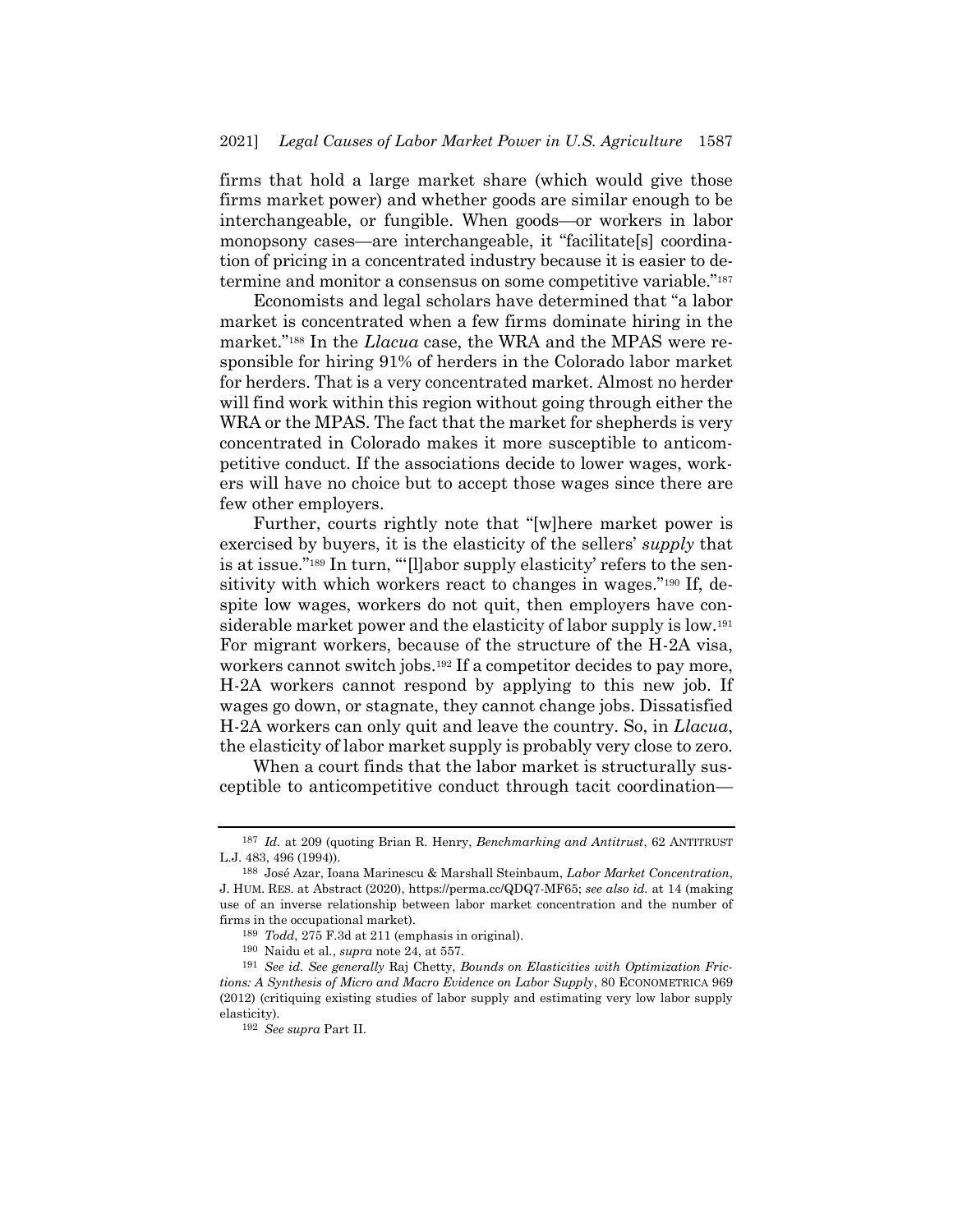because it is highly concentrated and the elasticity of labor supply is close to zero—it should examine the conduct of market actors very closely. Such a labor market provides fertile ground for anticompetitive conduct.

3. Scrutinizing the conduct of associations.

The analysis above has established that associations of employers that act as a single employer have considerable market power, which further concentrates the labor market and makes it more susceptible to anticompetitive behavior. Courts should consider the associations' behavior in the H-2A context as an agreement to restrain trade among employers.

Although agricultural associations that hire H-2A workers are allowed by Congress,<sup>193</sup> they are not exempt from antitrust laws. Instead, courts have held that "exemptions from the antitrust laws are to be narrowly construed"; <sup>194</sup> exemptions should not be inferred but "furnished only when and as directed by the legislature."<sup>195</sup> As such, even if "the antitrust laws shall not be construed to prevent the existence and lawful operation of agricultural cooperatives"<sup>196</sup> when such existence is allowed by Congress, congressional authorization does not "completely exempt such cooperative associations from the Sherman Act."<sup>197</sup> The immigration statute does not explicitly exempt agricultural associations from antitrust law enforcement. Therefore, agricultural associations are allowed to hire H-2A workers but are not allowed to form agreements to restrain trade.

An agreement is formed when "two or more entities that previously pursued their own interests separately . . . combin[e] to act as one for their common benefit."<sup>198</sup> An association of distinct competitors (farmers and ranchers) is an ongoing "combination" or "agreement" that potentially violates Section 1 of the Sherman

<sup>193</sup> *See* 8 U.S.C. § 1188(d).

<sup>194</sup> Grp. Life & Health Ins. Co. v. Royal Drug Co., 440 U.S. 205, 231 (1979).

<sup>195</sup> Pac. Seafarers, Inc. v. Pac. Far E. Line, Inc., 404 F.2d 804, 819 (D.C. Cir. 1968); *see also* Abbott Lab'ys v. Portland Retail Druggists Ass'n, Inc., 425 U.S. 1, 12 (1976); Connell Constr. Co. v. Plumbers & Steamfitters Local Union No. 100, 421 U.S. 616, 622 (1975).

<sup>196</sup> Mktg. Assistance Plan, Inc. v. Associated Milk Producers, Inc., 338 F. Supp. 1019, 1023 (S.D. Tex. 1972) (holding that milk cooperatives are not exempt from antitrust laws); *see also* Md. & Va. Milk Producers Ass'n v. United States, 362 U.S. 458, 463 (1960) (rejecting the contention that Congress exempted agricultural associations from the antitrust laws).

<sup>197</sup> *Id.*

<sup>198</sup> Gregory v. Fort Bridger Rendezvous Ass'n, 448 F.3d 1195, 1200 (10th Cir. 2006) (alterations in original) (quoting Copperweld Corp. v. Indep. Tube Corp., 467 U.S. 752, 769 (1984)).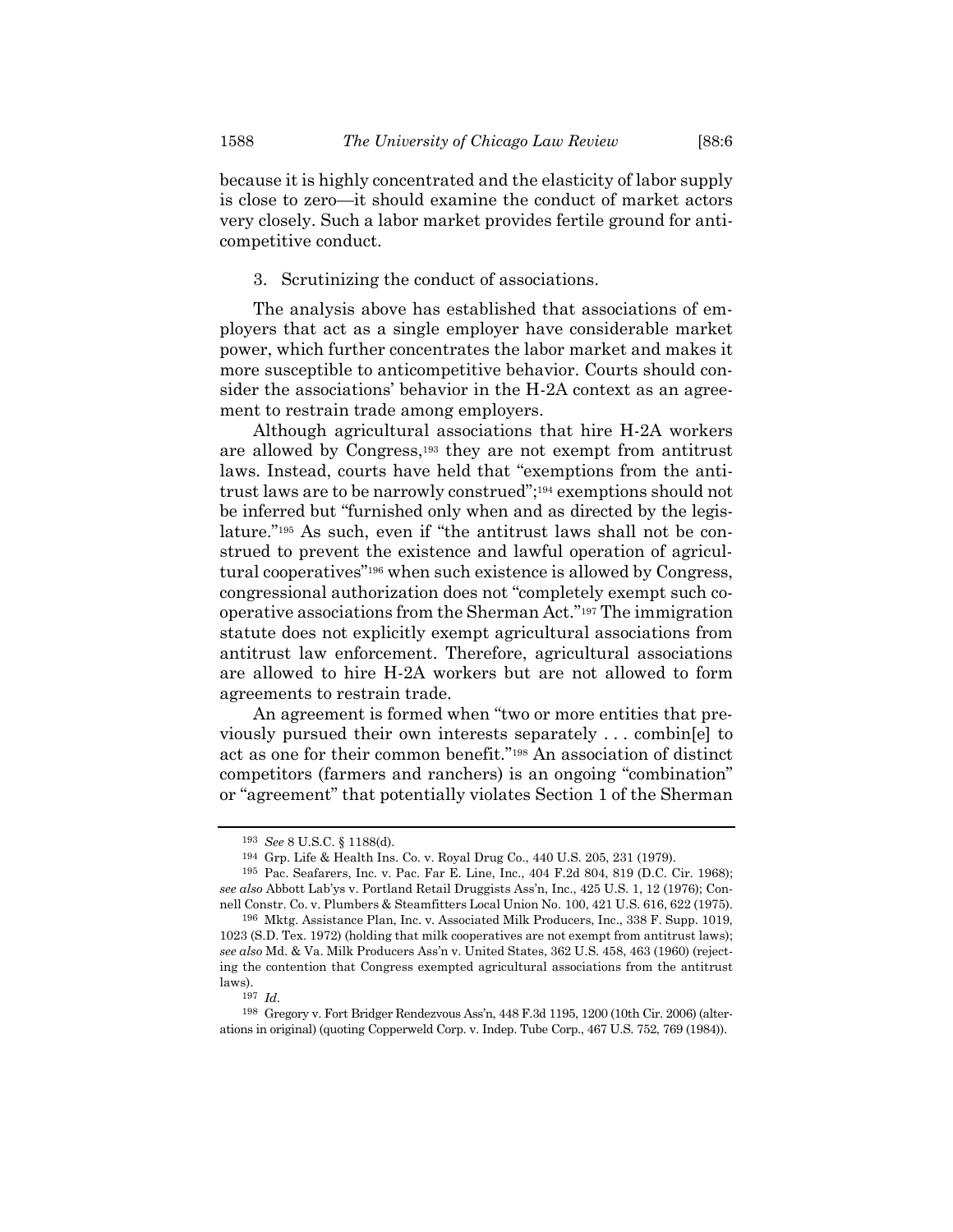Act whenever it restrains trade on behalf of its members.<sup>199</sup> To be sure, "assistance in locating and hiring H-2A shepherds as permitted . . . does not amount to evidence of a conspiracy"<sup>200</sup> unless it amounts to an unreasonable restraint of trade.

Ranchers and farmers have given complete control to the associations to hire and set wages and employment conditions on their behalf. This is enough to satisfy the "combination" requirement.<sup>201</sup> The Supreme Court in *Anderson v. Shipowners Ass'n of the Pacific Coast*<sup>202</sup> found concerted conduct without any evidence that the shipowners had entered into any agreement apart from the conduct of their association. It was enough that they had entered into "a combination to control the employment, upon [their] vessels, of all seamen upon the Pacific Coast."<sup>203</sup> Similarly, it should be enough that farmers' and ranchers' associations control employment of herders within a specific region by leading hiring efforts. Associations of farmers and ranchers act "as a body" when they are allowed to make hiring and wage-setting decisions.<sup>204</sup> Coupled with their market dominance, these associations effectively restrain trade. In sum, hiring workers is not problematic the association would be acting just like any other employer. However, because associations end up hiring almost all workers in certain regions and for certain occupations, they may have monopsonistic power that raises antitrust concerns.

4. Assessing the effects on competition and antitrust injury.

The last step in the analysis is to assess the effects of the anticompetitive conduct on competition. Plaintiffs must allege a harmful effect on themselves and "an adverse effect on the competition market-wide."<sup>205</sup> In H-2A wage-fixing disputes, there is an adverse effect on competition within the labor market that courts should consider in their analysis.

<sup>199</sup> *See id.*

<sup>200</sup> *Llacua*, 930 F.3d at 1178.

<sup>201</sup> *Cf. Gregory*, 448 F.3d at 1202 (noting that an association with the authority "to decide at what price to sell their products" would run afoul of the Sherman Act).

 $\,$  202  $\,$  272 U.S. 359 (1926).

<sup>203</sup> *Id.* at 361.

<sup>204</sup> Nanavati v. Burdette Tomlin Mem'l Hosp., 857 F.2d 96, 117–18 (3d Cir. 1988) (showing that an association, in this case the Executive Committee of hospital staff, triggers Section 1 when it "acts as a body").

<sup>205</sup> *Todd*, 275 F.3d at 213.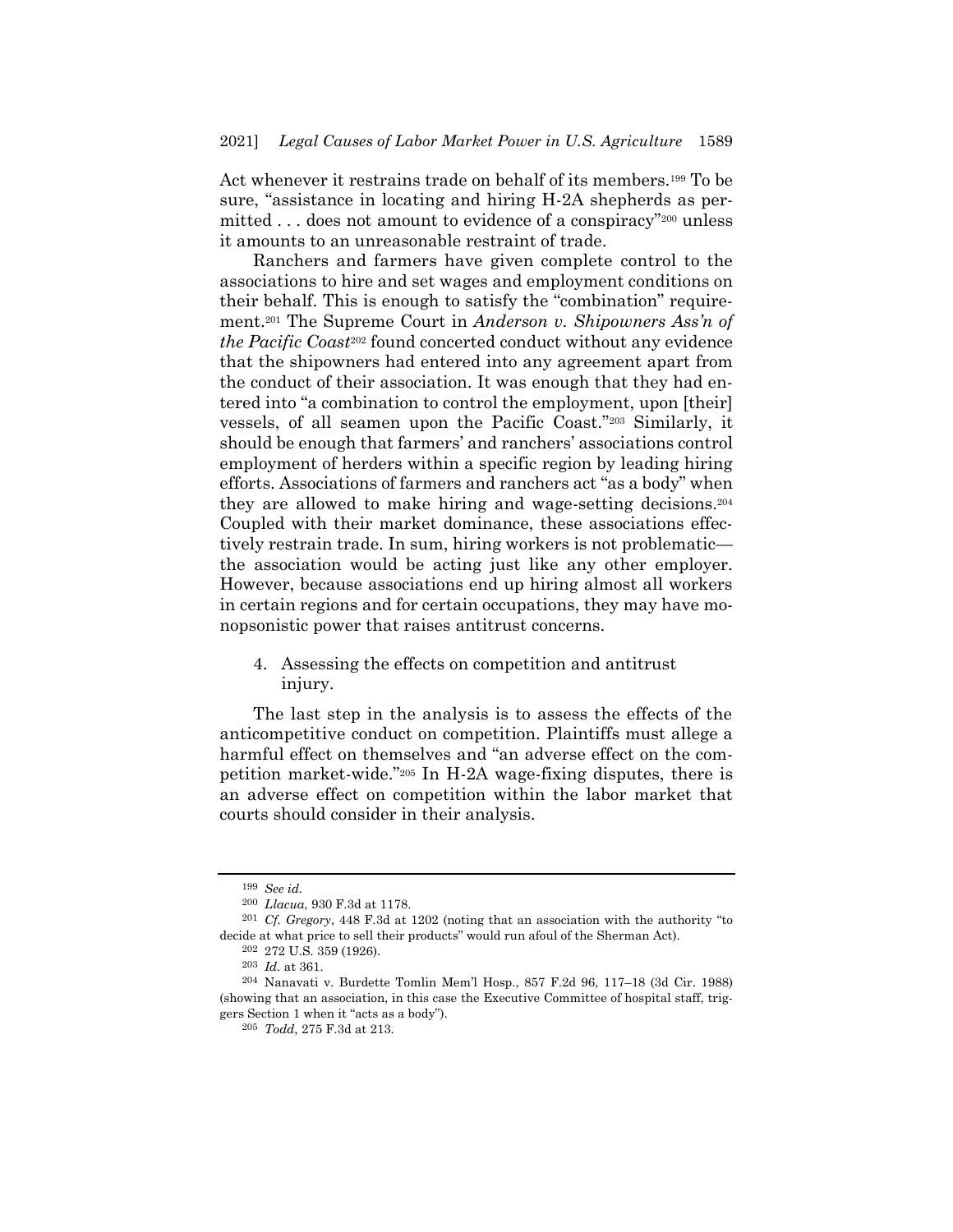For instance, in *Llacua*, herders alleged that the associations of ranchers fixed wages at very low rates to create a labor shortage and recruit H-2A workers.<sup>206</sup> Presumably, if wages were competitive, domestic workers would take the herding jobs, and H-2A workers would be hired only when there is an actual labor shortage. The fact that associations are allowed to set wages creates a made-up labor shortage. In effect, it keeps domestic workers away from H-2A jobs—jobs that should be available to them at a competitive wage rate. The current framework is thus harmful, as it reduces competition for a given job.

Even if wages are high, it does not mean that they are competitive. Over the years, the DOL has raised the AEWR.<sup>207</sup> Under the AEWR, California crop harvesters, for example, earn more than the state's minimum wage. Still, rising wages do not preclude the possibility of an antitrust injury. As the Second Circuit rightly pointed out, "The fact that [the corporation] increased its salaries each year would not defeat an allegation that those increases were lower than they would have been but for a conspiracy to stabilize prices."<sup>208</sup> For H-2A workers, showing that there is a difference in wages between U.S. workers and H-2A workers—a large wage differential for workers in similar job categories—could be evidence enough of a conspiracy.

If the *Llacua* court had applied this particular framework of analysis, it most likely would have ruled in favor of Llacua and the other shepherds. The crux of the problem was the court's failure to understand the role that associations play in hiring decisions and the considerable market power created by that role. The rest of the analysis would have flown smoothly from fixing this problem. For instance, the market definition and market power analyses would have revolved around a fact-intensive debate about associations' market share. The court may or may not have determined that associations' conduct amounted to an agreement, which also would have been a fact-intensive debate. In any case, it is highly likely that it would have survived a motion to dismiss.

#### B. In Congress: A Legislator's Guide to Reforming § 1188

The guidance presented in Part III.A could help solve part of the problems associated with the legal framework and labor

<sup>206</sup> *See Llacua*, 930 F.3d at 1168.

<sup>207</sup> *See, e.g.*, 84 Fed. Reg. 69,768, 69,769 (Dec. 19, 2019) (setting the AEWR for 2020).

<sup>208</sup> *Todd*, 275 F.3d at 214.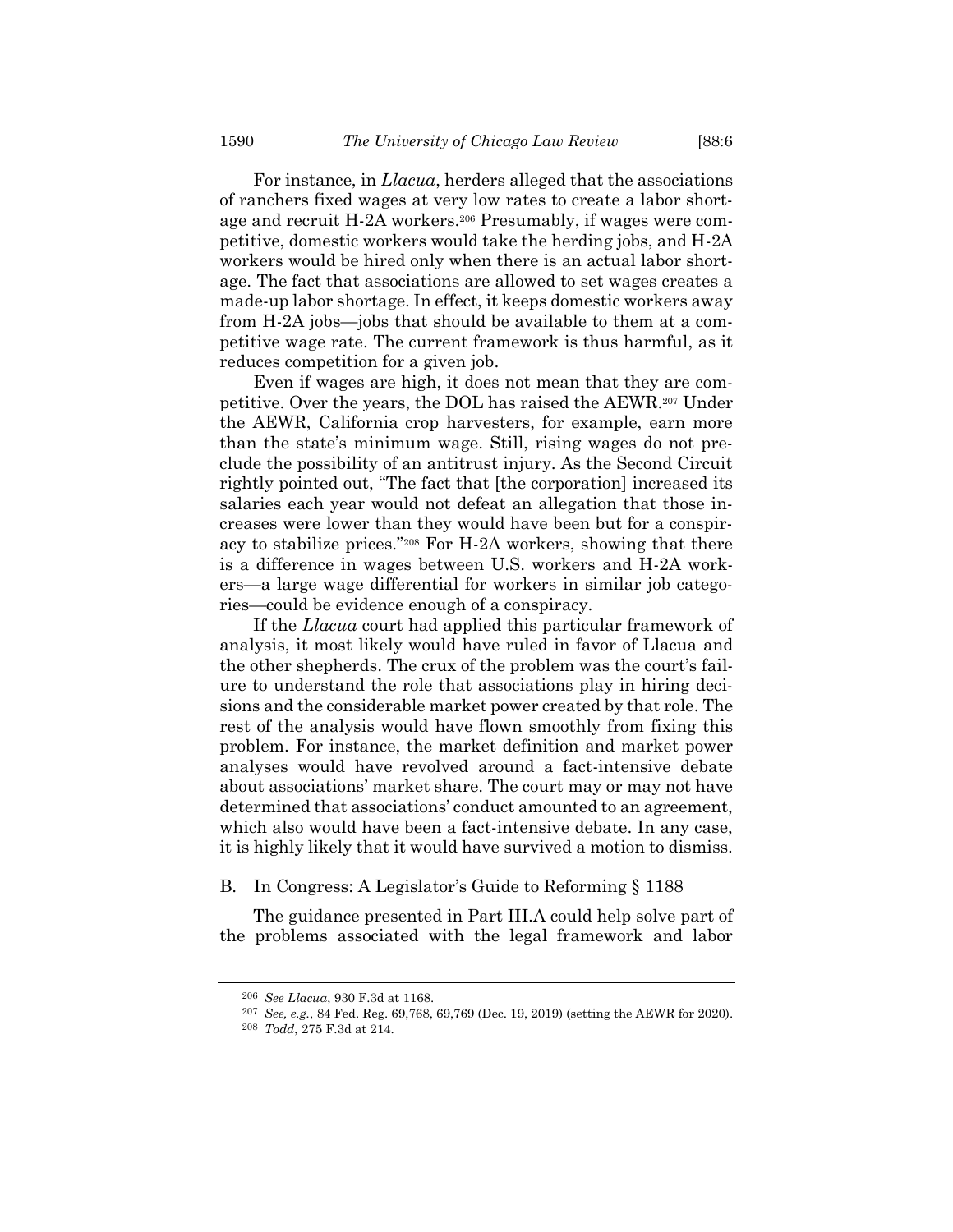market dynamics. However, § 1188 suffers from flaws that legislators can and should correct.

# 1. Changing the requirements of  $\S$  1188(a)(1)(A).

Section 1188(a)(1)(A) requires domestic workers to be "able, willing, and qualified," but it adds the constraint that they must be available "at the time and place needed."<sup>209</sup> Effectively, this statutory provision does not promote labor mobility, thus stifling competition.<sup>210</sup> For example, if there are other unemployed workers in a neighboring region or state, a grower or a rancher is nonetheless allowed to import H-2A workers under  $\S 1188(a)(1)(A)$ .

Legislators should consider analyzing the economic literature to guide the definition of "place." Perhaps a commuting zone<sup>211</sup> is an appropriate measure of "place" under  $\S 1188(a)(1)(A).^{212}$  If no domestic worker is available in that commuting zone, then growers and ranchers would be allowed to hire H-2A workers. However, the commuting zone definition could be unsatisfactory, particularly for seasonal work. Presumably, if herders are needed for the winter season, or harvesters for the harvesting period, then domestic workers, given the proper incentives, could relocate to Colorado or California for a few months to do the job. In that case, legislators might consider removing the "time and place" constraint.

Section  $1188(a)(1)(A)$  requires a showing that no worker is "available at the time and place needed[ ] to perform the labor or services involved in the petition." Courts' interpretation of "available" has been problematic. For example, in *Hernandez Flecha*, the First Circuit held that if workers are not willing or able to come work under the conditions required by the employer, then they are "not available."<sup>213</sup> In this case, Puerto Rican workers were "able, willing, and qualified" to do the jobs but were not deemed "available" because Puerto Rican law required that their working conditions be slightly above those of foreign temporary

<sup>209</sup> 8 U.S.C. § 1188(a)(1)(A).

<sup>210</sup> *Cf.* José Azar, Ioana Marinescu, Marshall Steinbaum & Bledi Taska, *Concentration in U.S. Labor Markets: Evidence from Online Vacancy Data*, 66 LAB. ECON. 101886, at 4 (2020) ("The economic literature shows that there are substantial frictions associated with transitioning between labor markets.").

<sup>211</sup> Commuting zones are geographic units of analysis intended to more closely reflect the local economy where people live and work. *See Commuting Zones and Labor Market Areas*, U.S. DEP'T OF AGRIC. (last updated Mar. 26, 2019), https://perma.cc/H8UE-BQ4S.

<sup>212</sup> *See id.* (using commuting zones to define markets).

<sup>213</sup> *Hernandez Flecha*, 567 F.2d at 1157.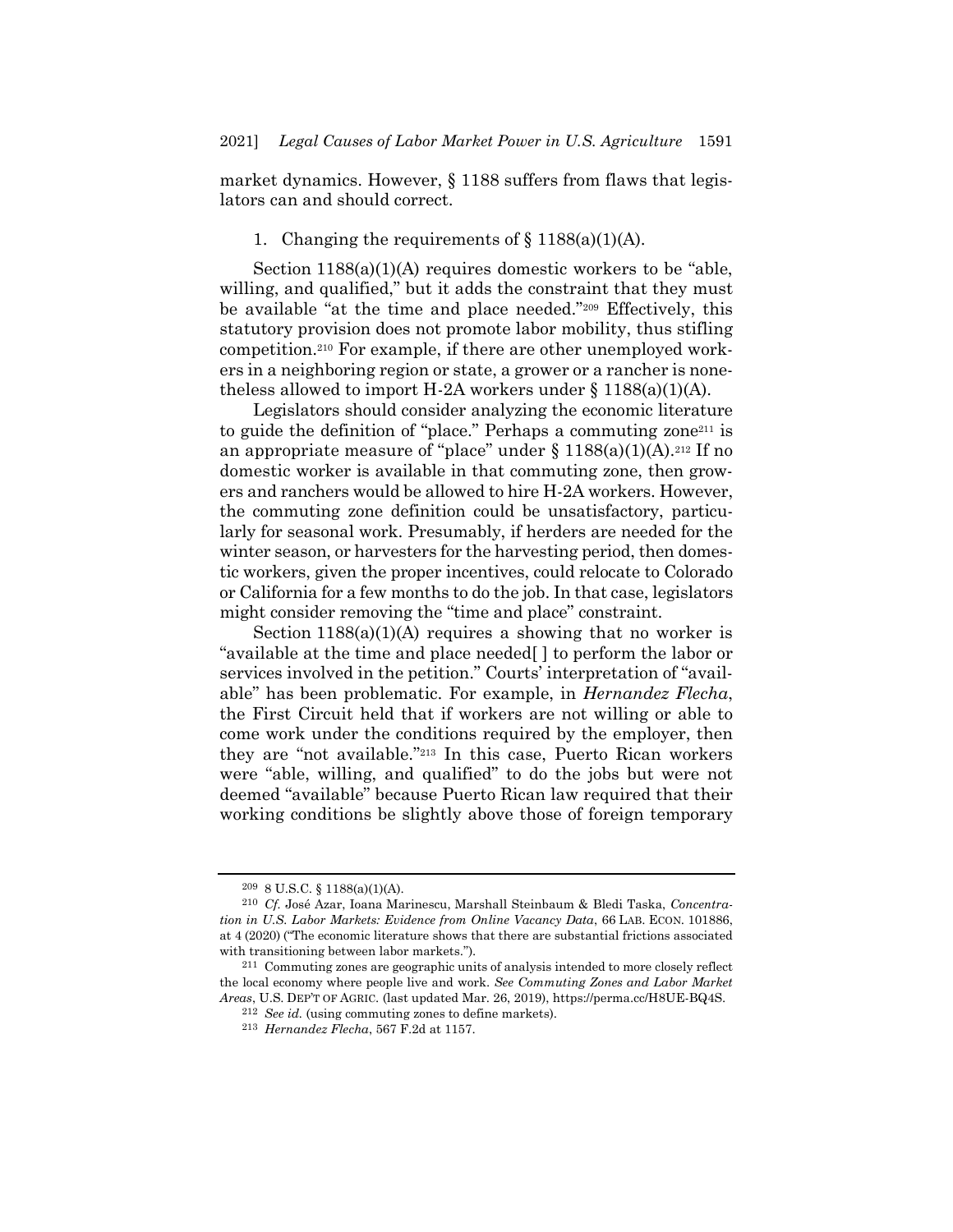workers.<sup>214</sup> It is unclear whether *Hernandez Flecha* would have resulted in the same ruling if U.S. workers had bargained for better conditions. "Availability" should not be dependent on fulfilling the employer's working conditions or the DOL's minimum working provisions blindly—stripping domestic employees of any bargaining power. Maintaining a healthy bargaining power between domestic employers and domestic workers would allow courts to more precisely identify whether domestic workers are genuinely not "available" under the statute. This would strike a proper balance between the interests of growers and workers.<sup>215</sup>

#### 2. Changing the requirements of  $\S 1188(a)(1)(B)$ .

Section 1188(a)(1)(B) presents other challenges that are more practical and tied to the fact that job postings are often misleading and that the methodology for calculating wages is erroneous. This Section discusses ways to improve job postings and wage determination methodology.

Misleading job postings as described in Part II.A.1 decrease labor demand, creating artificial labor shortages and a need for foreign workers. One obvious and practical solution is for government officials to establish strict guidelines for job postings. For example, any signs that a job posting is intended solely for migrant workers—such as "H-2A" in the title of the job posting should be prohibited. The statute could include guidelines for appropriate job postings or delegate this determination to an administrative agency.

Additionally, the AEWR should be reformed. The law makes clear that a farmer must be unable to find workers willing to do the job in order to recruit and sponsor H-2A workers to work for her. It is understandable that the United States is giving priority to U.S. workers and protecting its labor market from outside competition. However, if there are no U.S. workers willing to do the job for the wage offered, there are two possibilities. Either the wage is too low and not competitive for domestic workers so that only foreign workers are willing to do those jobs—wages would presumably be higher than in their home country. This could happen if ranchers are setting or maintaining low wages to maximize their profits. Or there is a real shortage of U.S. workers. If there

<sup>214</sup> *Id.* at 1155–56.

<sup>215</sup> The courts have recognized the importance of balancing the interests of employers and domestic workers on numerous occasions. *See, e.g.*, *Rogers*, 563 F.2d at 626.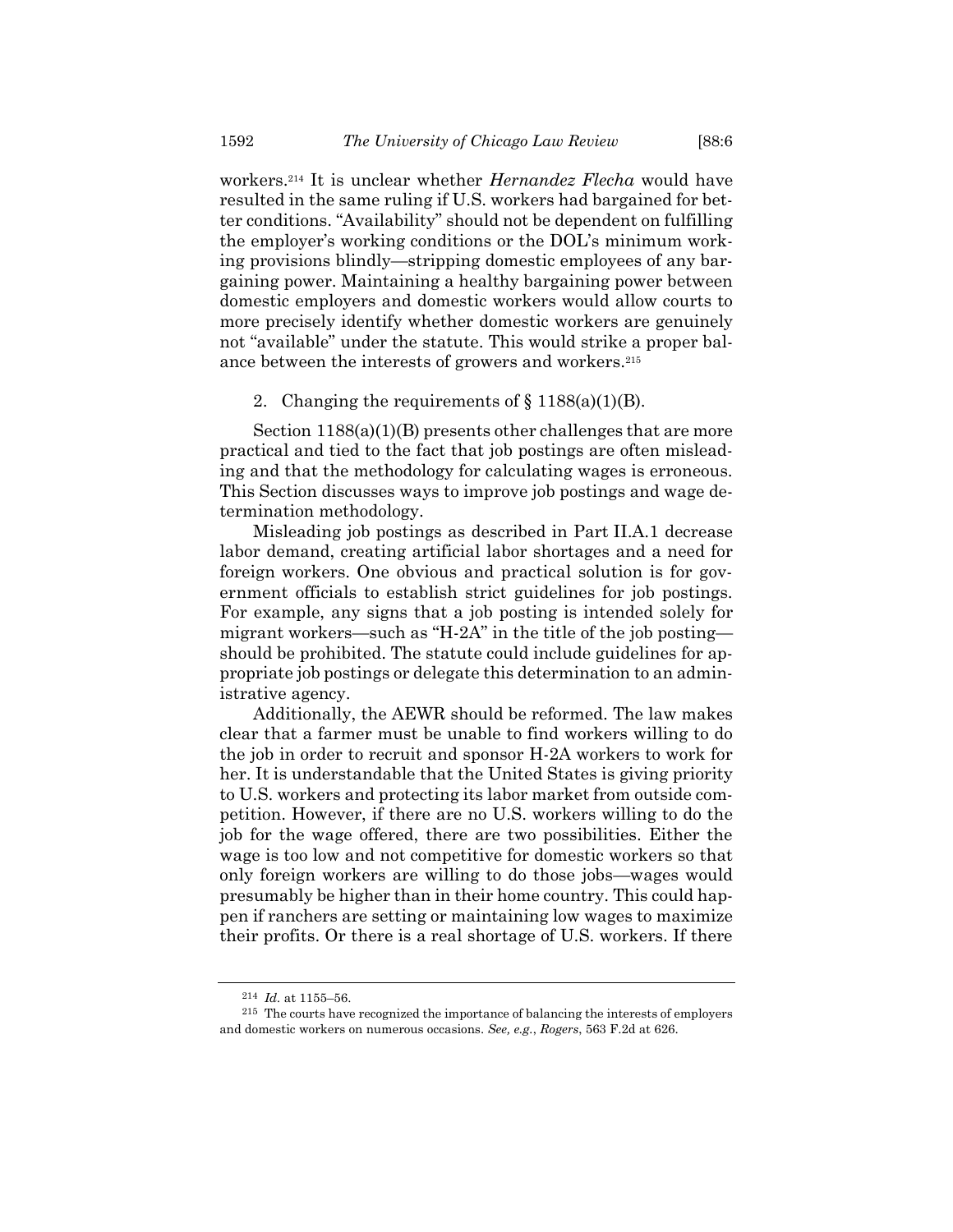is a shortage of U.S. workers, usually wages rise because farmers will attempt to attract labor by increasing wages.

As this Comment has shown in Parts I and II, there are systemic problems that make it difficult to know if there is a real shortage of domestic workers or if the labor market is monopsonistic. So far, the analysis points to monopsonistic patterns. One solution would be to set the AEWR to the nationwide wage level within a specific industry. U.S. workers would still have priority over migrant workers for the job, but if no "able, willing, and qualified" U.S. worker wants the job and a H-2A visa holder fills the post, then she would be entitled to the competitive nationwide wage. Setting the AEWR at the nationwide wage level would thus disincentivize employers from importing migrant labor just to reduce cost and would instead allow more domestic workers to compete for these jobs.

3. Changing the requirements of § 1188(d).

Under § 1188(d), an association of farmers or ranchers can act as an employer on behalf of its members. As this Comment has discussed in Part II.A.3, not only might such associations behave anticompetitively, but they also have labor market power. Although courts may interpret antitrust laws as prohibiting the anticompetitive conduct of agricultural associations, Congress should prohibit associations from hiring on behalf of employers to prevent any anticompetitive conduct stemming from agricultural associations.

It is worth noting that these associations serve an important purpose for farmers and ranchers. They have knowledge of immigration practices and can navigate immigration procedures on behalf of their members. In other words, they potentially reduce farmers' administrative and legal costs for hiring H-2A workers. But the associations do not need to have the power to hire H-2A workers on behalf of their members to achieve these important functions.

Alternatively, farmers can navigate the complicated visa procedures with legal counsel, as is often the case already. For instance, farmers could rely on the many local law firms that specialize in providing comprehensive services for H-2A employers instead of hiring workers through associations.<sup>216</sup> Additionally, government funded nonprofit organizations could help farmers

<sup>216</sup> *See, e.g., About H-2A*, MÁSLABOR, https://perma.cc/HL4G-KUB3.